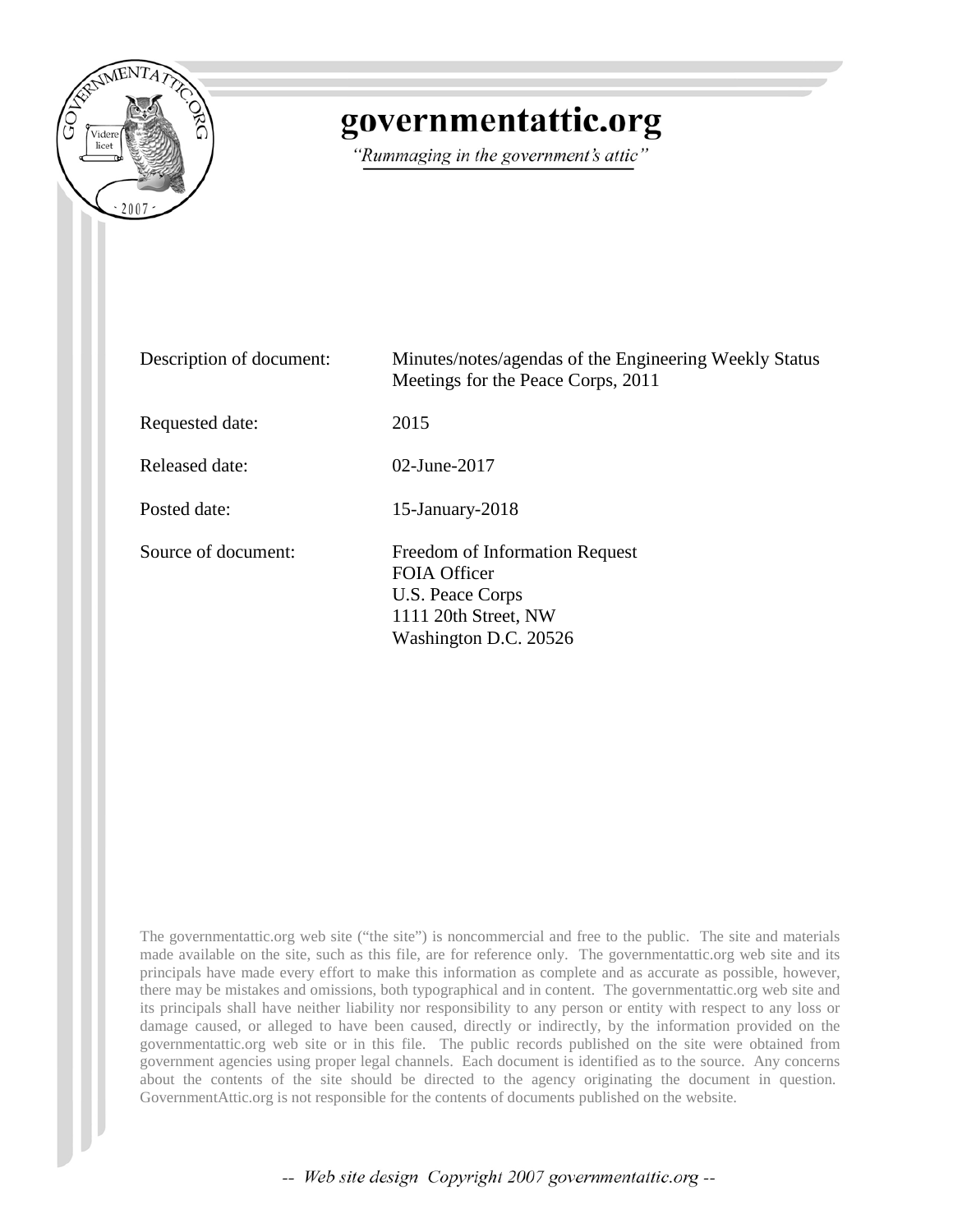

Since **1961.** 

June 2, 2017

RE: FOIA Request No. 15-0117

This is a response to your Freedom of Information Act (FOIA) request. It reads, "I hereby request a copy of the Minutes/notes/agendas of the Engineering Weekly Status Meetings for the Peace Corps. You may limit the time frame for this request to calendar year 2011. I prefer to receive the records in electronic format. If you cannot locate records for calendar year 2011, then I instead request the records associated with the Meetings during calendar year 2013 and 2014."

We located 66 pages of records which are attached. Certain information has been withheld pursuant to 5 U.S.C.  $\S$  552 (b)(5) and (b)(6). Exemption 5 protects "inter-agency or intraagency memorandums or letters which would not be available by law to a party other than an agency in litigation with the agency. Exemption 6 protects an individual's right to privacy which outweighs the general public's interest in seeing personally identifying information.

If you are not satisfied with this response, you may administratively appeal within 30 business days of your receipt of this letter. The appeal should be addressed to William L. Stoppel, Acting- Associate Director – Management, Peace Corps, 1111 20th Street NW, Washington, DC 20526. Your appeal must include the FOIA request number and a statement explaining what you are appealing. It is possible to submit the appeal by U.S. mail (see above) or fax or email. Note that our fax number is 202-692-1385 and our email is FOIA@peacecorps.gov.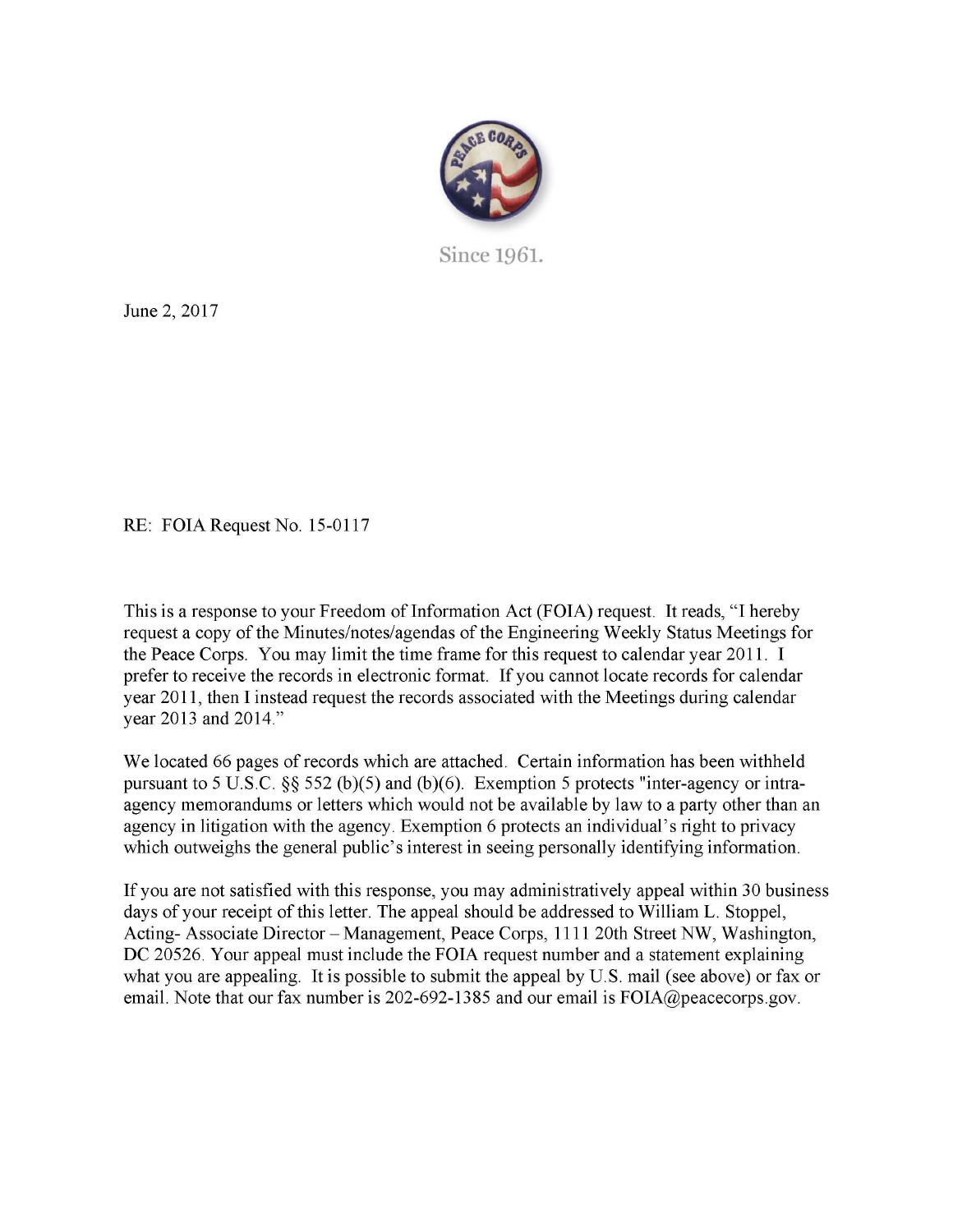FOIA Request No. 15-0117 Page Two

Also, however you submit the appeal, "Freedom of Information Act Appeal" should be clearly marked on the appeal letter and envelope, or the email subject line, or the fax cover.

If you have any questions, you may contact Mario Bryant, FOIA Specialist at 202-692-1887 or by email at FOIA@peacecorps.gov

Sincerely, Denora Miller FOIA/PA Officer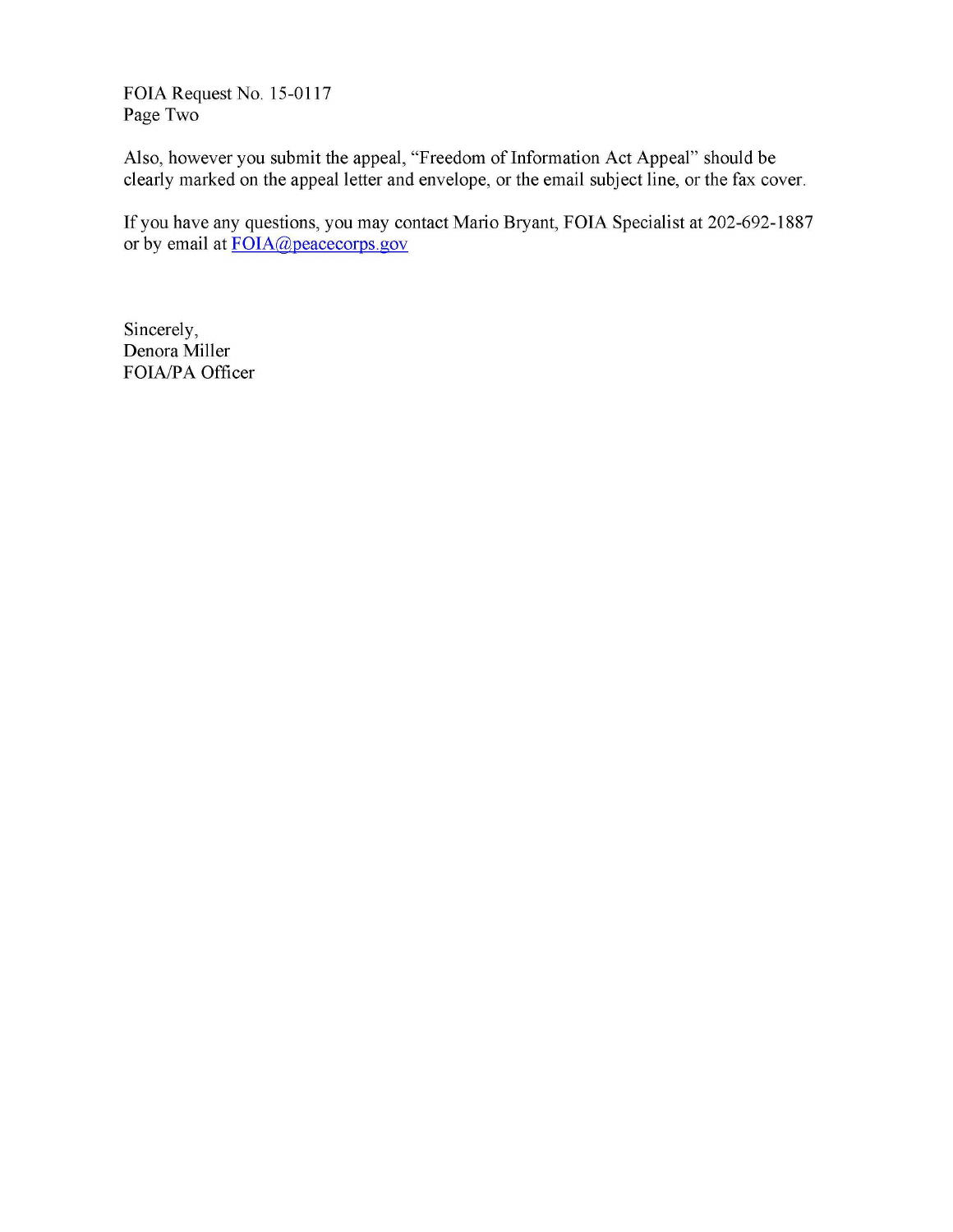1/4/2011

## **Staffing**

- Restart team meeting 1/4/11 now that we have a team again!
- has accepted the offer, and is in security screening but no hire date yet (b)(6)
- HR working on Vice-Hildebrand and Vice-Morimoto postings, but slow.
- What skills for Vice-Morimoto?
- 2011 Leave Planning

## GSS 3.X – Overseas Refresh

- TM/Africa Bandwidth & Performance Issues
	- o TM says things are better, but still slow in the AM (7am-Noon)
	- o Looking at early Feb for BW01?
- GSS 3.1 Deployment Issues
	- o New install folder. Did we use for CO01?
	- o Exchange 2010 Management Console troubleshooting continues.
		- Need to review permissions for e-accounts may be source of problem
	- o Exchange 2010 SP1 will require new email migration procedure
		- **ITSO requests we also examine ways to export mailboxes for IG requests**
	- o DFS some old issues, some new. Planning ticket for Wednesday AM.
- GSS 3.0 RollUp [Dave]
	- o Target ready to pilot 2/1
	- o Work continues MDT, DFS especially
	- o Need to identify deployment / support resources to push out once pilot is complete
	- o Funding required: ~\$7500 to come from ITS Support budget. Place order Week of 12/20
	- o Reviewing BZ, PY, PE audits for items to include in rollup
- GSS 3.1 RollUp
	- o Developing issues list target late Feb to mid March

## Domestic Refresh / NextGen Client Image

- IPA is likely domestic refresh vendor.
- Delivery dates uncertain, possibly starting in February.

## Domestic Exchange 2010 Upgrade

- Carmel put project on hold until more resources are available. Possible resume with  $(b)$  (6) hire.
- Carmel working on SP1 and standup of DC physical HT/CAS pair status

## Remote Site Development

- MZ02 Pilot Report Completed
- Need plan for MZ03
- Standalone Remote Site distribution for EMA need plan & deployment documentation

## ETL

- Need to determine plan for ETL use until we hire lab manager
- Coverage from Engineering NOT possible in the interim

## Other Items

- AC unit for R&D lab install complete? Any issues?
- Domestic profile pilot status?
- EA Overview Meeting
- OCIO Project Reporting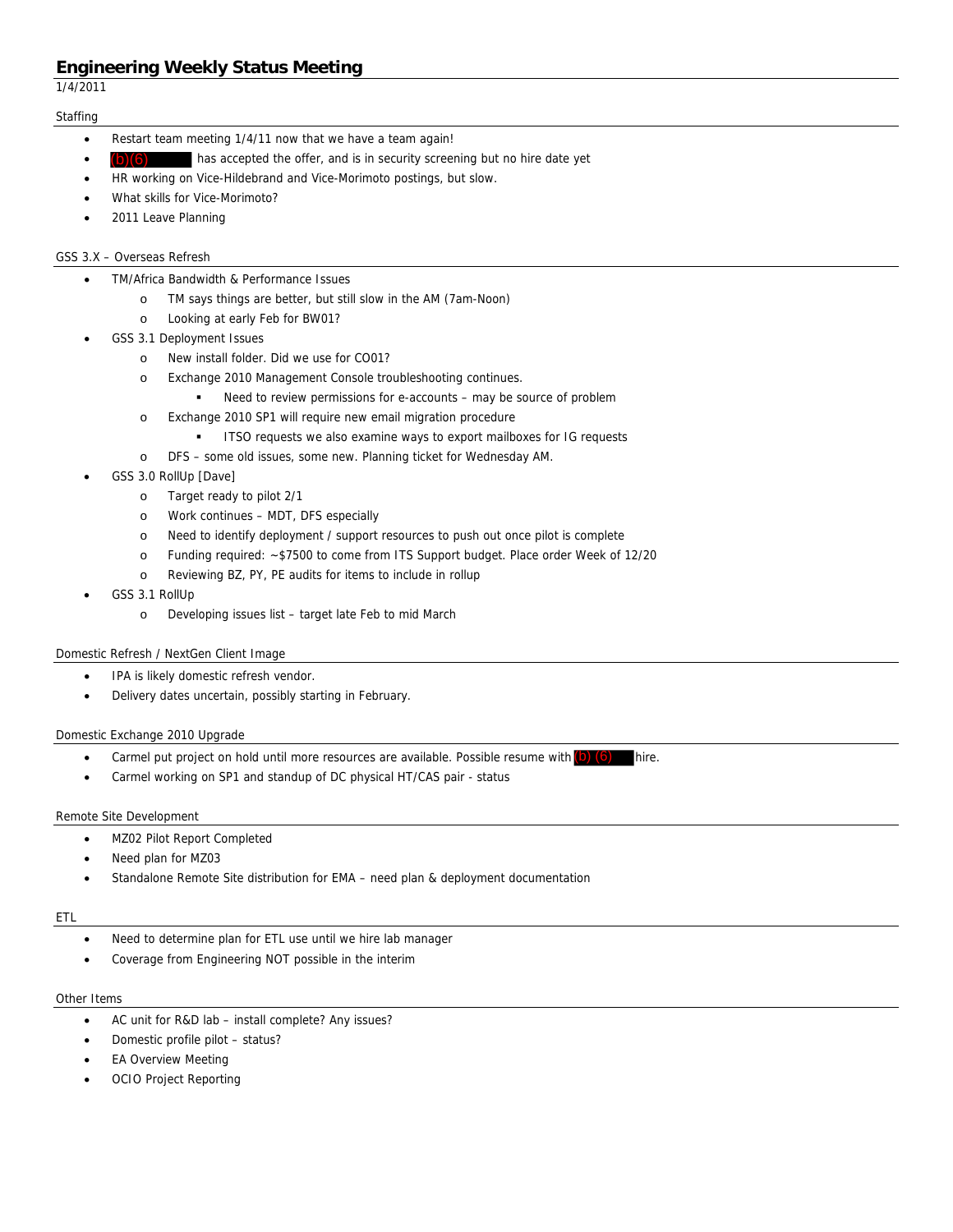As we staff up, preparing to re-engage with project work. This is a list of recently discussed projects starting in Q2. More work than fully staffed team can handle – we need guidance on prioritization.

| Project                                     | <b>Level of Effort</b> | <b>Staff</b> | <b>Status</b> |
|---------------------------------------------|------------------------|--------------|---------------|
| Windows 7 / Next Gen Client Image           | Major                  | Ben          |               |
| Standalone Main Office / NCE System (China) | Major                  | Carl / John  |               |
| GSS 3.0 Rollup                              | Major                  | Dave         |               |
| HQ Email Infrastructure Upgrade             | Major                  | Carl / Dave  |               |
| RRO Infrastructure Refresh R&D              | Major                  | <b>Ben</b>   |               |
| <b>Remote Site Project</b>                  | Minor                  | <b>Ben</b>   |               |
| GSS 3.1 Rollup                              | Minor                  | John / Dave  |               |
| Tiered Storage for GSS 3.1                  | Minor                  | John         |               |
| HQ ESB (Biz Talk) Infrastructure Planning   | Minor                  | <b>Ben</b>   |               |
| <b>ETL Transition / Review</b>              | Minor                  |              |               |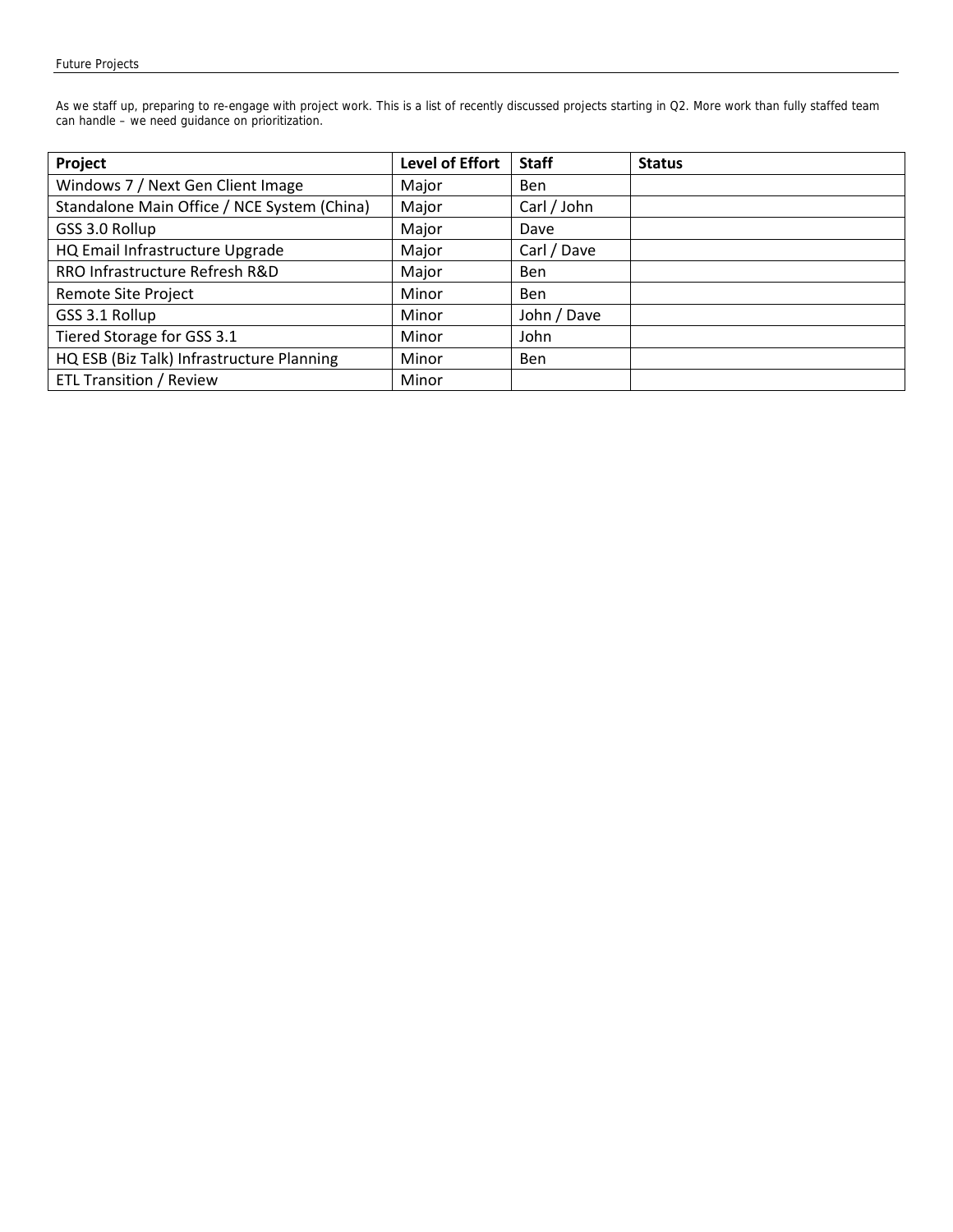1/11/2011

## **Staffing**

- has accepted the offer, and is in security screening but no hire date yet (b)(6)
- Ben reworking Vice-Hildebrand posting.
- Still waiting on SF52 for Vice-Morimoto
- 2011 Leave Planning

## GSS 3.X – Overseas Refresh

- TM/Africa Bandwidth & Performance Issues
	- o TM says things are better, but still slow in the AM (7am-Noon)
	- o Looking at early Feb for BW01?
- GSS 3.1 Deployment Issues
	- o New install folder. Did we use for CO01?
	- o Exchange 2010 Management Console troubleshooting continues.
		- Need to review permissions for e-accounts may be source of problem
	- o Exchange 2010 SP1 will require new email migration procedure
		- **ITSO requests we also examine ways to export mailboxes for IG requests**
	- o DFS some old issues, some new. Working ticket with MSFT contact with TAM on slow progress.
- GSS 3.0 RollUp [Dave]
	- o CMR in vote
	- o Target ready to pilot 2/1
	- o Work continues MDT, DFS especially
	- o Need to identify deployment / support resources to push out once pilot is complete
	- o Hard Drive/ILO Order placed Fri 1/7/10 with IPA. Waiting on estimated ship date
	- o Need to order flash drives
	- o Reviewing any last minute items or additions eg SQL settings?
	- o Reviewing BZ, PY, PE audits for items to include in rollup
- GSS 3.1 RollUp
	- o Developing issues list target late Feb to mid March
- GSS 3.1 Tiered Storage
	- o John to restart project, examine options and work on a configuration.
	- o Reviewing pricing and communicating with post to assess interest and need.

## Domestic Refresh / NextGen Client Image

- IPA is domestic refresh vendor.
- IPA placed order with HP for hardware.
- Delivery targeting first week in Feb

## Standalone Main Office / China Image Dev

- Requirements and design development begin this week.
- Target date to submit CMR is Monday 1/24
- Build hardware delivery dates uncertain, build possibly starting in February.
- Deployment date trip date of 5/23 to be discussed with Region on Friday.

## Domestic Exchange 2010 Upgrade

- Carmel put project on hold until more resources are available. Possible resume with  $(b)$   $(6)$  hire.
- Carmel working on SP1 and standup of DC physical HT/CAS pair status

## Remote Site Development

- MZ02 Pilot Report Completed
- Need plan for MZ03
- Standalone Remote Site distribution for EMA need plan & deployment documentation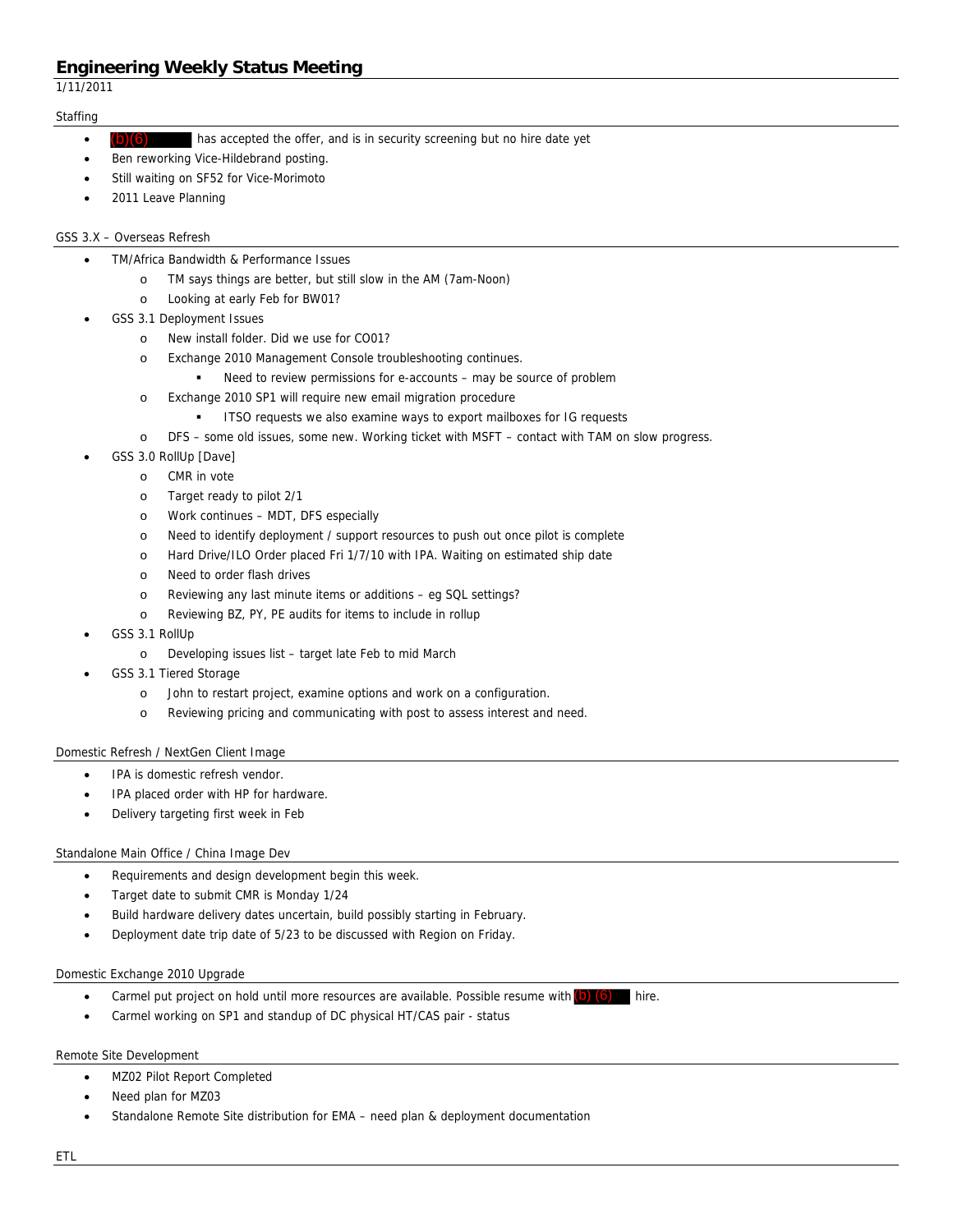- Need to determine plan for ETL use until we hire lab manager
- Coverage from Engineering NOT possible in the interim

### Other Items

- SQL/Web App platform Refresh
- EA Overview Meeting
- OCIO Project Reporting
- DFS issues and ticket
- Hosted SharePoint?
- VOIP cutover dates

## Future Projects

As we staff up, preparing to re-engage with project work. This is a list of recently discussed projects starting in Q2. More work than fully staffed team can handle – we need guidance on prioritization.

| Project                                     | <b>Level of Effort</b> | <b>Staff</b> | <b>Status</b> |
|---------------------------------------------|------------------------|--------------|---------------|
| Windows 7 / Next Gen Client Image           | Major                  | <b>Ben</b>   |               |
| Standalone Main Office / NCE System (China) | Major                  | Carl / John  |               |
| GSS 3.0 Rollup                              | Major                  | Dave         |               |
| HQ Email Infrastructure Upgrade             | Major                  | Carl / Dave  |               |
| RRO Infrastructure Refresh R&D              | Major                  | <b>Ben</b>   |               |
| Remote Site Project                         | Minor                  | <b>Ben</b>   |               |
| GSS 3.1 Rollup                              | Minor                  | John / Dave  |               |
| Tiered Storage for GSS 3.1                  | Minor                  | John         |               |
| HQ ESB (Biz Talk) Infrastructure Planning   | Minor                  | <b>Ben</b>   |               |
| <b>ETL Transition / Review</b>              | Minor                  |              |               |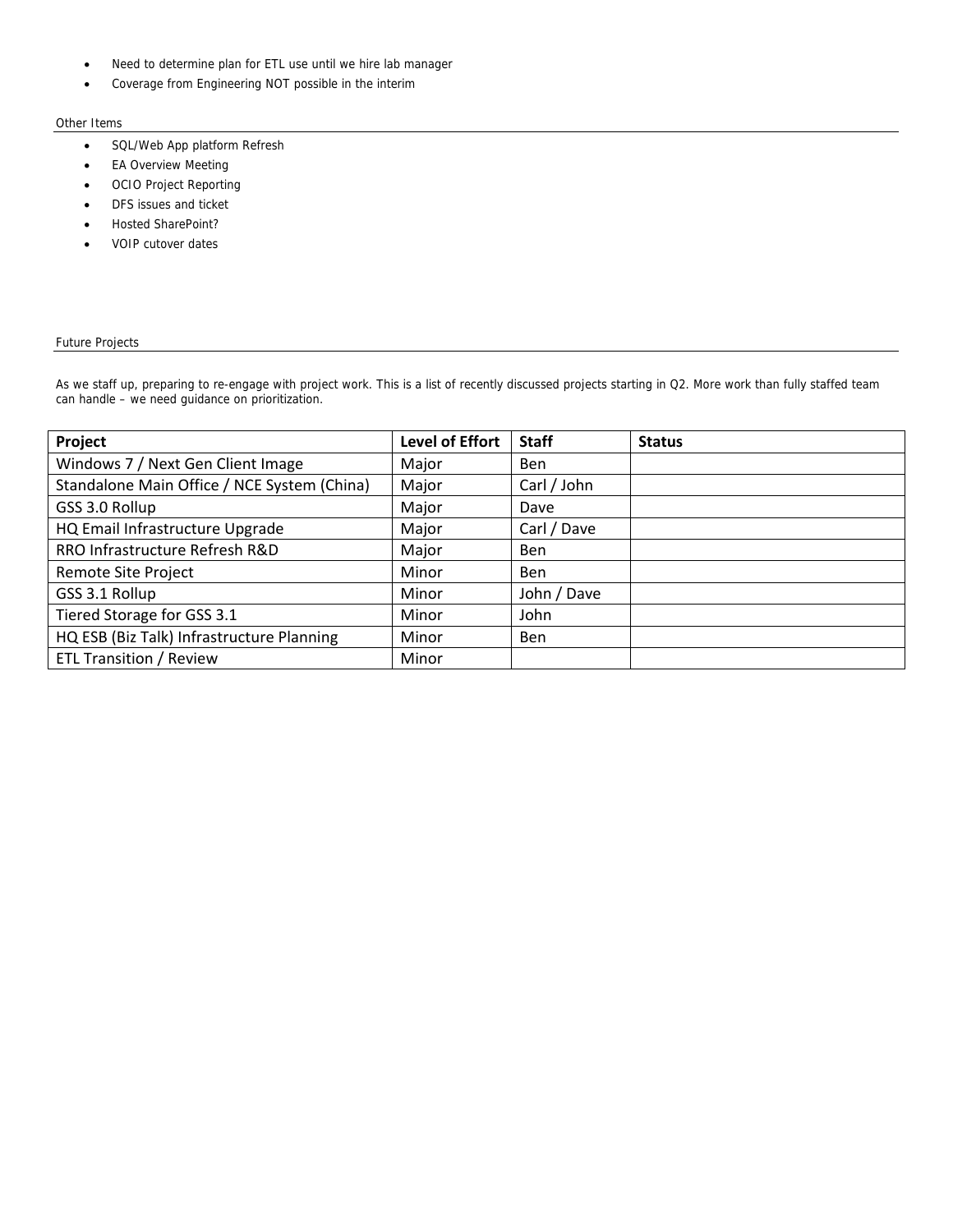1/18/2011

## **Staffing**

- has accepted the offer, and is in security screening but no hire date yet (b) (6)
- Ben reworking Vice-Hildebrand posting.
- Still waiting on SF52 for Vice-Morimoto
- **2011 Leave Planning**

Planned week long leave for 2011

| Dave:                  | John:                     | Ben:                                   |
|------------------------|---------------------------|----------------------------------------|
| 2 weeks, early July    | 1 <sup>st</sup> week June | Feb 21-25                              |
| 2 weeks, early October | 1 week early/mid August   | May 16 <sup>th</sup> -20 <sup>th</sup> |
|                        | 1week Thanksgiving        | July 25-Aug10                          |
|                        |                           | Sept 23-30 <sup>th</sup>               |

Other additional days, long weekends, etc excluded. These dates aren't binding on staff, they may make changes as the dates approach, but this is our effort to plan out around each other and major events we are aware of.

## GSS 3.X – Overseas Refresh

- TM/Africa Bandwidth & Performance Issues
	- o TM says things are better, but still slow in the AM (7am-Noon)
	- o **Looking at early Feb departure 2/6 if schedule holds, depends on shipping and customs.**
- GSS 3.1 Deployment Issues
	- o Exchange 2010 Management Console troubleshooting continues.
		- Need to review permissions for e-accounts may be source of problem
	- o **Go/No-go issues update meeting today**
	- o **Exchange 2010 SP1 will require new email migration procedure** 
		- **Export and import procedure is similar should be straightforward to come up with new plan.**
	- o **DFS Ticket reassigned with help from TAM. Better support now.**
- GSS 3.0 RollUp [Dave]
	- o **CMR approved**
	- o Target ready to pilot 2/1
	- o **Work in CU01 started**
	- o **Secondary CMR may be required some issues with GPO's and BUE 2010**
	- o Need to identify deployment / support resources to push out once pilot is complete
	- o **Hard Drive/ILO Order arrived**
	- o **Need to order flash drives this week if no problems so far**
	- o **Communication sent to Katie for next ITS Bits**
- GSS 3.1 RollUp
	- o Developing issues list target late Feb to mid March
- GSS 3.1 Tiered Storage
	- o John to restart project, examine options and work on a configuration.
	- o Reviewing pricing and communicating with post to assess interest and need.

## Domestic Refresh / NextGen Client Image

- IPA is domestic refresh vendor.
- IPA placed order with HP for hardware.
- Delivery targeting first week in Feb

## Standalone Main Office / China Image Dev

- **Requirements and design in progress, due at the end of this week (may be tight!)**
- Target date to submit CMR is Monday 1/24
- **Build hardware delivery on track for end of this month or earlier.**
- **Deployment date trip date of 5/23 is ok with EMA RD. Expects post to go along.**
- **RD asks for updates as we meet or move our milestones.**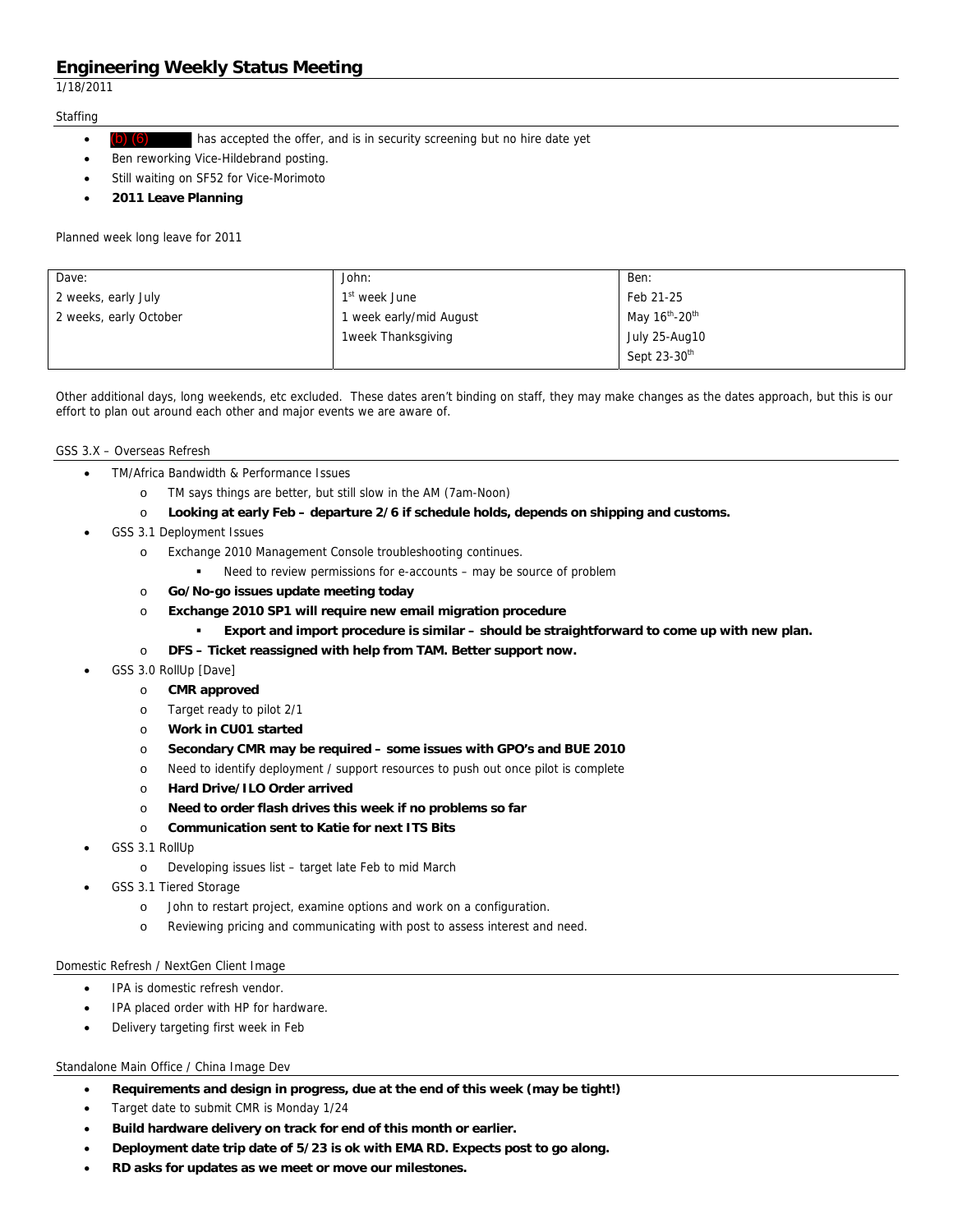## Domestic Exchange 2010 Upgrade

- Carmel put project on hold until more resources are available. Possible resume with  $(b)$   $(6)$  hire.
- Carmel working on SP1 and standup of DC physical HT/CAS pair status

#### Remote Site Development

- MZ02 Pilot Report Completed
- Need plan for MZ03
- **Standalone Remote Site distribution for EMA Matt M is assigned and working on testing image procedures, developing docs for standalone PC deployment, and sending out images.**

#### ETL

- Need to determine plan for ETL use until we hire lab manager
- Coverage from Engineering NOT possible in the interim

### Other Items

- **SQL/Web App platform Refresh update**
- DFS issues and ticket
- **Hosted SharePoint update**
- **VOIP cutover delayed must return and replace phones**

#### Future Projects

As we staff up, preparing to re-engage with project work. This is a list of recently discussed projects starting in Q2. More work than fully staffed team can handle – we need guidance on prioritization.

| Project                                     | <b>Level of Effort</b> | <b>Staff</b> | <b>Status</b> |
|---------------------------------------------|------------------------|--------------|---------------|
| Windows 7 / Next Gen Client Image           | Major                  | <b>Ben</b>   |               |
| Standalone Main Office / NCE System (China) | Major                  | Carl / John  |               |
| GSS 3.0 Rollup                              | Major                  | Dave         |               |
| HQ Email Infrastructure Upgrade             | Major                  | Carl / Dave  |               |
| RRO Infrastructure Refresh R&D              | Major                  | <b>Ben</b>   |               |
| Remote Site Project                         | Minor                  | <b>Ben</b>   |               |
| GSS 3.1 Rollup                              | Minor                  | John / Dave  |               |
| Tiered Storage for GSS 3.1                  | Minor                  | John         |               |
| HQ ESB (Biz Talk) Infrastructure Planning   | Minor                  | <b>Ben</b>   |               |
| <b>ETL Transition / Review</b>              | Minor                  |              |               |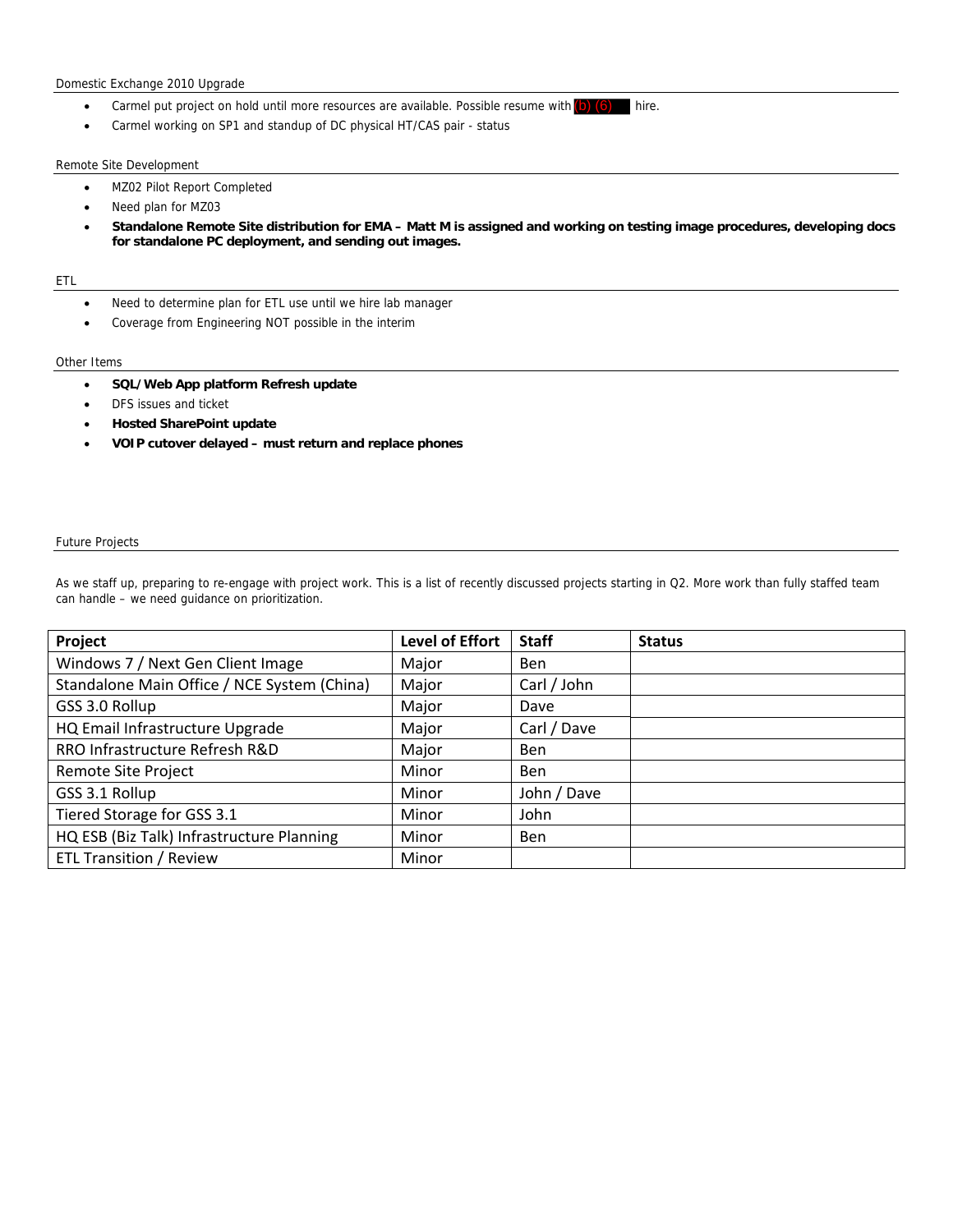1/25/2011

## **Staffing**

- has accepted the offer; **HR is working on a status update…**  (b) (6)
- **Vice-Hildebrand posted close date 2/15.**
- **Editing vacancy announcement for Vice-Morimoto. Maybe post this week?**
- **Performance plans / development plans / 1-1's**
- 2011 Leave Planning
- **Ben in COTR training 2/7 2/11**

### OCIO Managers Meeting

- IRB and All hands meeting Thursday review SDLC, awards
- Fleet Management Project
- VOIP Project update
- Staffing Eisenberg & Chen
- Blackberry policy
- Signatures/Survey
- PCFS restructure
- SQL Cluster / Web App 2.0 project
- Hosted Sharepoint

## GSS 3.X – Overseas Refresh

- TM/Africa Bandwidth & Performance Issues
	- o TM says things are better, but still slow in the AM (7am-Noon)
	- o **BW still planned for departure 2/6 round 1 countries 3/20 to 3/27.**
- GSS 3.1 Deployment Issues
	- o Exchange 2010 Management Console troubleshooting continues.
		- Need to review permissions for e-accounts may be source of problem
	- o **Exchange 2010 SP1 will require new email migration procedure** 
		- **Meeting Wednesday to try it out**
	- o **DFS With Neal?**
	- o **Remote Build for RW01**
	- o **New build bodies…**
	- o **MBSA CMR approved, Brett to implement.**
- GSS 3.0 RollUp [Dave]
	- o **Work in CU01 continues lets talk schedule**
	- o **DFS not possible on Server 2003 RTM don't want to go R2.**
	- o **Plant to meet with Steve, Poornima on rollout resources on 2/1**
	- o **Flash drives ordered should arrive this week. Is "package" ready?**
	- o **Communication sent to Katie for next ITS Bits, Dave drafting other comms**
- GSS 3.1 RollUp
	- o Developing issues list target late Feb to mid March
- GSS 3.1 Tiered Storage
	- o John to restart project, examine options and work on a configuration.
	- o **Estimated package price \$750**
	- o **Ben to develop communication to post, gauge interest/priority**

## Operations Support

**John Shea reviewing GSS 3.1 log rotation scripts, attempt to include IIS and TMG logs with the existing system log scripts** 

### Domestic Refresh / NextGen Client Image

- **First delivery 2/7, last on 3/7**
- **Ben working with Craig & Co on procedures**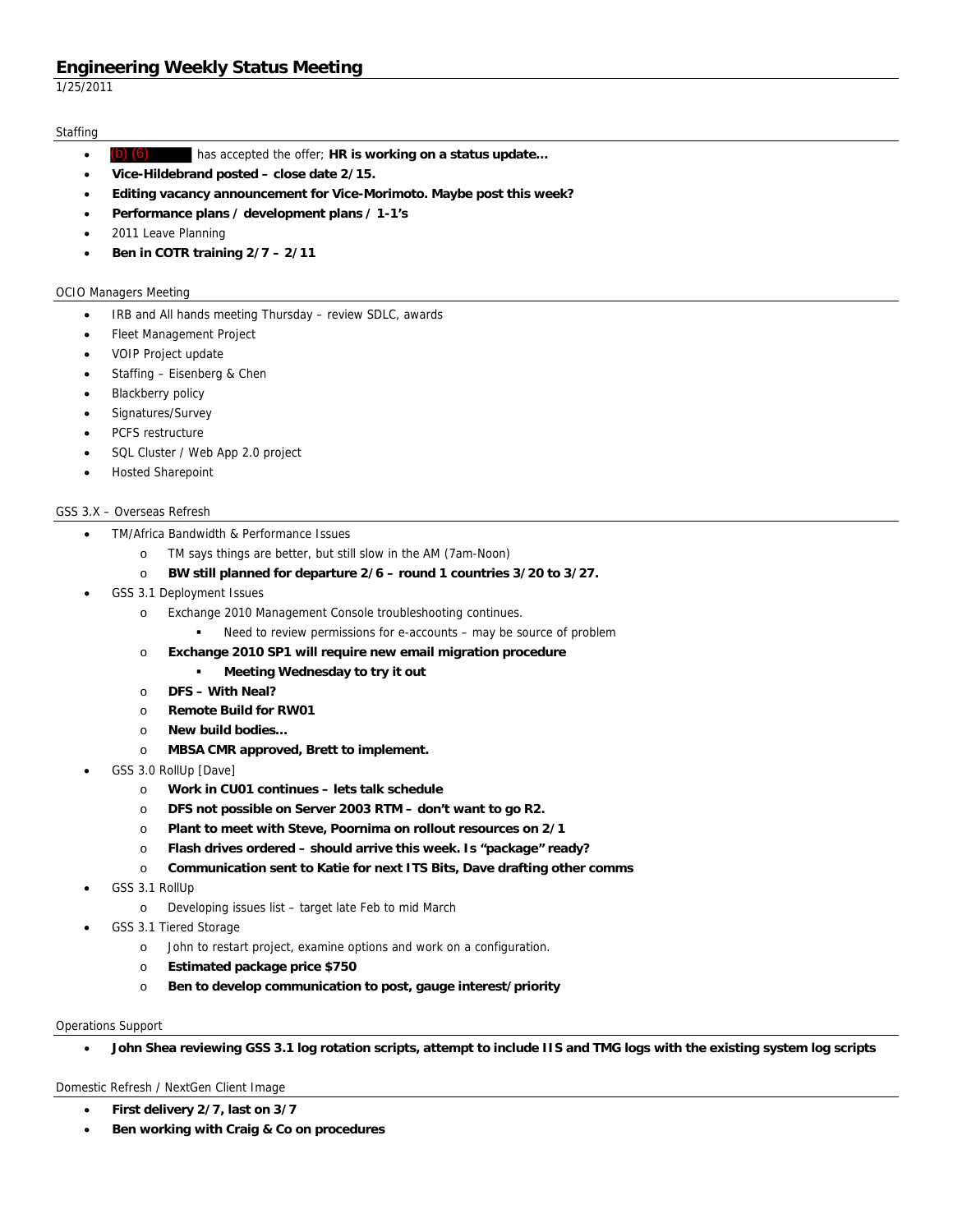- **Completed design document / project outline**
- **Design review Wednesday before CCB for OCIO folks**
- **CMR to be submitted Tuesday 1/25 by COB**
- **Build hardware in house**

### Domestic Exchange 2010 Upgrade

- Carmel put project on hold until more resources are available. Possible resume with (b) (6)
- Carmel working on SP1 and standup of DC physical HT/CAS pair status

### Remote Site Development

- MZ02 Pilot Report Completed
- Need plan for MZ03
- **Standalone Remote Site distribution for EMA Matt M finished testing, working on distribution plans.**

#### ETL

- Need to determine plan for ETL use until we hire lab manager
- Coverage from Engineering NOT possible in the interim

### Other Items

- **Team Mate?**
- **Vikram's new role**
- **Changes to CCB/eCMR process**
- **View Upgrades**
- **Gss 3.0 decom MD01, TH01 VM's**

### Future Projects

As we staff up, preparing to re-engage with project work. This is a list of recently discussed projects starting in Q2. More work than fully staffed team can handle – we need guidance on prioritization.

| Project                                     | <b>Level of Effort</b> | <b>Staff</b> | <b>Status</b> |
|---------------------------------------------|------------------------|--------------|---------------|
| Windows 7 / Next Gen Client Image           | Major                  | <b>Ben</b>   |               |
| Standalone Main Office / NCE System (China) | Major                  | Carl / John  |               |
| GSS 3.0 Rollup                              | Major                  | Dave         |               |
| HQ Email Infrastructure Upgrade             | Major                  | Carl / Dave  |               |
| RRO Infrastructure Refresh R&D              | Major                  | <b>Ben</b>   |               |
| Remote Site Project                         | Minor                  | <b>Ben</b>   |               |
| GSS 3.1 Rollup                              | Minor                  | John / Dave  |               |
| Tiered Storage for GSS 3.1                  | Minor                  | John         |               |
| HQ ESB (Biz Talk) Infrastructure Planning   | Minor                  | <b>Ben</b>   |               |
| <b>ETL Transition / Review</b>              | Minor                  |              |               |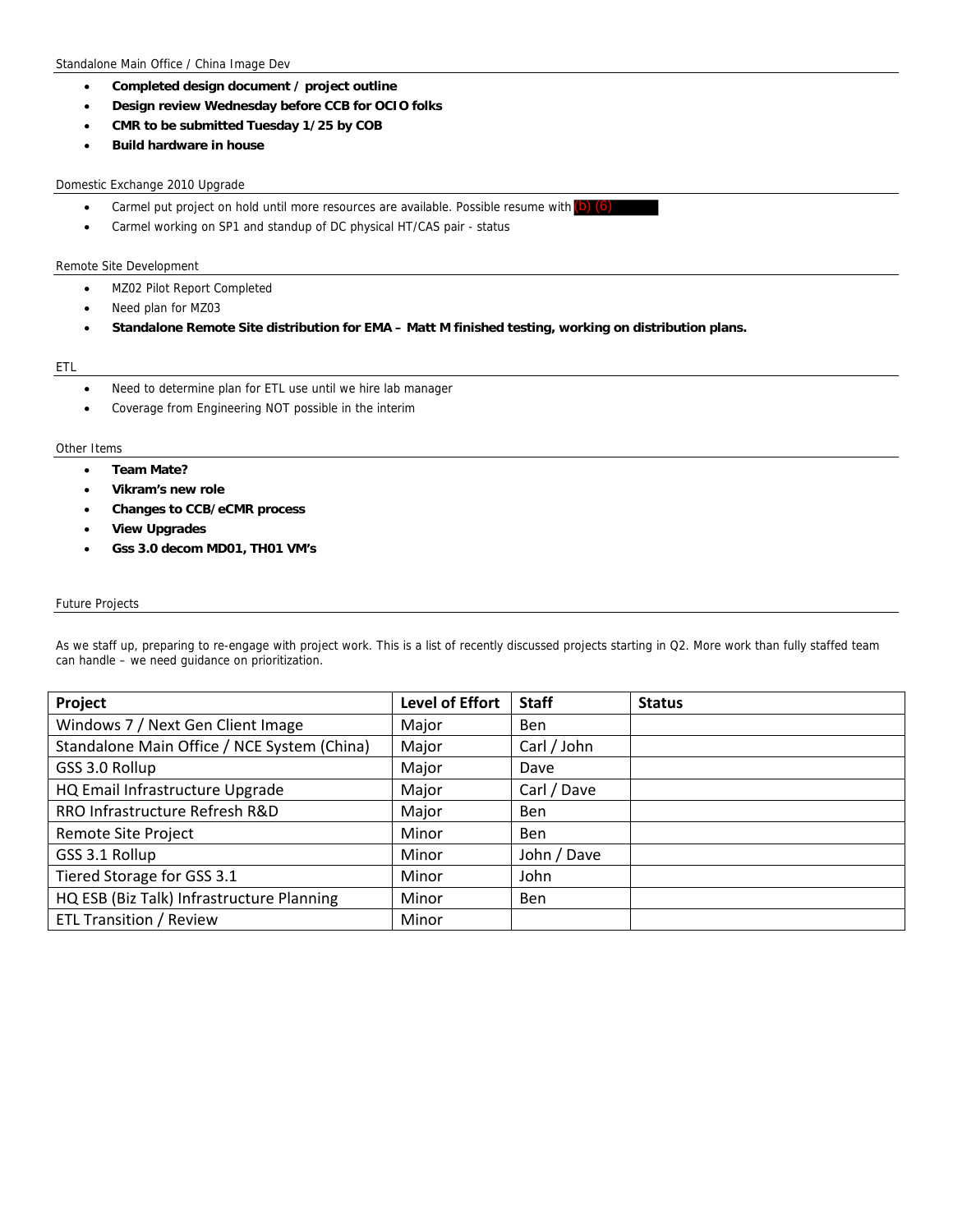2/01/2011

## **Staffing**

- **has withdrawn.**   $(b)$
- **Editing vacancy announcement for Vice-Morimoto. Problems with Avue. Working with HR. Will post for 2 spots ASAP.**
- Vice-Hildebrand posted close date 2/15.
- Performance plans / development plans / 1-1's
- Ben in COTR training 2/7 2/11
- **Ben in new supervisor training Tuesday afternoon and all day Wednesday**
- **All hands meeting Thursday**

### OCIO Managers Meeting

Nothing this week

### GSS 3.X – Overseas Refresh

- TM/Africa Bandwidth & Performance Issues
	- o TM says things are better, but still slow in the AM (7am-Noon)
	- o **BW still planned for departure 2/6 but may be pushed. Decision Wednesday. Round 1 countries 3/20 to 3/27.**
- GSS 3.1 Deployment Issues
	- o Exchange 2010 Management Console troubleshooting continues.
		- Need to review permissions for e-accounts may be source of problem
	- o **Exchange 2010 SP1 will require new email migration procedure** 
		- **Need to reschedule for this week**
	- o **DFS With Neal?**
	- o Remote Build for RW01
	- o **MBSA CMR approved, complete in BW01 and MZ01, added to build docs.**
- GSS 3.0 RollUp [Dave]
	- o **Work in CU01 continues Mexico fixed plan for pilot?**
	- o **Plant to meet with Steve, Poornima on rollout resources on 2/1 (will push back)**
	- o **Ben will load flash drives this week**
	- o **Dave working on doc for IT Specalists**
- GSS 3.1 RollUp
	- o Developing issues list target late Feb to mid March
- GSS 3.1 Tiered Storage
	- o John to restart project, examine options and work on a configuration.
	- o Estimated package price \$750
	- o **Ben to develop communication to post, gauge interest/priority**

### Operations Support

John Shea reviewing GSS 3.1 log rotation scripts, attempt to include IIS and TMG logs with the existing system log scripts

### Domestic Refresh / NextGen Client Image

- **First delivery 2/7, last on 3/7**
- **Signup sheets will go out this week for help 4 hour shifts.**

Standalone Main Office / China Image Dev

- Completed design document / project outline
- **Waiting for approval on design review Umar**
- **CMR in vote**

### Domestic Exchange 2010 Upgrade

- Carmel put project on hold until more resources are available. **Will stay on hold for now.**
- Carmel working on SP1 and standup of DC physical HT/CAS pair status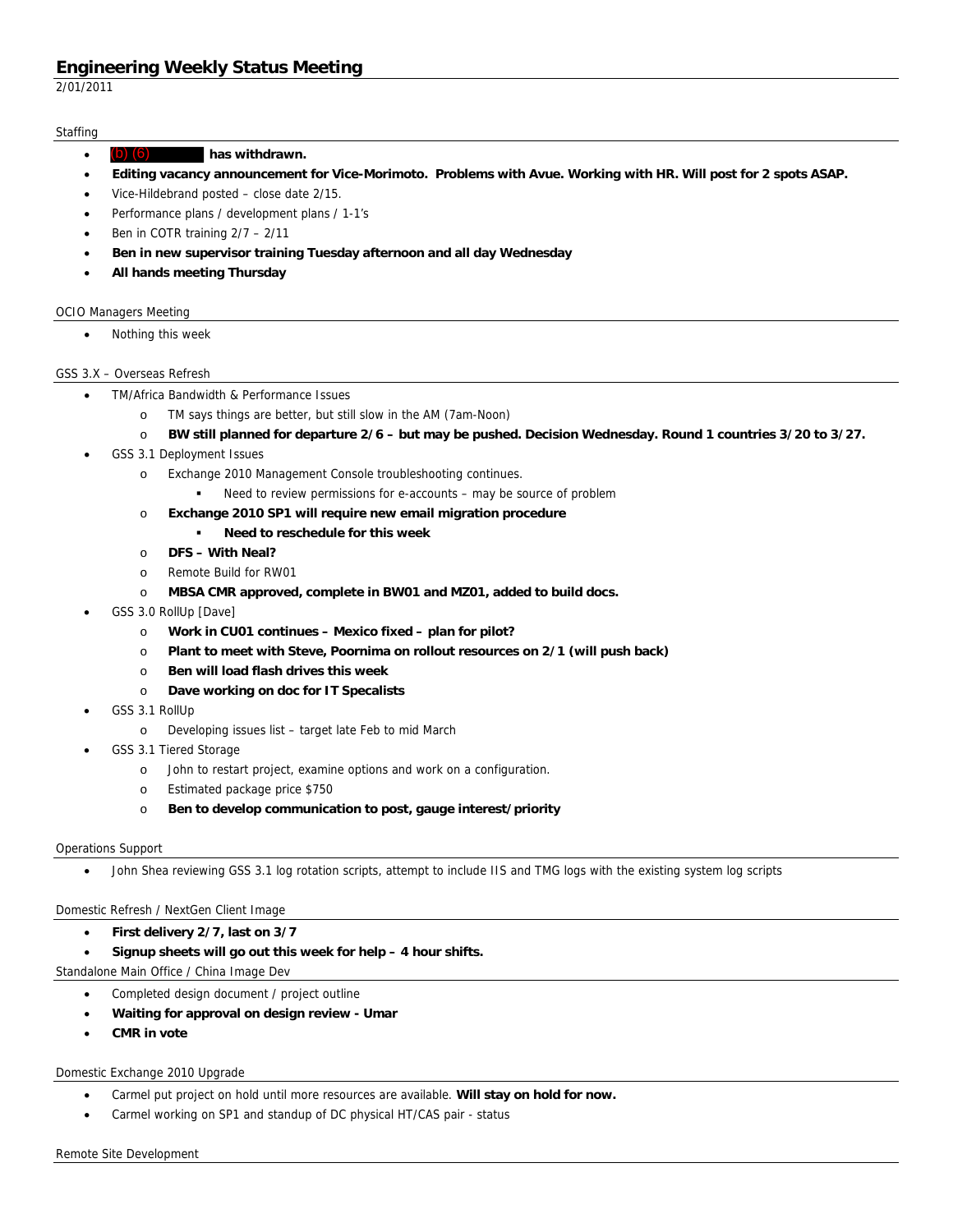- MZ02 Pilot Report Completed
- Need plan for MZ03
- Standalone Remote Site distribution for EMA Matt M finished testing, working on distribution plans.

## ETL

- Need to determine plan for ETL use until we hire lab manager
- Coverage from Engineering NOT possible in the interim

#### Other Items

Gss 3.0 decom MD01, TH01 VM's

## Future Projects

As we staff up, preparing to re-engage with project work. This is a list of recently discussed projects starting in Q2. More work than fully staffed team can handle – we need guidance on prioritization.

| Project                                     | <b>Level of Effort</b> | <b>Staff</b> | <b>Status</b> |
|---------------------------------------------|------------------------|--------------|---------------|
| Windows 7 / Next Gen Client Image           | Major                  | <b>Ben</b>   |               |
| Standalone Main Office / NCE System (China) | Major                  | Carl / John  |               |
| GSS 3.0 Rollup                              | Major                  | Dave         |               |
| HQ Email Infrastructure Upgrade             | Major                  | Carl / Dave  |               |
| RRO Infrastructure Refresh R&D              | Major                  | Ben          |               |
| Remote Site Project                         | Minor                  | <b>Ben</b>   |               |
| GSS 3.1 Rollup                              | Minor                  | John / Dave  |               |
| Tiered Storage for GSS 3.1                  | Minor                  | John         |               |
| HQ ESB (Biz Talk) Infrastructure Planning   | Minor                  | <b>Ben</b>   |               |
| <b>ETL Transition / Review</b>              | Minor                  |              |               |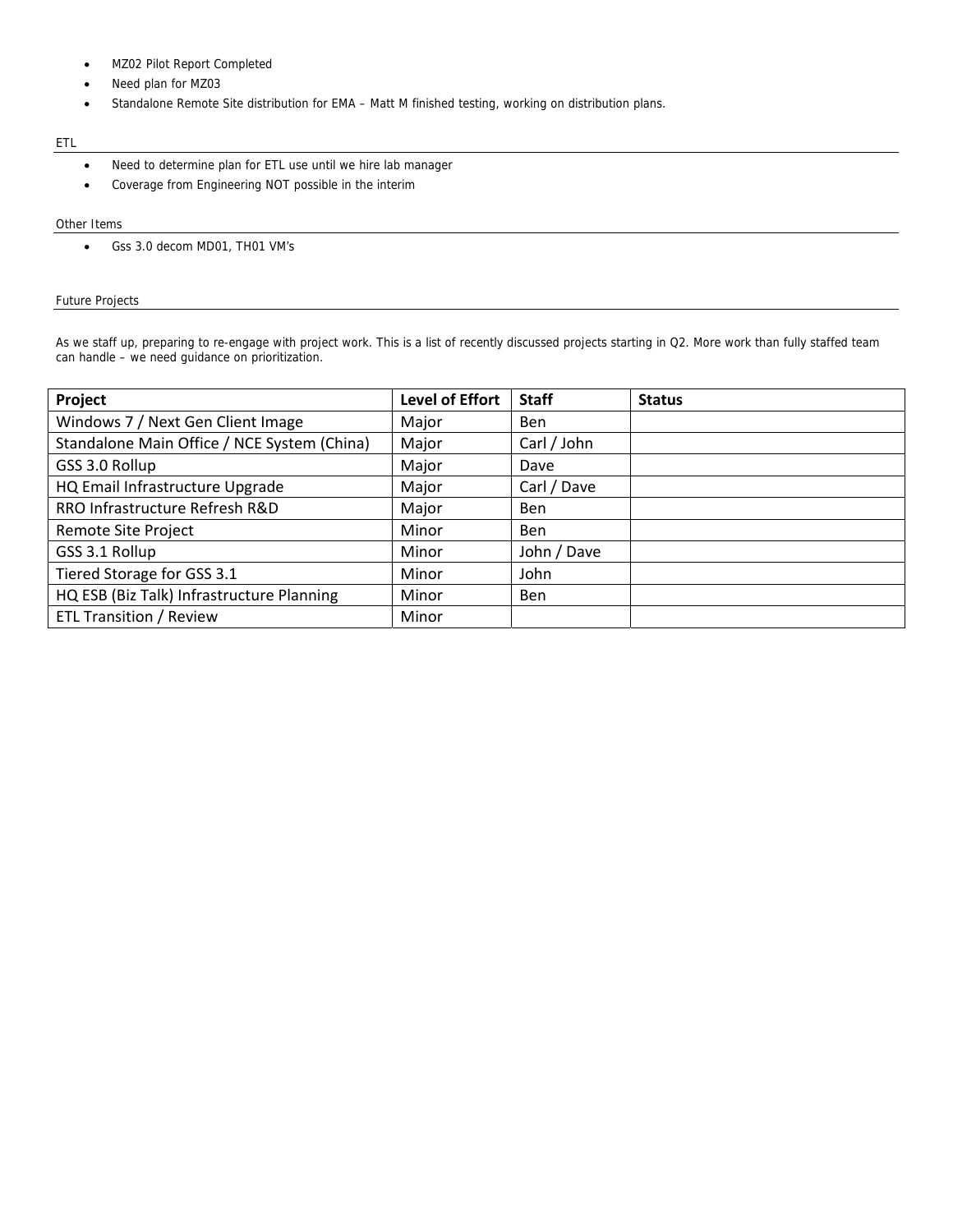2/08/2011

## **Staffing**

- **Vice-Morimoto posted closing date 3/1/2011**
- **Vice-Hildebrand position eliminated, posting canceled.**
- **Dave got an Award!**
- Performance plans / development plans / 1-1's
- **Ben in COTR training 2/7 2/11**
- **Dave on Vacation 2/10 2/16**

### OCIO Managers Meeting

• Nothing this week

### GSS 3.X – Overseas Refresh

- TM/Africa Bandwidth & Performance Issues
	- o TM says things are better, but still slow in the AM (7am-Noon)
	- o **BW pushed. Next go-no go is Friday 2/11 based on customs clearance.**
- GSS 3.1 Deployment Issues
	- o Exchange 2010 Management Console troubleshooting continues.
		- Need to review permissions for e-accounts may be source of problem
	- o **Exchange 2010 SP1 will require new email migration procedure** 
		- **Worked with Brett Tuesday, will continue Wednesday.**
	- o DFS With Neal?
	- o Remote Build for RW01
	- o **Need to test MBSA in MZ01 or BW01**
- GSS 3.0 RollUp [Dave]
	- o **Work in CU01 continues Testing opened up to CFO / Overseas support**
	- o **Plan to pilot in MX after Dave returns. Will ship drive to them next week.**
	- o **Met with Steve, Poornima on rollout resources** 
		- **Matt M. is the resource.**
	- o **Had to revise flash drives, Ben will load next week.**
	- o **Ben reviewing doc Dave wrote for IT Specialists**
- GSS 3.1 RollUp
	- o Developing issues list target late Feb to mid March
- GSS 3.1 Tiered Storage
	- o John to restart project, examine options and work on a configuration.
	- o Estimated package price \$750
	- o **Ben to develop communication to post, gauge interest/priority**

### Operations Support

- Int'l John Shea reviewing GSS 3.1 log rotation scripts, attempt to include IIS and TMG logs with the existing system log scripts
- **Domestic John Shea assisted with resolving ForApp SQL issues Monday**

## Domestic Refresh / NextGen Client Image

- **First delivery arrived!**
- **Helped with monitor model switch**

Standalone Main Office / China Image Dev

- Completed design document / project outline
- **CMR approved**
- **Chris/Steve etc working with region on approval**
- **Cindy is deployment resource, Jim is the support resource**

### Domestic Exchange 2010 Upgrade

Carmel put project on hold until more resources are available. Will stay on hold for now.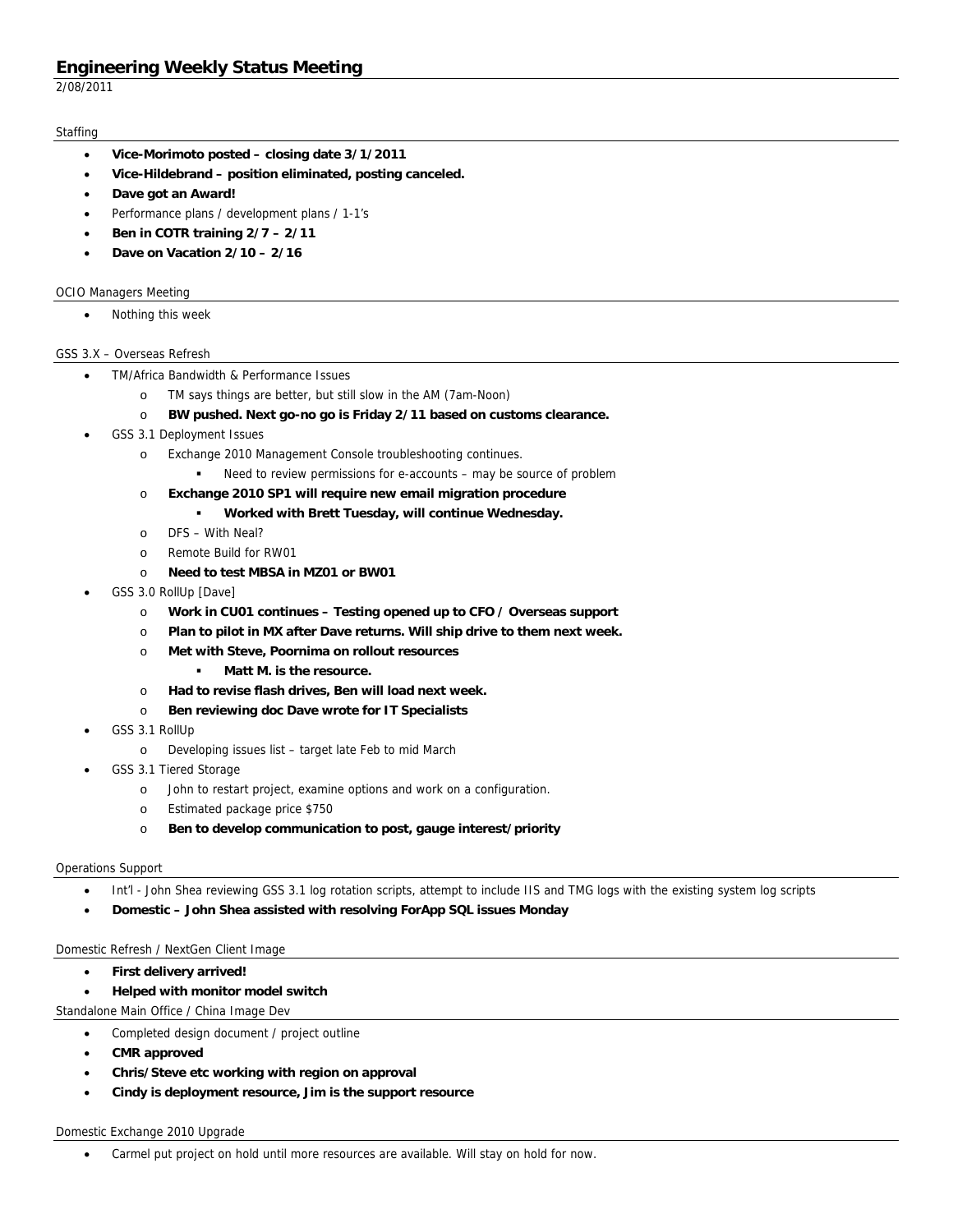Carmel working on SP1 and standup of DC physical HT/CAS pair - status

## Remote Site Development

- MZ02 Pilot Report Completed
- Need plan for MZ03
- Standalone Remote Site distribution for EMA Matt M finished testing, working on distribution plans.

#### ETL

- Need to determine plan for ETL use until we hire lab manager
- Coverage from Engineering NOT possible in the interim

#### Other Items

- Gss 3.0 decom MD01, TH01 VM's
- **John Shea completed TeamMate migration for IG last week.**

## Future Projects

As we staff up, preparing to re-engage with project work. This is a list of recently discussed projects starting in Q2. More work than fully staffed team can handle – we need guidance on prioritization.

| Project                                     | Level of Effort | <b>Staff</b> | <b>Status</b> |
|---------------------------------------------|-----------------|--------------|---------------|
| Windows 7 / Next Gen Client Image           | Major           | <b>Ben</b>   |               |
| Standalone Main Office / NCE System (China) | Major           | Carl / John  |               |
| GSS 3.0 Rollup                              | Major           | Dave         |               |
| HQ Email Infrastructure Upgrade             | Major           | Carl / Dave  |               |
| RRO Infrastructure Refresh R&D              | Major           | <b>Ben</b>   |               |
| Remote Site Project                         | Minor           | <b>Ben</b>   |               |
| GSS 3.1 Rollup                              | Minor           | John / Dave  |               |
| Tiered Storage for GSS 3.1                  | Minor           | John         |               |
| HQ ESB (Biz Talk) Infrastructure Planning   | Minor           | <b>Ben</b>   |               |
| <b>ETL Transition / Review</b>              | Minor           |              |               |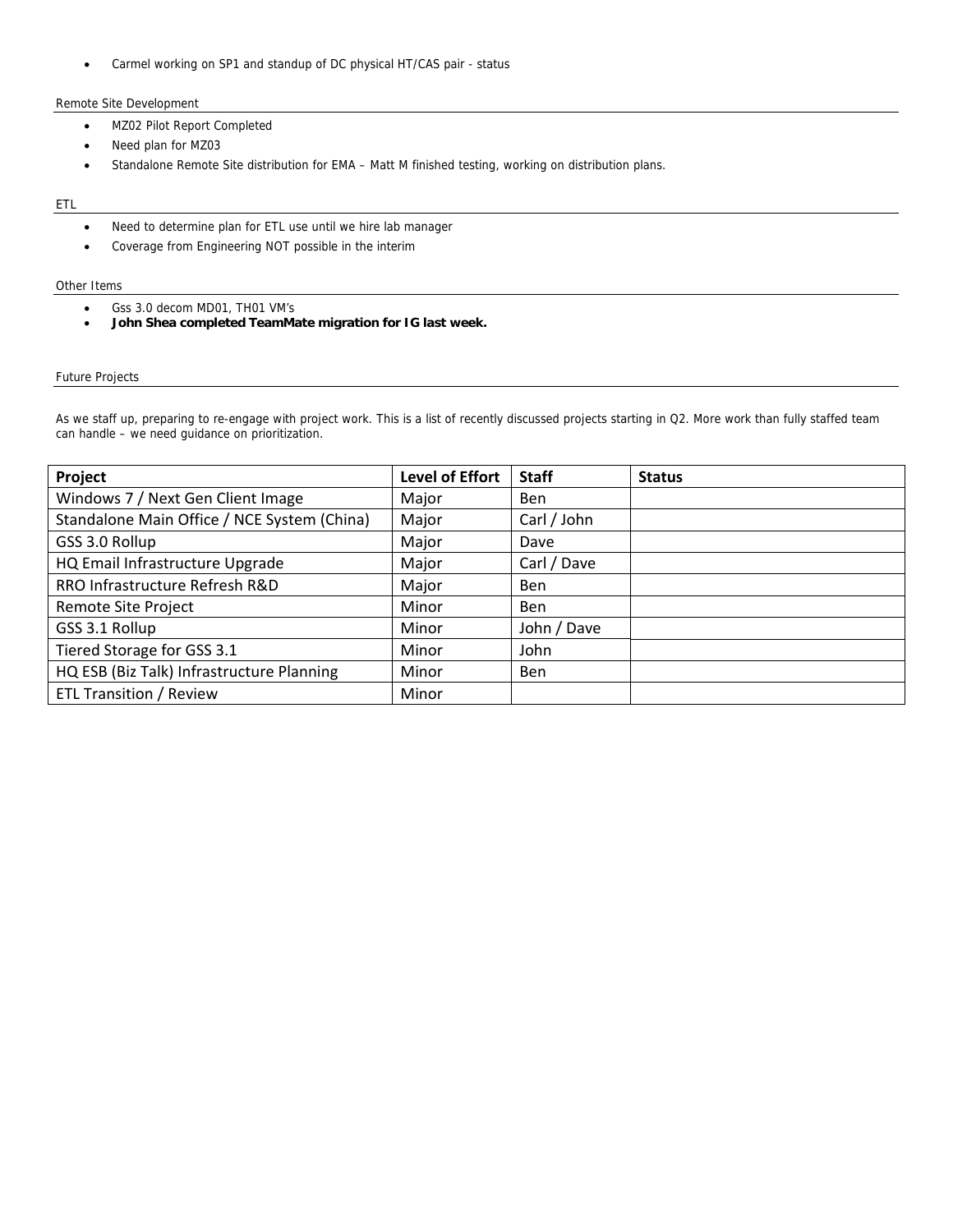2/15/2011

### **Staffing**

- **Vice-Morimoto posted closing date 3/1/2011**
- Vice-Hildebrand position eliminated, posting canceled.
- Dave got an Award!
- Performance plans / development plans / 1-1's
- **Dave on Vacation 2/10 2/16**

## OCIO Managers Meeting

Nothing this week

## GSS 3.X – Overseas Refresh

- TM/Africa Bandwidth & Performance Issues
	- o TM says things are better, but still slow in the AM (7am-Noon)
	- o **BW pushed. Again. Next go-no go is Friday 2/18 based on customs clearance.**
- GSS 3.1 Deployment Issues
	- o Exchange 2010 Management Console troubleshooting continues.
		- **Need to review permissions for e-accounts**
	- o Exchange 2010 SP1 will require new email migration procedure
		- Completed and accepted.
	- o DFS With Neal?
	- o Remote Build for RW01
	- o Need to test MBSA in MZ01 or BW01
- GSS 3.0 RollUp [Dave]
	- o **Work in CU01 continues Testing opened up to CFO / Overseas support** 
		- **CFO gives thumbs up to pilot in MX**
	- o **Plan to pilot in MX after Dave returns. Will ship drive to them this week.**
	- o **Met with Steve, Poornima on rollout resources** 
		- **Matt M. is the resource. Meeting Tuesday 2/15 to discuss schedule and distribution.**
	- o **12 loaded flash drives ready to go. Hard drives ready to go.**
	- o Ben reviewing doc Dave wrote for IT Specialists
- GSS 3.1 RollUp
	- o Developing issues list target late Feb to mid March
- GSS 3.1 Tiered Storage
	- o John to restart project, examine options and work on a configuration.
	- o Estimated package price \$750
	- o **Ben to develop communication to post, gauge interest/priority**

## Operations Support

- Int'l John Shea reviewing GSS 3.1 log rotation scripts, attempt to include IIS and TMG logs with the existing system log scripts
- **Domestic John Shea assisted with resolving ForApp SQL issues both of the past two Mondays.**

## Domestic Refresh / NextGen Client Image

- **New monitor model approved**
- First week of deployment went well, 2<sup>nd</sup> week underway

Standalone Main Office / China Image Dev

- **Alpha build underway**
- **Have test router**
- **Meeting 3/1 with CFO to discuss forpost needs / plan**
- Cindy is deployment resource, Jim is the support resource

### Domestic Exchange 2010 Upgrade

Carmel put project on hold until more resources are available. Will stay on hold for now.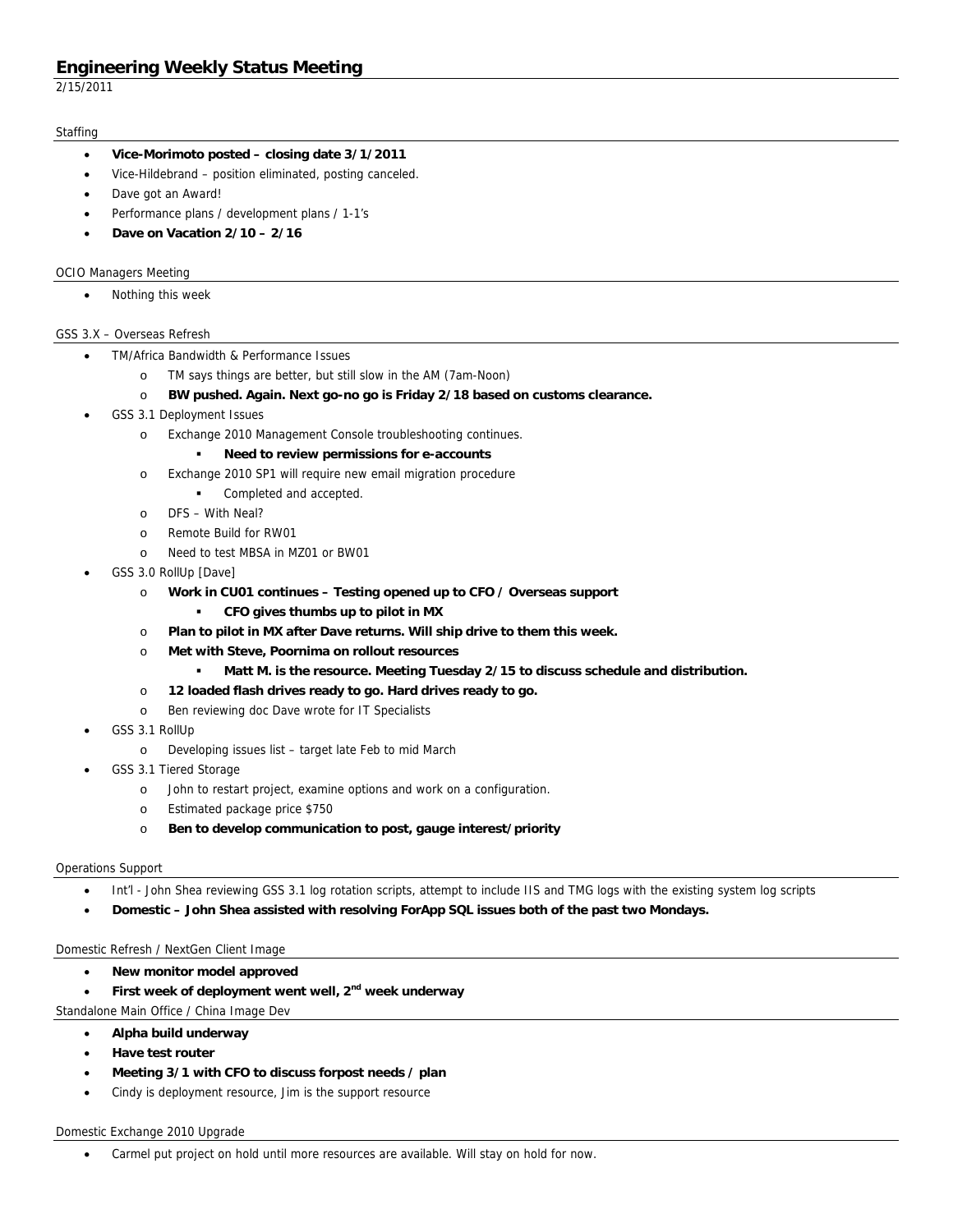Carmel working on SP1 and standup of DC physical HT/CAS pair - status

## Remote Site Development

Standalone Remote Site distribution for EMA – Matt M finished testing, working on distribution plans.

## ETL

- Need to determine plan for ETL use
- Coverage from Engineering NOT possible in the interim

#### Domestic Remote Access

- **CMR submitted for View 4.5 Vote due Wednesday**
- **Plan to stand up hardware, vcenter, etc by Tuesday AM.**
- **Terminal Services PoC underway**

## Other Items

- Gss 3.0 decom MD01, TH01 VM's
- **John Shea completed TeamMate migration for IG last week.**
- **Developing budget estimate for RRO server refresh. Build would be 6/1 8/1 with pilot in August and full deployment by end of FY2011.**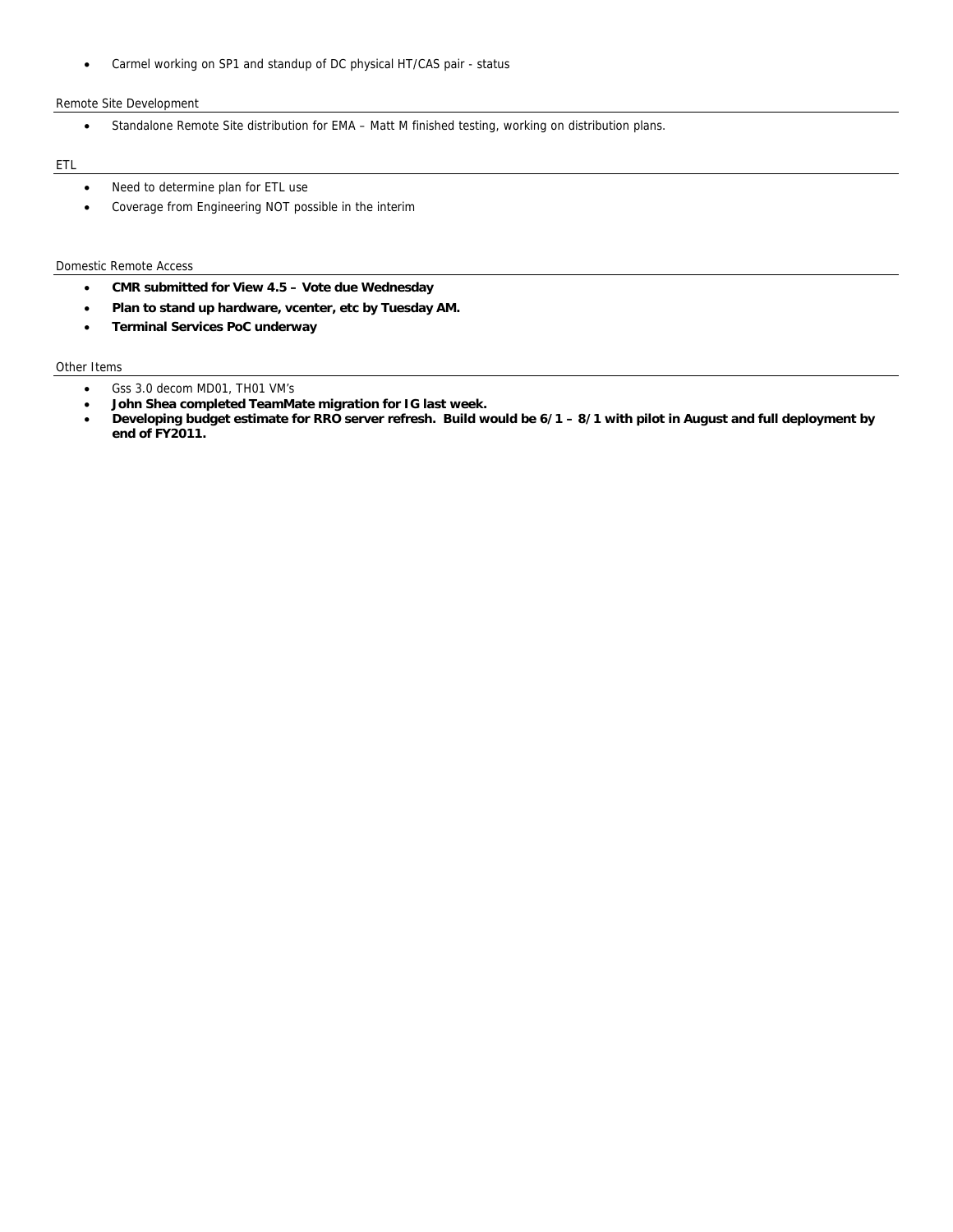2/22/2011

### **Staffing**

- **Vice-Morimoto posted closing date 3/1/2011**
- Vice-Hildebrand position eliminated, posting canceled.
- Dave got an Award!
- **Performance reviews / development plans / 1-1's**
- **Ben will be on vacation in mid march, hopefully.**

### OCIO Managers Meeting

Nothing this week

## GSS 3.X – Overseas Refresh

- TM/Africa Bandwidth & Performance Issues
	- o TM says things are better, but still slow in the AM (7am-Noon)
	- o **BW pushed. Again Again. Next go-no go is Friday 2/25 based on customs clearance.**
- GSS 3.1 Deployment Issues
	- o Exchange 2010 Management Console troubleshooting continues.
		- **Need to review permissions for e-accounts**
	- o Exchange 2010 SP1 will require new email migration procedure
		- Completed and accepted.
	- o **DFS Pushing out Server 2008 R2 SP1 for file server. CMR in, tested in CB01. Working with MSFT support on resolving these issues – suspect this will help but need to try to be sure.**
- GSS 3.0 RollUp [Dave]
	- o **Work in CU01 continues Testing opened up to CFO / Overseas support** 
		- **CFO gives thumbs up to pilot in MX**
	- o **Plan to pilot in MX once supplies arrive.**
	- o **Matt M. has shipped out drives to 16 countries. He will track delivery and schedule rollup rollout. Planning 3 per week to start, but may shift depending on MX results.**
- GSS 3.1 RollUp
	- o **Developing issues list target date TBD**
- GSS 3.1 Tiered Storage
	- o John to restart project, examine options and work on a configuration.
	- o Estimated package price \$750
	- o **Communication sent to post 6 interested, 2 already approved funding.**

### Operations Support

- Int'l John Shea reviewing GSS 3.1 log rotation scripts, attempt to include IIS and TMG logs with the existing system log scripts
- Domestic –

## Domestic Refresh / NextGen Client Image

- **New monitor model approved**
- **3rd Week in progress flash issues, bios settings**
- Standalone Main Office / China Image Dev
	- **Alpha build underway**
	- **Have test router**
	- **Meeting 3/1 with CFO to discuss forpost needs / plan**
	- Cindy is deployment resource, Jim is the support resource

### Domestic Exchange 2010 Upgrade

- Carmel put project on hold until more resources are available. Will stay on hold for now.
- **Meeting possibly Wednesday, or may delay 1 week, to talk about project priority.**

### Remote Site Development

Standalone Remote Site distribution for EMA – Matt M. has sent out, is working on support.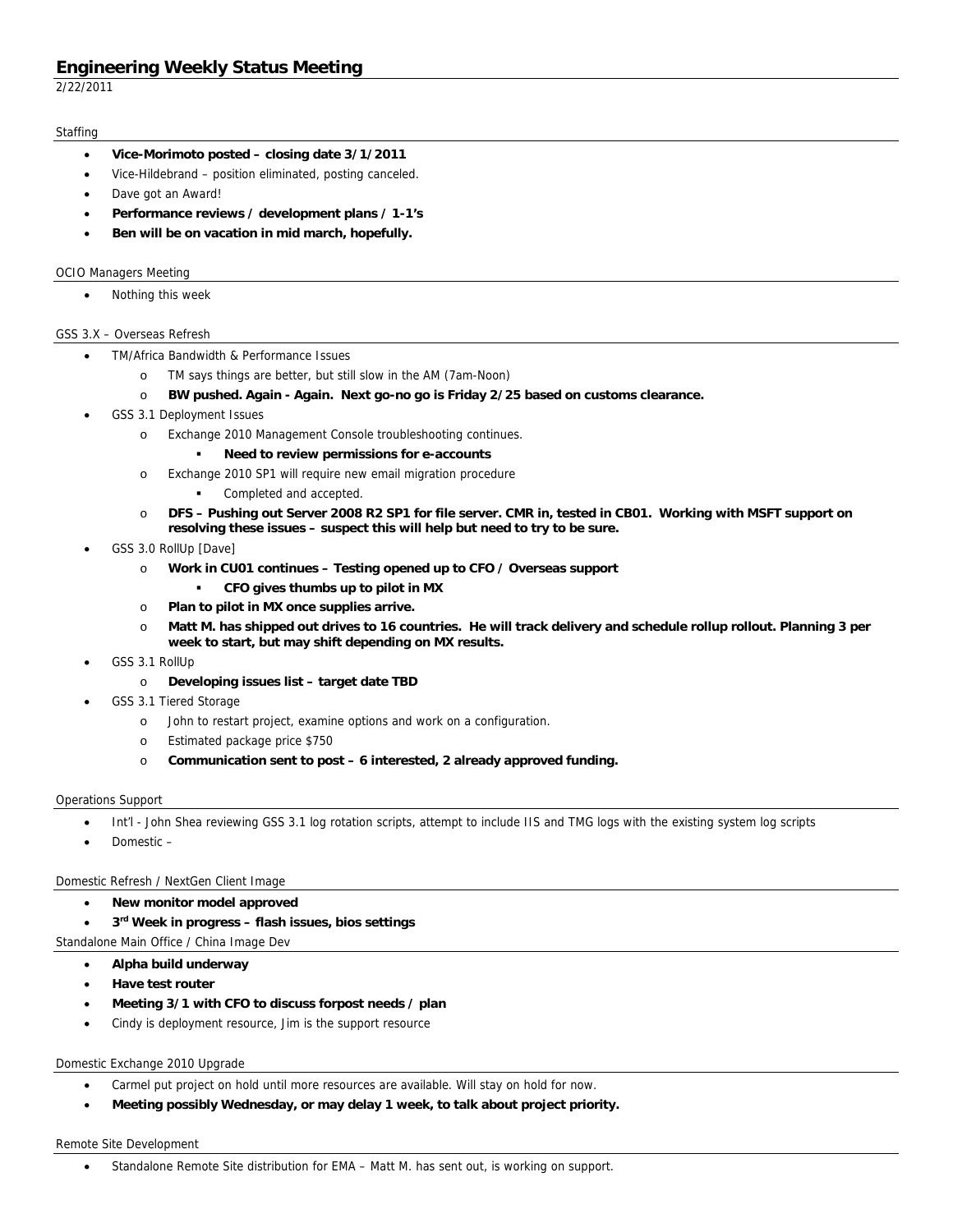- Need to determine plan for ETL use
- Coverage from Engineering NOT possible in the interim

#### Domestic Remote Access

- **Completed:** 
	- o **CMR Approved, hardware racked, networking configured, hosts installed**
	- o **VCenter installed and connected**
- **To do:** 
	- o **View Con Install**
	- o **Desktop image refine**
	- o **Plan for View Sec**
- **Terminal Services PoC underway**

## Other Items

- Gss 3.0 decom MD01, TH01 VM's
- **John Shea completed TeamMate migration for IG last week.**
- **Developing budget estimate for RRO server refresh. Build would be 6/1 8/1 with pilot in August and full deployment by end of FY2011.**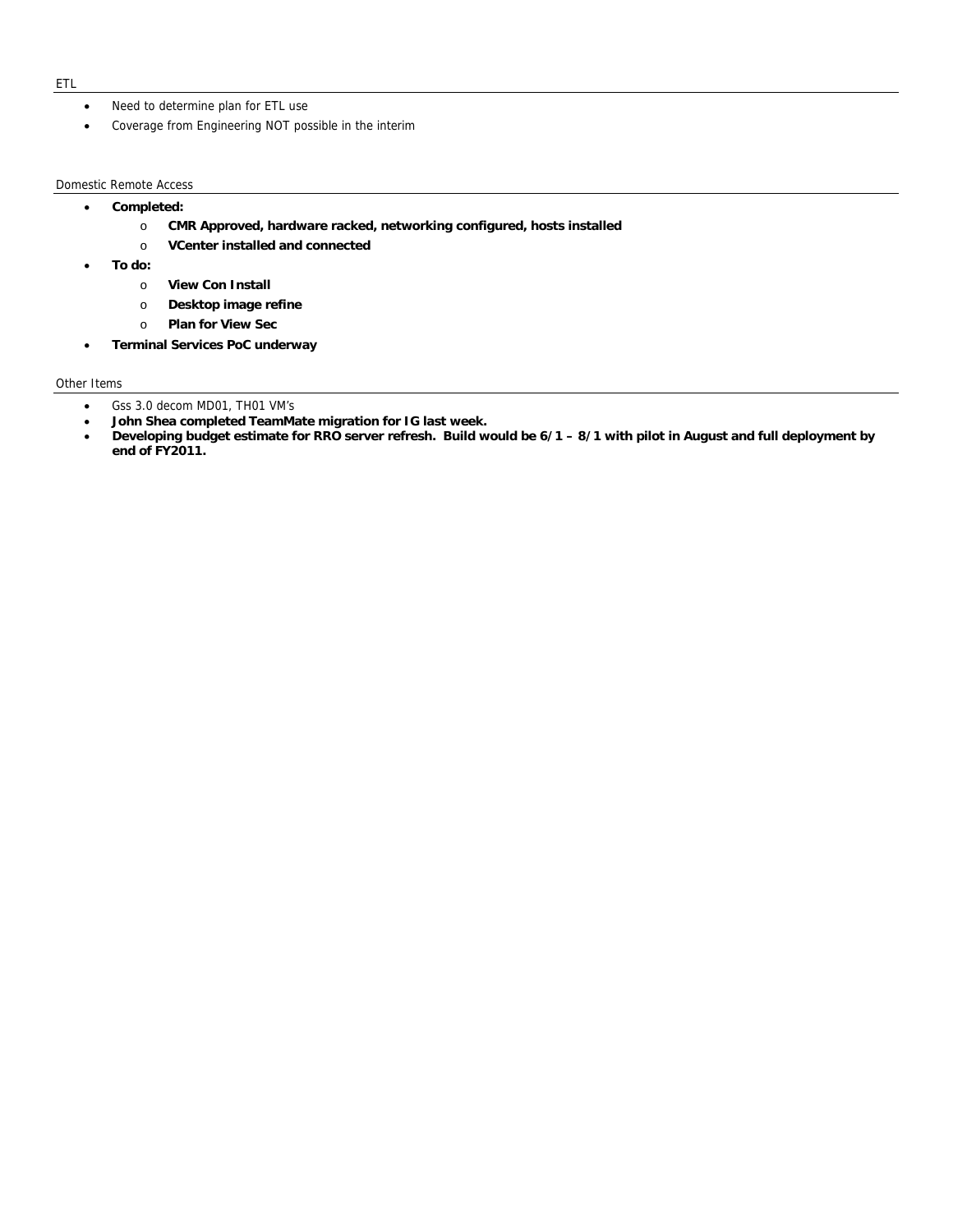3/01/2011

### **Staffing**

- **Vice-Morimoto posted closing date 3/1/2011**
- **Will review rosters this week, hope for interviews next week**
- **Performance reviews / development plans / 1-1's**
- **Ben will be on vacation 3/14 3/18, hopefully**

## OCIO Managers Meeting

- **Today is the 50th!**
- **Dorine & Poornima back from Redmond**

## GSS 3.X – Overseas Refresh

- TM/Africa Bandwidth & Performance Issues
	- o TM says things are better, but still slow in the AM (7am-Noon)
	- o **BW01 team is on the road, cutover is planned for this weekend. Our plan to assist Dave!**
- GSS 3.1 Deployment Issues
	- o Exchange 2010 Management Console troubleshooting continues.
		- **Need to review permissions for e-accounts**
	- o Exchange 2010 SP1 will require new email migration procedure
		- Completed and accepted.
	- o **DFS Tested at 2 posts. Neal and Dave to fix replication this week, roll out SP1 for FS by end of next week.**
- GSS 3.0 RollUp [Dave]
	- o **Work in CU01 continues Testing opened up to CFO / Overseas support** 
		- **CFO gives thumbs up to pilot in MX**
	- o **Plan to pilot in MX once supplies arrive.**
	- o **Matt M. has shipped out drives to 16 countries. He will track delivery and schedule rollup rollout. Planning 3 per week to start, but may shift depending on MX results.**
	- o **Dave to run through MX with Matt and John then they will work on future countries**
	- o **Starting a standing rollup meeting**
- GSS 3.1 RollUp
	- o Developing issues list target date TBD
- GSS 3.1 Tiered Storage
	- o John to restart project, examine options and work on a configuration.
	- o Estimated package price \$750
	- o Communication sent to post 6 interested, 2 already approved funding.
	- o **John working on Lab build**

## Operations Support

- Int'l John Shea reviewing GSS 3.1 log rotation scripts, attempt to include IIS and TMG logs with the existing system log scripts
- **Domestic Team Mate migration completed. Happy customer. Thanks to John and Beth!**

## Domestic Refresh / NextGen Client Image

- **Next to last week in progress**
- **OCIO Next week**

Standalone Main Office / China Image Dev

- **Alpha build underway**
- **Meeting 3/1 with CFO to discuss forpost needs / plan**
- **Will have John work with Dave, Cindy and Jim on developing a test checklist.**
- Cindy is deployment resource, Jim is the support resource

## Domestic Exchange 2010 Upgrade

Carmel put project on hold until more resources are available. Will stay on hold for now.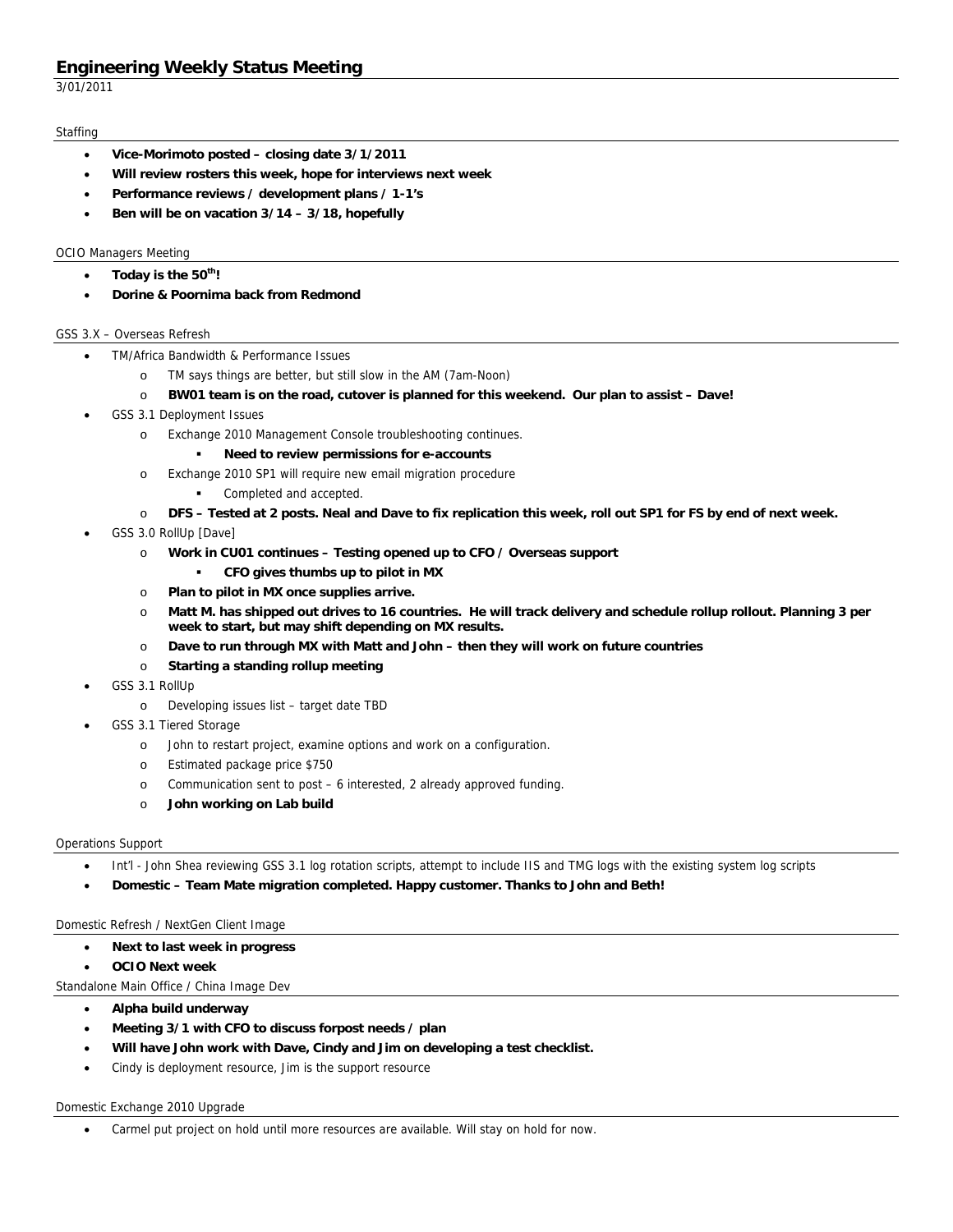**Discussed reduced scope project with Carmel and Tarus. Exclude distribution lists and public folder sections of the proposed project, and eliminate the use of archive mailbox if funding is not available for the license. Possible two tier pst/no pst solution for staff with a larger mail quota as a carrot.** 

#### Remote Site Development

Standalone Remote Site distribution for EMA – Matt M. has sent out, is working on support.

### ETL

- Need to determine plan for ETL use
- Coverage from Engineering NOT possible in the interim

#### Domestic Remote Access

- **Completed:** 
	- o CMR Approved, hardware racked, networking configured, hosts installed
	- o VCenter installed and connected
	- o **ViewCon VM provisioned and installed**
	- o **View Composer installed**
	- o **CMR approved for DMZ host migration**
- **To do:** 
	- o **DMZ Host move for this weekend?**
	- o **Need to finish GPO and service accounts, and start standing up VM's to test.**
- **Terminal Services PoC underway**

#### Other Items

- Gss 3.0 decom MD01, TH01 VM's
- **Developing budget estimate for RRO server refresh. Build would be 6/1 8/1 with pilot in August and full deployment by end of FY2011.**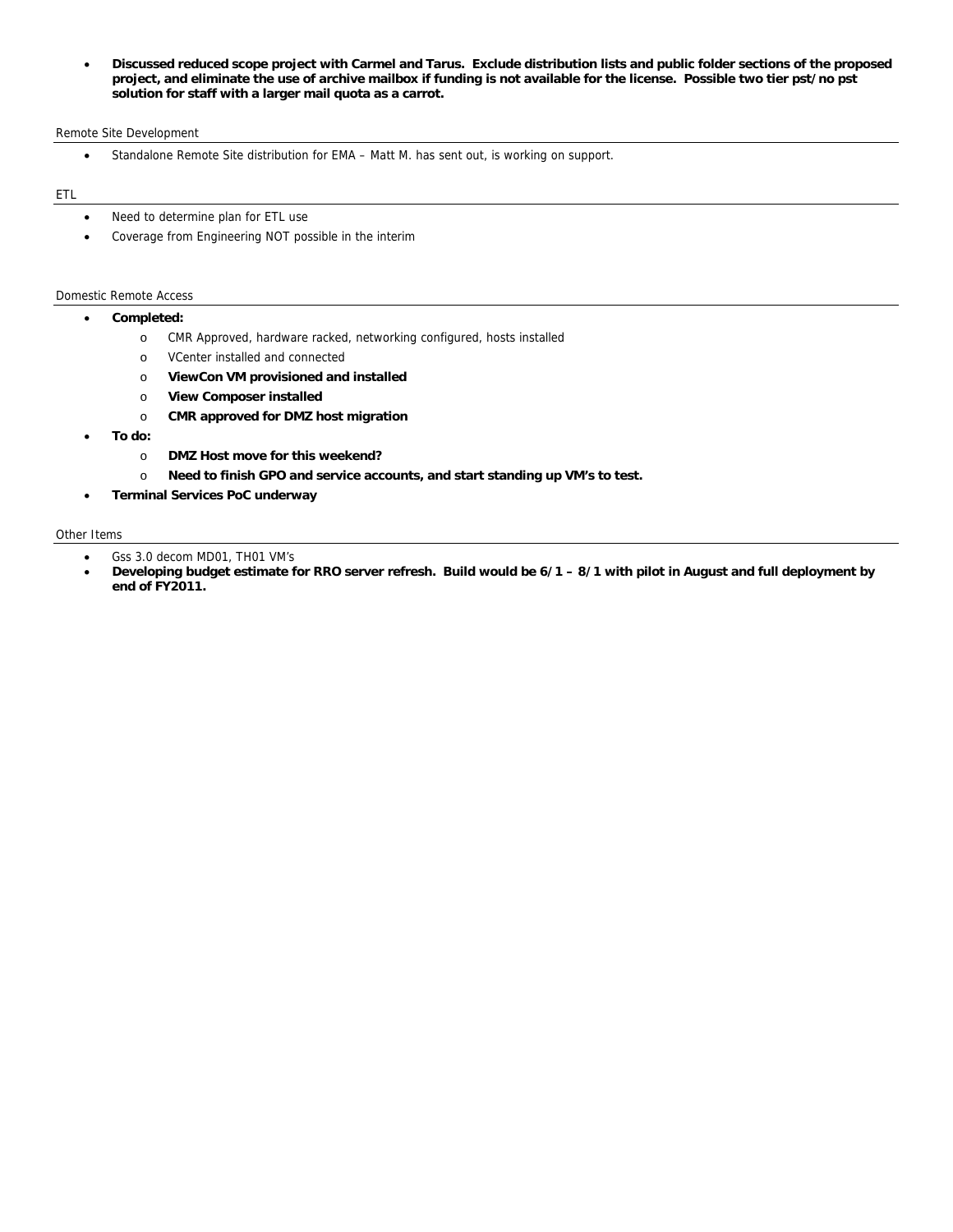3/08/2011

#### **Staffing**

- **New meeting time**
- **3 interviews this week for open engineering position hope to have selection memo by end of week.**
- Performance reviews / development plans / 1-1's
- Ben will be on vacation 3/14 3/18, hopefully

#### OCIO Managers Meeting

No major updates

#### GSS 3.X – Overseas Refresh

- GSS 3.1 Deployment Issues
	- o **BW01 deployment smooth so far. Service w/o WAAS is "slow, but acceptable".**
	- o Exchange 2010 Management Console troubleshooting continues.

#### **Need to review permissions for e-accounts**

- o **DFS Seems to have cleared up. To go forward with SP1 rollout on FS or not?**
- GSS 3.0 RollUp [Dave]
	- o Work in CU01 continues Testing opened up to CFO / Overseas support
		- CFO gives thumbs up to pilot in MX
	- o Plan to pilot in MX once supplies arrive. **Items sent via pouch have been very slow.**
	- o Matt M. has shipped out drives to 16 countries. He will track delivery and schedule rollup rollout. Planning 3 per week to start, but may shift depending on MX results.
	- o Dave to run through MX with Matt and John then they will work on future countries
	- o **Rollup meetings on Thursday to keep everyone up to date. Will continue until rollup is finished!**
- GSS 3.1 RollUp
	- o Developing issues list target date TBD
- GSS 3.1 Tiered Storage
	- o John to restart project, examine options and work on a configuration.
	- o Estimated package price \$750  **Now estimating \$1000**
	- o Communication sent to post 6 interested, 2 already approved funding.
	- o **Completed internal design review**
	- o John working on Lab build
	- o **Presenting concept at RD meeting this Friday region may fund.**

#### Operations Support

- Int'l **Support for decommissioning of TH and MD systems.**
- Domestic –

#### Domestic Refresh / NextGen Client Image

**Wrapping up – you should all have new PC's and monitors now** 

Standalone Main Office / China Image Dev

- **Alpha build underway**
- **Met with CFO they are comfortable with the design and believe it will work for Forpost.**
- **CFO says SQL required, even for NCE.**
- Will have John work with Dave, Cindy and Jim on developing a test checklist.
- Cindy is deployment resource, Jim is the support resource

#### Domestic Exchange 2010 Upgrade

- Carmel put project on hold until more resources are available. Will stay on hold for now.
- Discussed reduced scope project with Carmel and Tarus. Exclude distribution lists and public folder sections of the proposed project, and eliminate the use of archive mailbox if funding is not available for the license. Possible two tier pst/no pst solution for staff with a larger mail quota as a carrot. (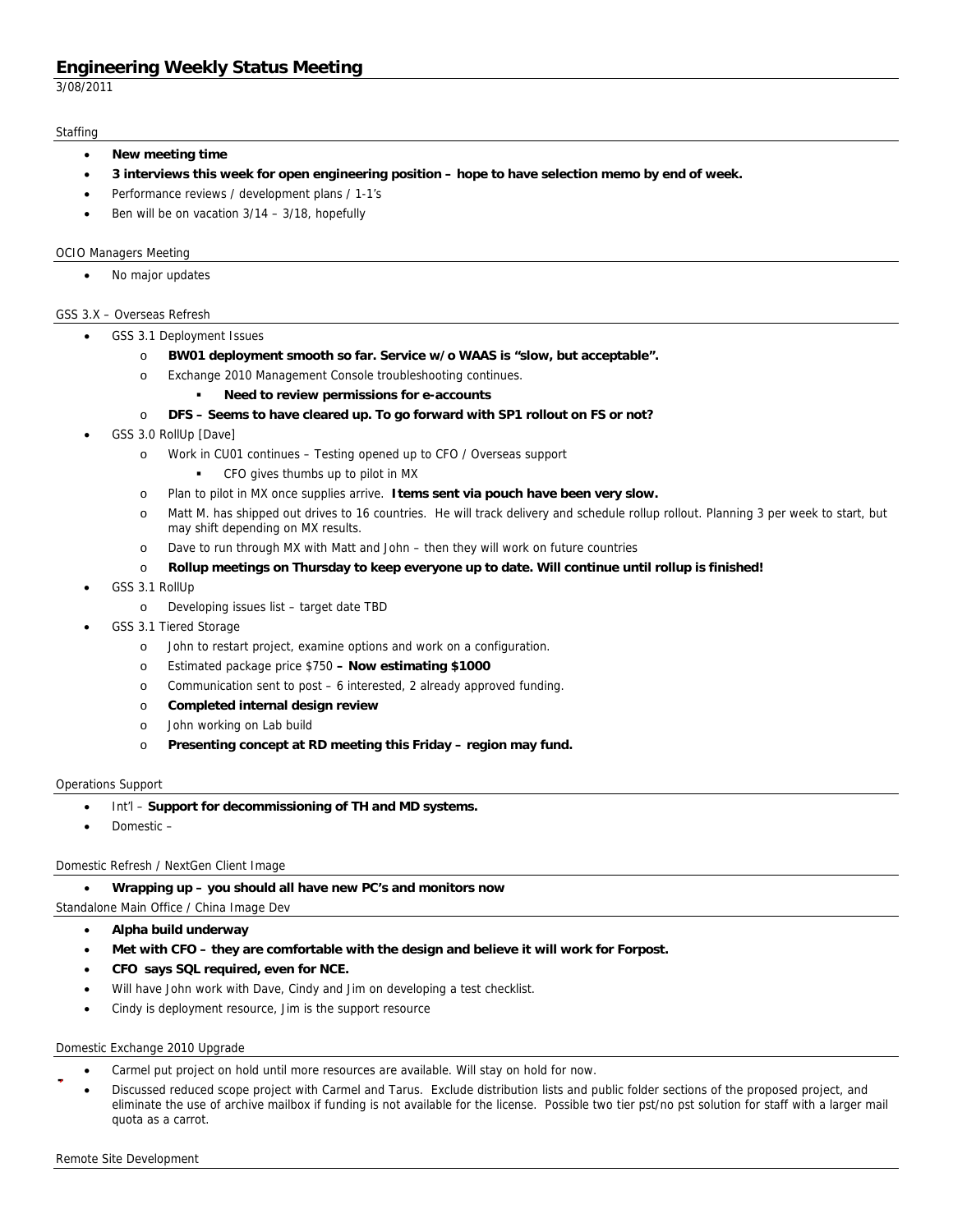Standalone Remote Site distribution for EMA – Matt M. has sent out, is working on support.

### ETL

- Need to determine plan for ETL use
- Coverage from Engineering NOT possible in the interim

### Domestic Remote Access

## **Completed:**

- o CMR Approved, hardware racked, networking configured, hosts installed
- o VCenter installed and connected
- o ViewCon VM provisioned and installed
- o View Composer installed
	- o CMR approved for DMZ host migration
- **To do:** 
	- o **DMZ Host move scheduled Saturday 3/8**
	- o **Need to finish GPO and service accounts, and start standing up VM's to test.**
- **Terminal Services PoC underway**

### Other Items

- Developing budget estimate for RRO server refresh. Build would be 6/1 8/1 with pilot in August and full deployment by end of FY2011.
- Install complete for netboz hardware in Network Closets at HQ on 8<sup>th</sup>, 7<sup>th</sup>, 6<sup>th</sup>, 3<sup>rd</sup> and 2<sup>nd</sup> Floor. Waiting on renovation to do **4th floor. Met with Charles and Lyndon to discuss monitoring and we're in the process of configuring alerts and completing documentation.**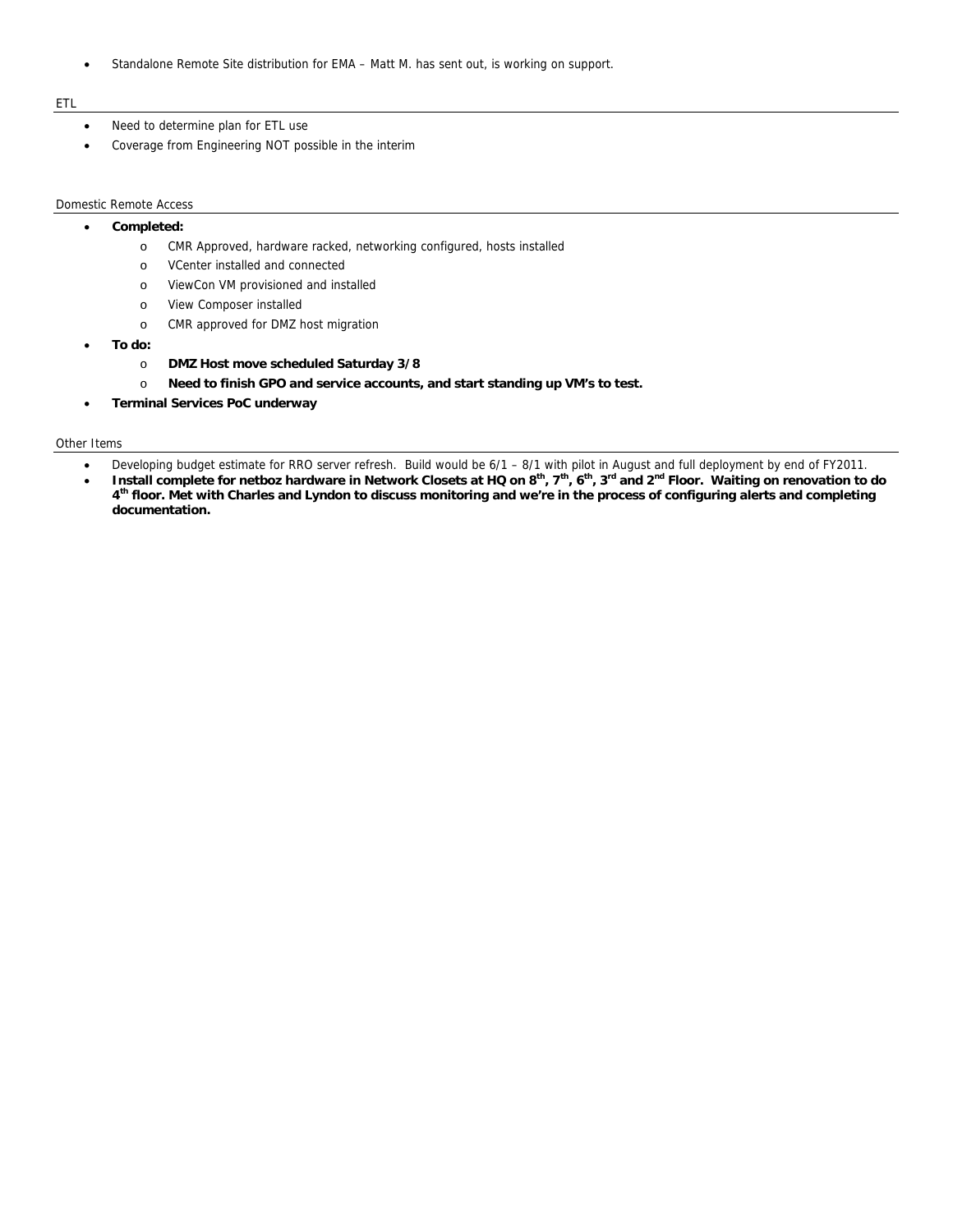3/22/2011

## **Staffing**

- Selection memo signed for **(b)** (6) **All Follow** Hopefully offer to be made ???
- **Other open position will probably be lapsed**
- **Ben will be on TDY (Togo/Benin) 3/28 4/28. Will be in the office Monday 3/28 before late evening flight.**
- **While Ben's out…**

## OCIO Managers Meeting

- IPBS Planning for FY2012
- Lots of VDS talk and deadlines
- All hands meeting for late April

## GSS 3.X – Overseas Refresh

- GSS 3.1 Deployment Issues
	- o **BW01 WAAS / AD Status WAAS still conflicting with AD here and CO01. This will be an increasing problem as deployment goes on.**
	- o Exchange 2010 Management Console troubleshooting continues.
		- Need to review permissions for e-accounts
	- o **DFS Seems to be working ok. Neal to continue with rollout of SP1 on the File Servers.**
	- o **Neal to work on a "snapshot" SOP document.**
- GSS 3.0 RollUp [Dave]
	- Waiting for 3<sup>rd</sup> try in Mexico 1<sup>st</sup> canceled due to ITS schedule conflict, 2<sup>nd</sup> due to power outage. Next plan for **Wednesday 7pm EDT.**
	- o Once MX is done, level of effort estimate for each post will be possible, and Matt M. will work on a schedule.
	- o Rollup meetings on Thursday to keep everyone up to date. Will continue until rollup is finished! **Matt will send notes from meetings while I am out.**
- GSS 3.1 RollUp
	- o Developing issues list target date TBD
- GSS 3.1 Tiered Storage
	- o **Draft CMR in progress, will submit this week**
	- o **Discussed at RD meeting 3/11 supportive of concept, fine with post funding**
	- o **EMA notified, plans for Africa to tell them during / after refresh**

## Operations Support

- Int'l –
- Domestic **Hardware order for VDS in progress. Final quotes received savings of around \$4000. Working with VRS and Joanne on funding.**

### Standalone Main Office / China Image Dev

- **Alpha build completed**
- **Beta build in progress**
- **Cindy and John are working on testing list for Alpha environment this week, John will continue with testing / fixes once Cindy is on travel**
- **CDO has ok'd Cindy to contact post, start pre-trip & travel items. Will CC CDO (and Neal?)**
- **Dave will send status updates each week while I am gone.**
- Cindy is deployment resource, Jim is the support resource

### Domestic Exchange 2010 Upgrade

- Carmel put project on hold until more resources are available. Will stay on hold for now.
- Discussed reduced scope project with Carmel and Tarus. Exclude distribution lists and public folder sections of the proposed project, and eliminate the use of archive mailbox if funding is not available for the license. Possible two tier pst/no pst solution for staff with a larger mail quota as a carrot.

#### Remote Site Development

**Travel free deployment to Mozambique proposed**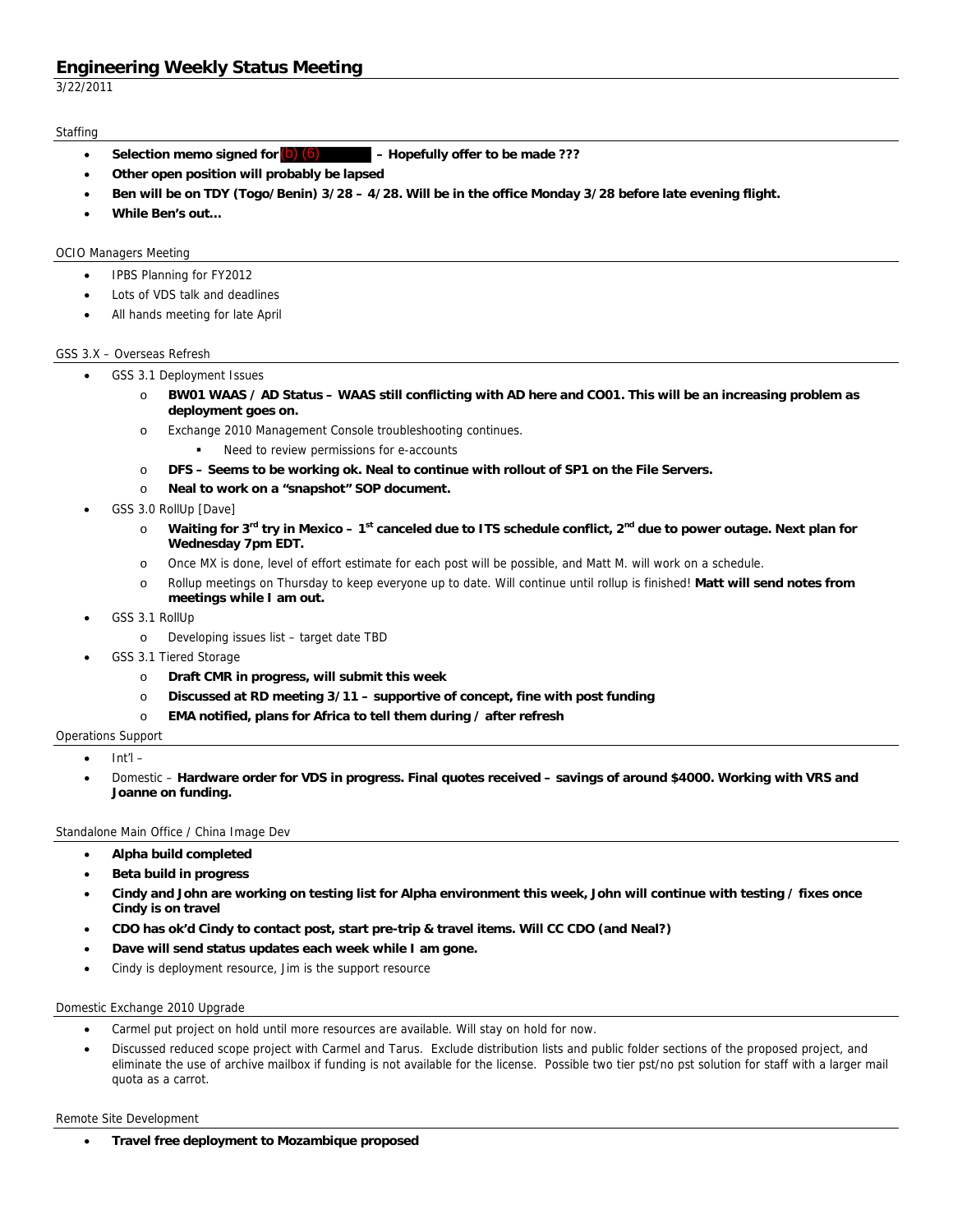- Need to determine plan for ETL use
- Coverage from Engineering NOT possible in the interim

### Domestic Remote Access

### **Completed:**

- o CMR Approved, hardware racked, networking configured, hosts installed
- o VCenter installed and connected
- o ViewCon VM provisioned and installed
- o View Composer installed
- o CMR approved for DMZ host migration
- o DMZ host migration completed
- o DMZ VM's stood up
- o Fixed netapp issues with new VCenter
- **To do:** 
	- o **Waiting for DMZ firewall rules from Ted**
	- o **Need to finish GPO and service accounts, and start standing up VM's to test.**
- Terminal Services PoC underway

#### Other Items

- Developing budget estimate for RRO server refresh. Build would be 6/1 8/1 with pilot in August and full deployment by end of FY2011.
- Install complete for netboz hardware in Network Closets at HQ on  $8<sup>th</sup>$ ,  $7<sup>th</sup>$ ,  $6<sup>th</sup>$ ,  $3<sup>rd</sup>$  and  $2<sup>nd</sup>$  Floor. Waiting on renovation to do  $4<sup>th</sup>$  floor. Met with Charles and Lyndon to discuss monitoring and we're in the process of configuring alerts and completing documentation.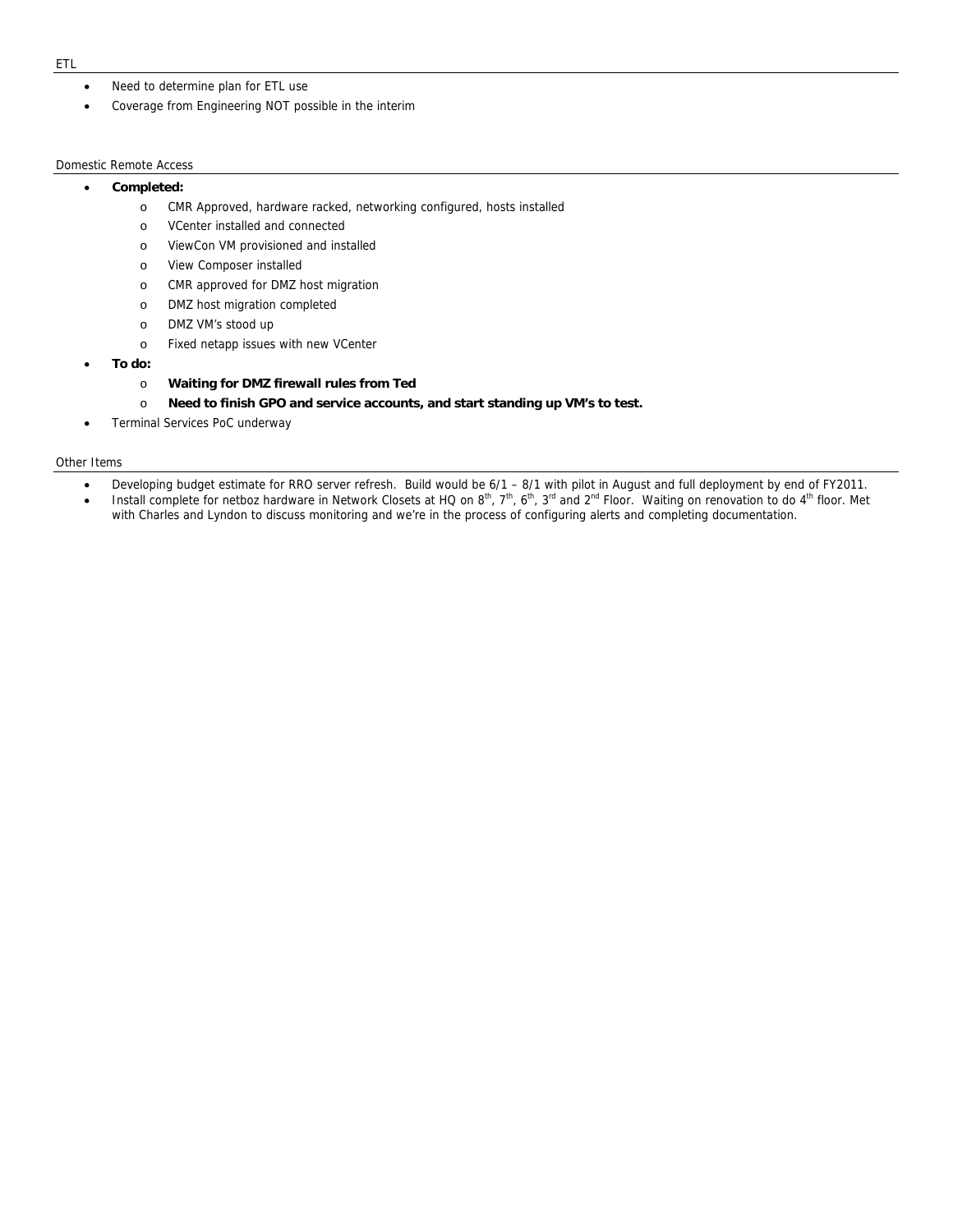5/03/2011

## **Staffing**

- $-$  finger prints and application for federal employment complete, working on **security paperwork now.**  Tentative offer accepted by  $(b)$   $(6)$
- **Other open positions lapsed through the end of FY2011**
- **Upcoming planned leave:**
	- o **Ben 5/16 5/20**
	- o **Shea 5/31 6/7**

### OCIO Managers Meeting

**Project Status Review – Data center migration, view.peacecorps.gov,** 

### GSS 3.X – Overseas Refresh

- GSS 3.1 Deployment Issues
	- o **Exchange 2010 Management Console troubleshooting.** 
		- Need to review permissions for e-accounts
	- o **DFS low success rate with namespace in recent deployments. Do we want to ditch namespace?**
	- o **Try to recreate USB issues?**
	- o Neal to work on a "snapshot" SOP document.
- GSS 3.0 RollUp [Dave]
	- o **Need to assess progress (or lack there of) with Mexico and come up with revised support/communication plan**
- GSS 3.1 RollUp
	- o Developing issues list target date TBD
- GSS 3.1 Tiered Storage

## o **Performance testing and use case development underway in Cubema GSS 3.1 testing environment**

- Operations Support
	- Int'l –
	- Domestic –

### Standalone Main Office / China Image Dev

- **China build underway**
- **Ted says IT Security is fine**
- **Need to submit go/no go CMR for deployment this week**
- **Working with Jbarnes in PC environment John?**
- **Meeting to go over ITS handbook changes Cindy?**
- **Waiting for visa's (and actual travel dates?)**

### Domestic Exchange 2010 Upgrade

- Carmel put project on hold until more resources are available. Will stay on hold for now.
- Discussed reduced scope project with Carmel and Tarus. Exclude distribution lists and public folder sections of the proposed project, and eliminate the use of archive mailbox if funding is not available for the license. Possible two tier pst/no pst solution for staff with a larger mail quota as a carrot.

### Remote Site Development

Travel free deployment to Mozambique proposed

### Office Move

- **Plan for Lab during move**
- **Plan for Lab after move**
- **Plan for us during move**
- **Need to make move plan for staff who will be on deployment during the move window**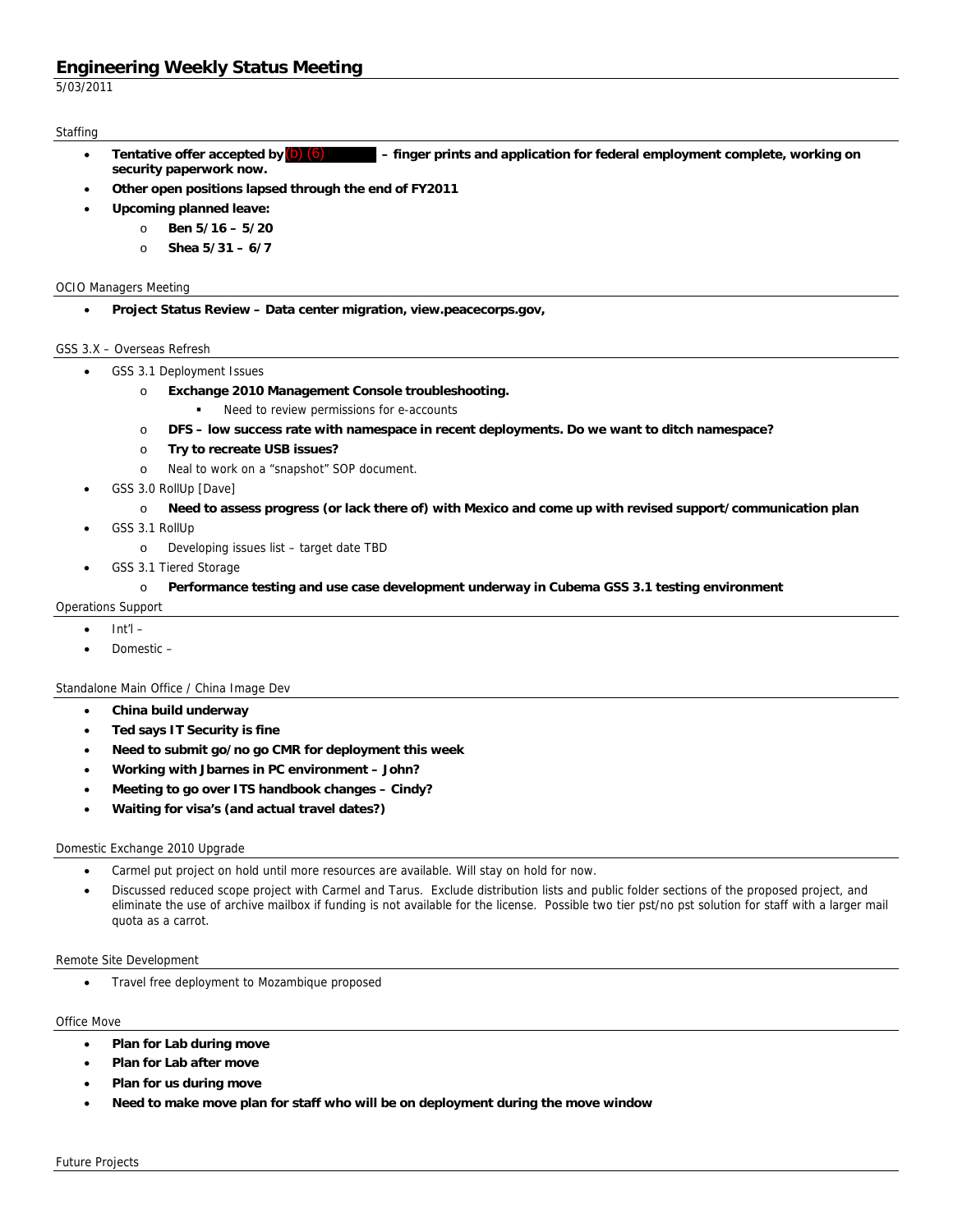- **RRO Server Refresh**
- **GSS 3.1 Windows 7 PoC**

## Other Items

 $\bullet$  Netbotz install for  $4^{\text{th}}$  floor needed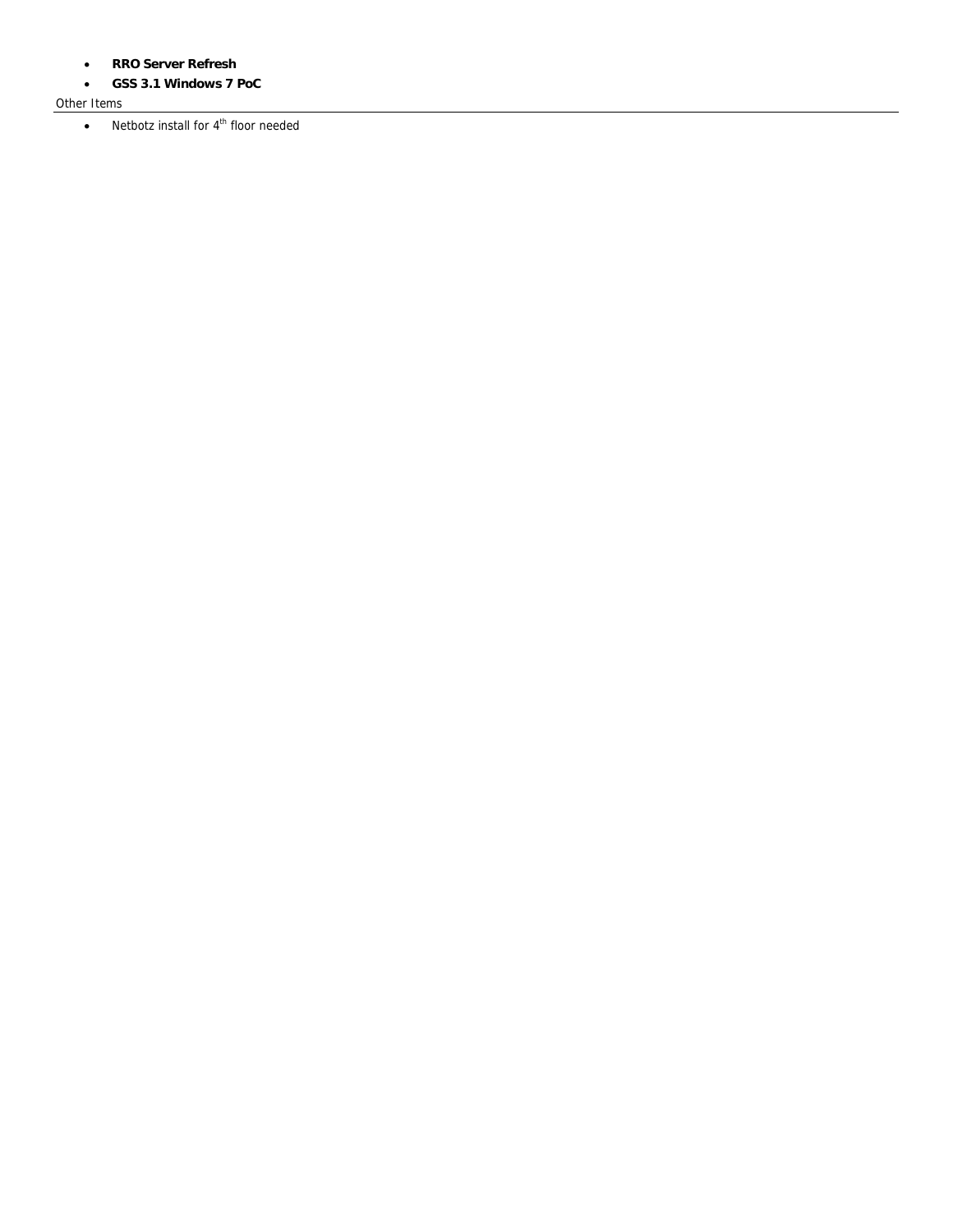5/03/2011

## **Staffing**

- working on security paperwork now. Tentative offer accepted by  $(b)$   $(6)$
- Other open positions lapsed through the end of FY2011
- Upcoming planned leave:
	- o Ben 5/16 5/20
	- o Shea 5/31 6/7
	- o **Dave 6/15 6/17**
- **Dave in China 5/23 6/14**
- **Please complete employee viewpoint survey if you have not already.**

### OCIO Managers Meeting

**Project Status Review – Data center migration, view.peacecorps.gov (again)** 

## GSS 3.X – Overseas Refresh

- GSS 3.1 Deployment Issues
	- o **Exchange 2010 Management Console troubleshooting.** 
		- Need to review permissions for e-accounts
	- o **DFS low success rate with namespace in recent deployments. Do we want to ditch namespace?** 
		- **Will evaluate during group 2 to see if it is an issue or if WAAS fixed.**
	- o **Try to recreate USB issues?** 
		- o Neal to work on a "snapshot" SOP document.
- GSS 3.0 RollUp [Dave]
	- o Need to assess progress (or lack thereof) with Mexico and come up with revised support/communication plan
	- o **Migrated MDT data to new VHD (location?)**
	- o **Matt K working on BUE issues some progress but still SQL/Sharepoint Issues**
	- o **Matt M to report back on other issues, progress with desktop re-image**
	- o **Matt M working on identifying a 2nd pilot location to use once all issues are resolved. Considering Fiji.**
	- o **Neal resizing the INF server in MX was non-standard in size. Tested in CU02. CMR in vote now.**
- GSS 3.1 RollUp
	- o Developing issues list target date TBD
- GSS 3.1 Tiered Storage
	- o Performance testing and use case development underway in Cubema GSS 3.1 testing environment
	- o **Jumbo Frames enabled (4k) testing to see if that impacts performance.**
	- o **Developing hardware comparison / selection document**

### Operations Support

- Int'l **Need to work with Neal to plan for coverage during his trip**
- Domestic **John working with folks on new SQL servers**

### Standalone Main Office / China Image Dev

- China build underway
- **Forefront/TMG License question**
- **Go/No go CMR due for vote today**
- **Testing environment to be online Wednesday 5/18 once build is complete**
- **John will work with Jbarnes to log on to the PC (testing) environment once it is up**
- **Cindy will annotate/revise/modify the ITS handbook during the trip**
- **Dave will create deployment step outline during the trip**
- **Visa's issued**

### Domestic Exchange 2010 Upgrade

- Carmel put project on hold until more resources are available. Will stay on hold for now.
- Discussed reduced scope project with Carmel and Tarus. Exclude distribution lists and public folder sections of the proposed project, and eliminate the use of archive mailbox if funding is not available for the license. Possible two tier pst/no pst solution for staff with a larger mail quota as a carrot.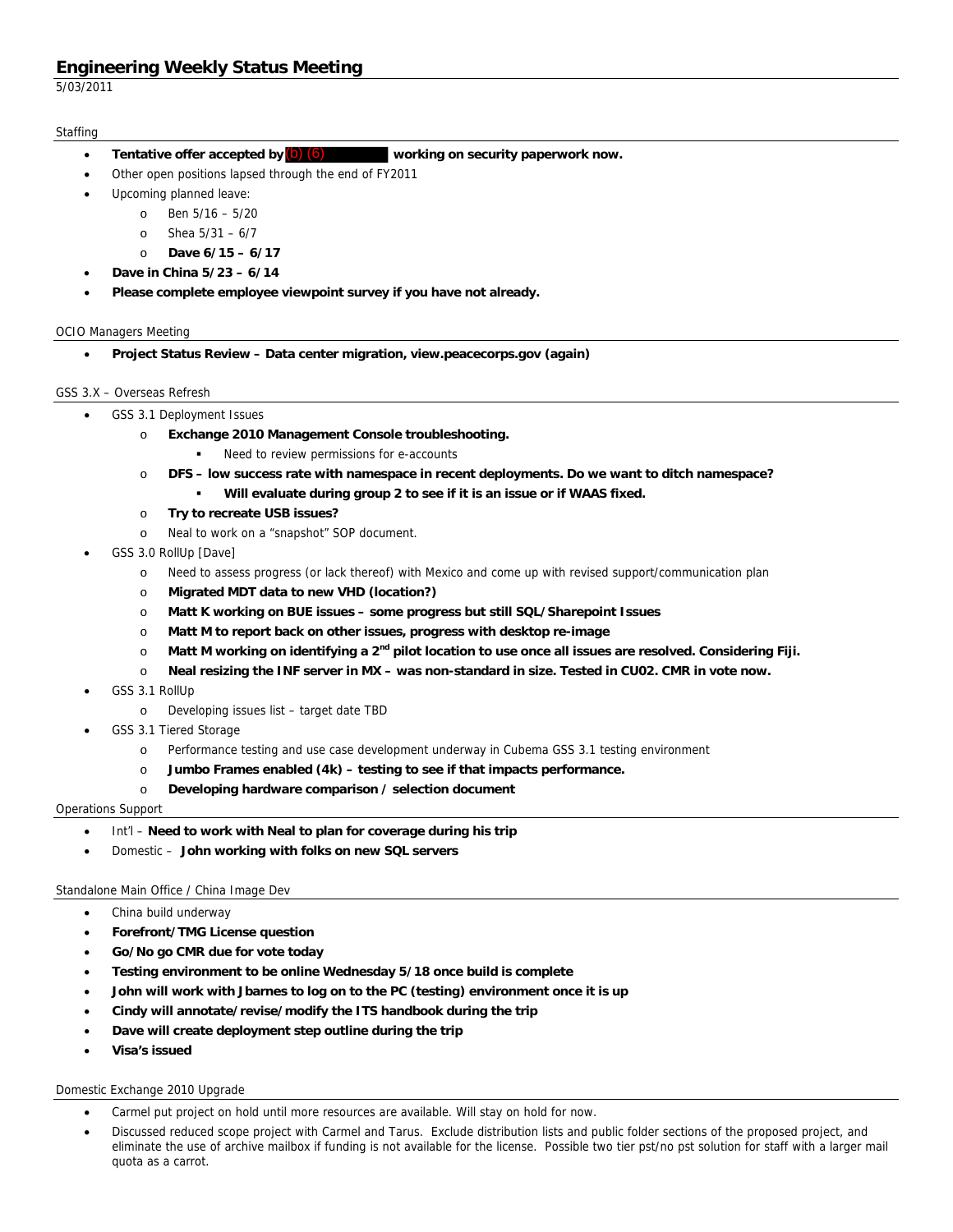Remote Site Development

Travel free deployment to Mozambique proposed

## Office Move

- **Plan for Lab during move Will move rack into the data center**
- **Plan for Lab after move Will stay in its current location. Same furniture, just new chairs.**
- **Plan for us during move 5th Floor of L Street in old HR space.**
- **Need to make move plan for staff who will be on deployment during the move window**

### RRO Server Refresh

- **Funding identified for 5 offices and 1 test environment in FY11**
- **Held technical server design discussion Monday**
- **Need to meet with Lyndon/Charles to talk about desired network changes on their part**

## Future Projects

GSS 3.1 Windows 7 PoC

Other Items

 $\bullet$  Netbotz install for  $4^{\text{th}}$  floor needed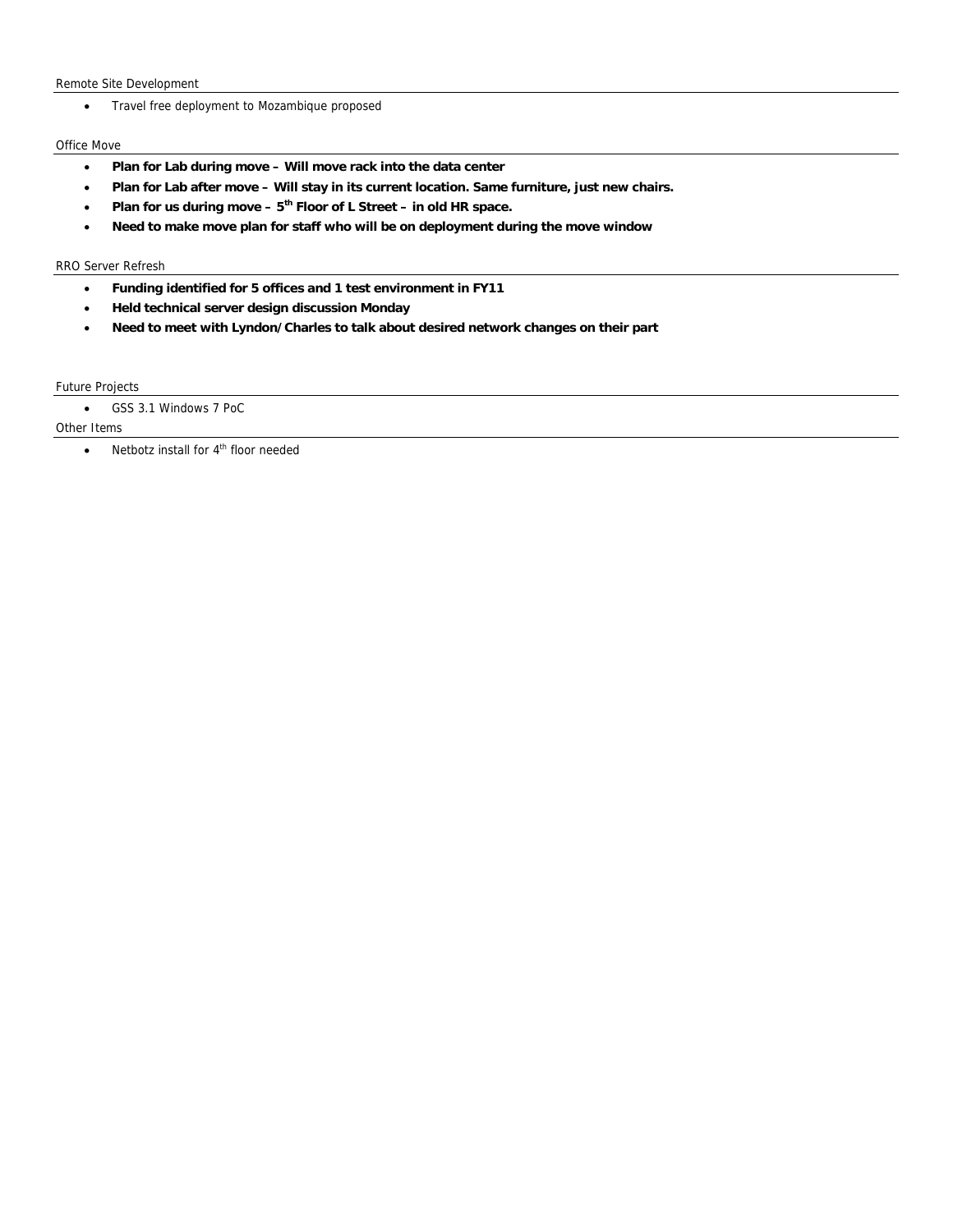5/17/2011

## **Staffing**

- Security paperwork submitted. LH says 2-3 more weeks usually at this stage. Tentative offer accepted by  $(b)$   $(6)$
- Other open positions lapsed through the end of FY2011
- Upcoming planned leave:
	- o Ben 5/16 5/20
	- o Shea 5/31 6/7
	- o **Dave 6/15 6/17**
- Dave in China 5/23 6/14
- Please complete employee viewpoint survey if you have not already.

### OCIO Managers Meeting

Project Status Review –

## GSS 3.X – Overseas Refresh

- GSS 3.1 Deployment Issues
	- o Exchange 2010 Management Console troubleshooting.
		- **CMR Submitted for X-Accounts workaround**
		- **Tarus implementing, Matt K and Graham K testing.**
	- o **DFS low success rate with namespace in recent deployments. Do we want to ditch namespace?** 
		- **Will evaluate during group 2 to see if it is an issue or if WAAS fixed.**
	- o **Ben is trying to recreate USB issues seen in group 1 deployments no luck so far.** 
		- **Work on WAAS in CB has been slowing things down.**
	- o Neal to work on a "snapshot" SOP document.
- GSS 3.0 RollUp [Dave]
	- o **VHD size increase complete for INF thanks Neil!**
	- o **Turns out MX doesn't have a working sharepoint instance thus the backup problems. Matt M reports backups without SP have been working fine over the weekend.**
	- o **Matt M has imaged the virtual client without issues waiting on ITS to image more systems and report back.**
	- o **Matt M working on identifying a 2nd pilot location to use once all issues are resolved. Considering Fiji.** 
		- **Needs to be a site with active sharepoint**
- GSS 3.1 RollUp
	- o Developing issues list target date TBD
	- GSS 3.1 Tiered Storage
		- o Performance testing and use case development underway in Cubema GSS 3.1 testing environment
		- o Jumbo Frames enabled (4k) testing to see if that impacts performance.
			- **Planning testing on actual client, using performance monitoring tool**
			- **Work on WAAS in CB has been slowing things down.**

## o **Developing hardware comparison / selection document**

### Operations Support

- Int'l **Need to work with Neal to plan for coverage during his trip**
- Domestic **John working with folks on new SQL servers**

### Standalone Main Office / China Image Dev

- **China images for travel cut, and ready to go. Media kit?**
- **DR Backup?**
- **Resolved Forefront/TMG License question with help from MSFT support.**
- **Go/No go CMR approved without comments**
- **Held pre-deployment meeting with CAO and CDO supportive.**
- **Testing environment to be online Wednesday 5/18 once build is complete**
- **John will work with Jbarnes to log on to the PC (testing) environment once it is up**
- Cindy will annotate/revise/modify the ITS handbook during the trip
- Dave will create deployment step outline during the trip
- **Visa's issued some issues with hotel, but Cindy/Dave are working on it.**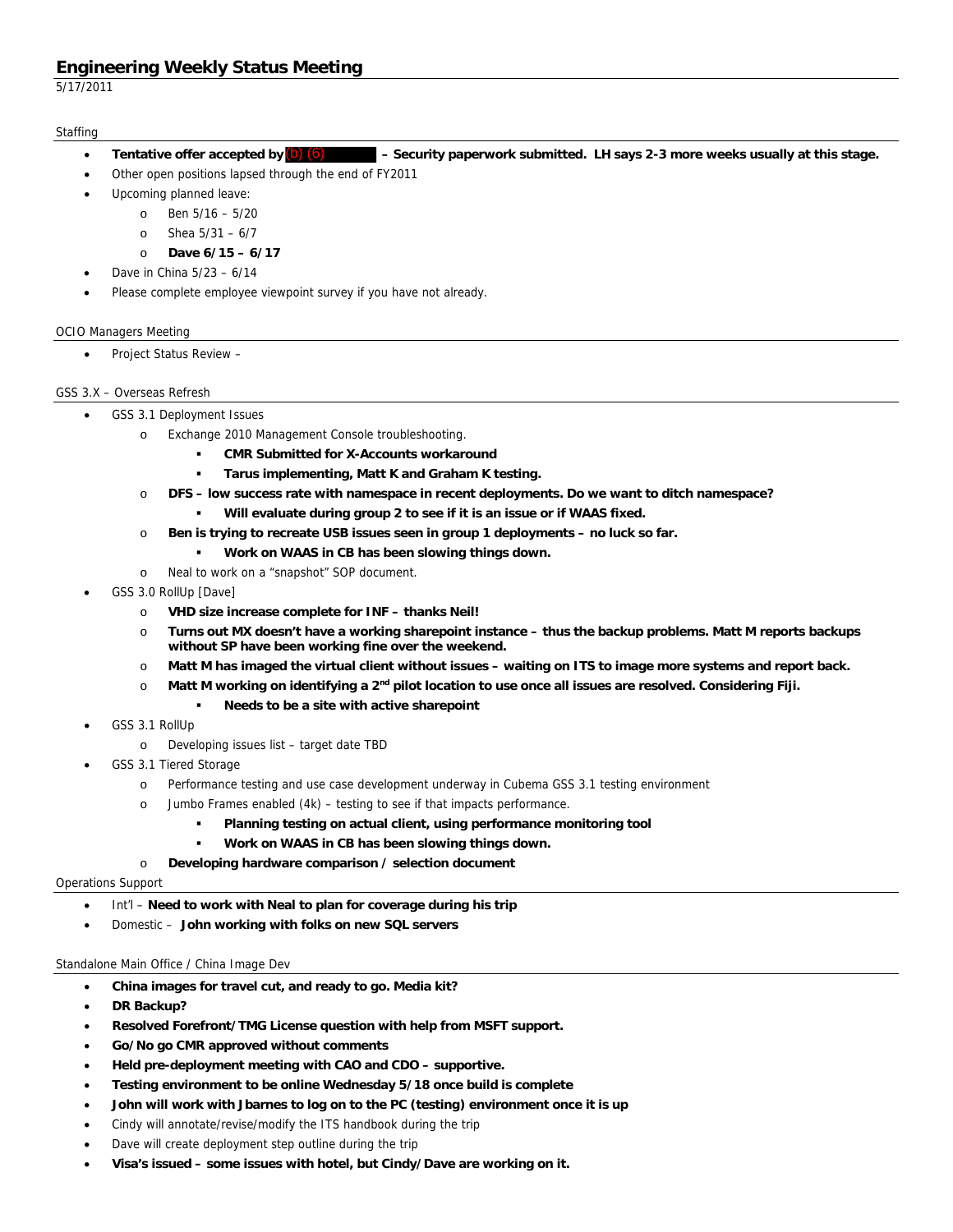## Domestic Exchange 2010 Upgrade

- Carmel put project on hold until more resources are available. Will stay on hold for now.
- Discussed reduced scope project with Carmel and Tarus. Exclude distribution lists and public folder sections of the proposed project, and eliminate the use of archive mailbox if funding is not available for the license. Possible two tier pst/no pst solution for staff with a larger mail quota as a carrot.

### Remote Site Development

• Travel free deployment to Mozambique proposed

## Office Move

- **Plan for Lab during move Will move rack into the data center. Need to submit CMR.**
- Plan for Lab after move Will stay in its current location. Same furniture, just new chairs.
- **Plan for us during move 4th floor of L-Street, old CFO Systems space.**
- **Need to make move plan for staff who will be on deployment during the move window** 
	- o **Meetings this week. Dave and John to grab kit for Ben?**

### RRO Server Refresh

- Funding identified for 5 offices and 1 test environment in FY11
- Held technical server design discussion last week
- **Need to meet with Lyndon/Charles to talk about desired network changes on their part** 
	- o **Replace ancient CSU/DSU with integrated models**
	- o **Discussion of adding T1's or not leaning towards not.**

## Future Projects

GSS 3.1 Windows 7 PoC

## Other Items

 $\bullet$  Netbotz install for  $4^{\text{th}}$  floor needed now that renovation is complete.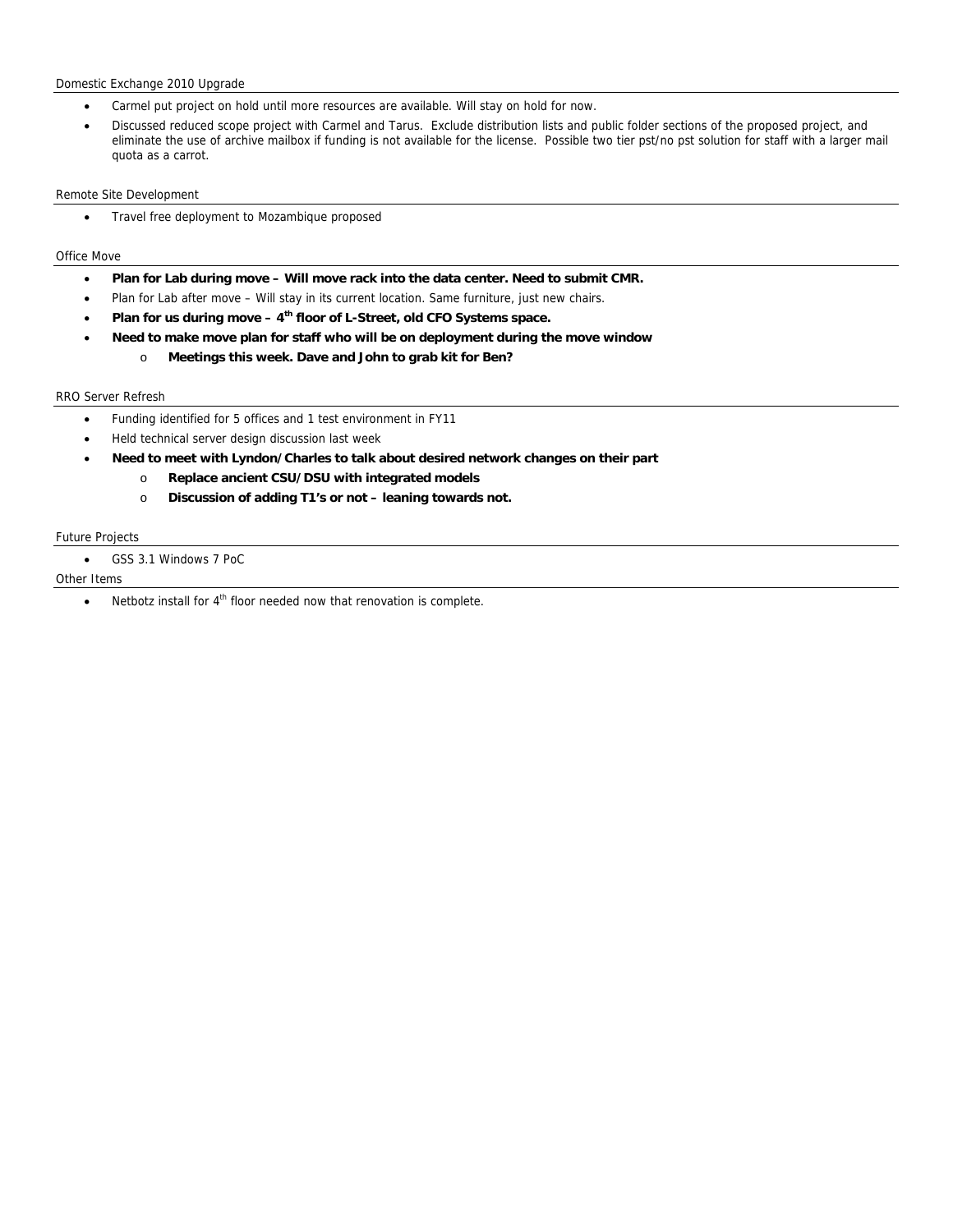5/24/2011

## **Staffing**

- **has cleared security working on final offer and start date.**  (b) (6)
	- Upcoming planned leave:
		- o Shea 5/31 6/7
			- o Dave 6/15 6/17
- Dave in China 5/23 6/14

## OCIO Managers Meeting

Project Status Review –

## GSS 3.X – Overseas Refresh

- GSS 3.1 Deployment Issues
	- o Exchange 2010 Management Console troubleshooting.
		- **Matt K, Tarus and Carmel working on e- account restructure. CMR to go to vote Wednesday.**
	- o **DFS Have decided to stop using namespace. Neal will update documentation.** 
		- **Changes made for the 2nd round of posts in Group 1, change will need to be made in country to the 1st round posts.**
	- o Ben is trying to recreate USB issues seen in group 1 deployments no luck so far.
	- o Neal to work on a "snapshot" SOP document.
- GSS 3.0 RollUp [Dave]
	- o **CMR ready for phase 2 pilot Fiji. Matt to discuss at CCB Wed 5/25.** 
		- **Will discuss expectations with ITS, AO and CD before starting pilot**
	- o **Backups working in Mexico for 1 full week now. Continuing to monitor.**
	- o **MDT still not working for workstations and laptops in Mexico, but now works for virtual client. Very difficult to troubleshoot.**
	- o **Discussing with AO about responsiveness of local ITS.**
- GSS 3.1 RollUp
	- o Developing issues list target date TBD
- GSS 3.1 Tiered Storage
	- o Performance testing and use case development underway in Cubema GSS 3.1 testing environment
	- o Jumbo Frames enabled (4k) testing to see if that impacts performance.
		- **Planning testing on actual client, using performance monitoring tool**
		- **Work on WAAS in CB has been slowing things down.**
	- o **Developing hardware comparison / selection document**

### Operations Support

- Int'l Need to work with Neal to plan for coverage during his trip
- Domestic **John working with folks on new SQL servers**

## Standalone Main Office / China Image Dev

- **Team is in China!**
- **PC Test environment relocated to data center.**
- **Need to schedule meeting with Tony to discuss patching.**

### Domestic Exchange 2010 Upgrade

- Carmel put project on hold until more resources are available. Will stay on hold for now.
- Discussed reduced scope project with Carmel and Tarus. Exclude distribution lists and public folder sections of the proposed project, and eliminate the use of archive mailbox if funding is not available for the license. Possible two tier pst/no pst solution for staff with a larger mail quota as a carrot.

### Remote Site Development

Travel free deployment to Mozambique proposed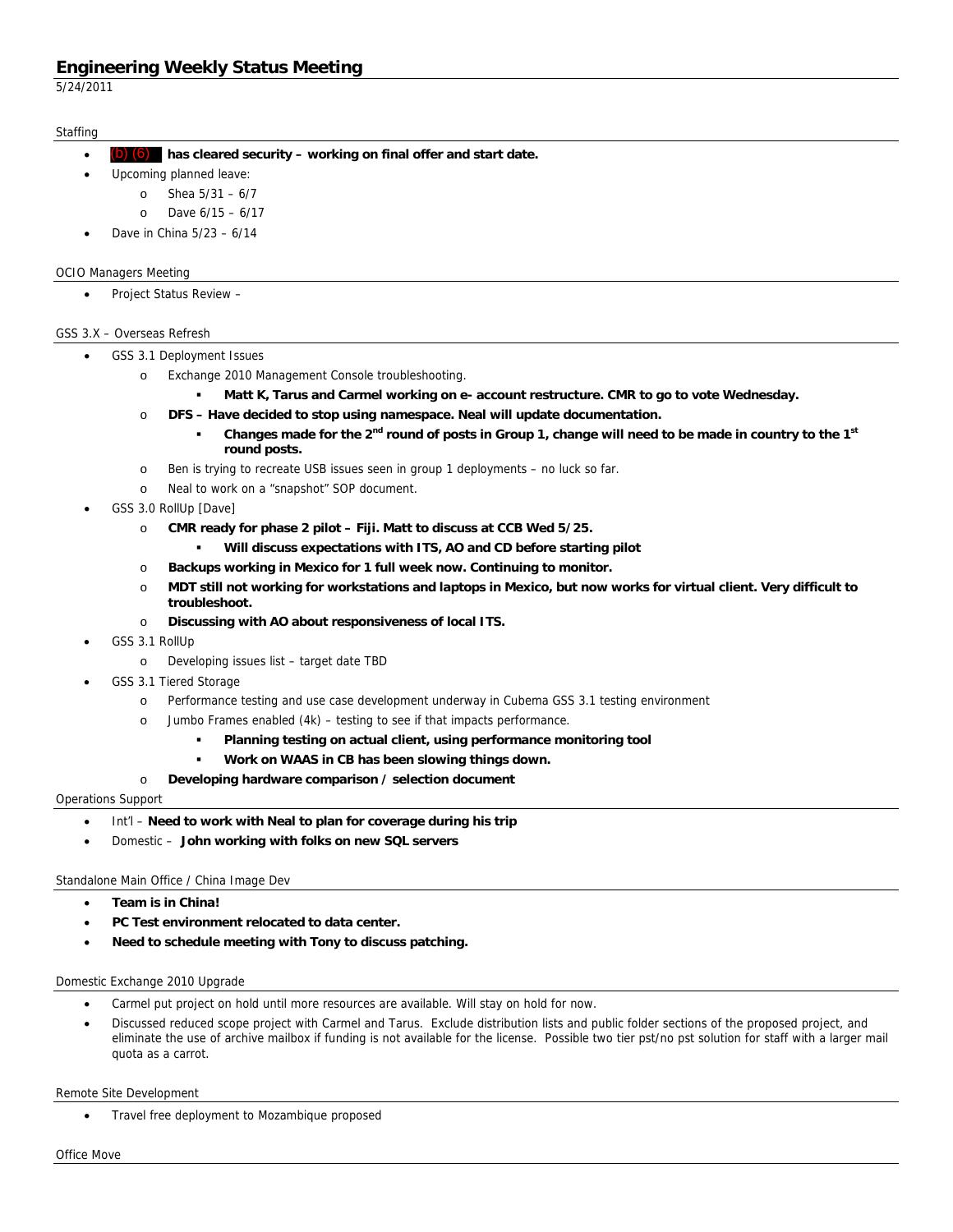- **Plan for Lab during move Will move rack into the data center. Need to submit informational CMR.** 
	- o **Will store other lab gear in C1 space.**
	- o **Requesting extra large crates and more stickers**
	- Plan for Lab after move Will stay in its current location. Same furniture, just new chairs.
- **Plan for us during move 4th floor of L-Street, old CFO Systems space.**

## RRO Server Refresh

- Funding identified for 5 offices and 1 test environment in FY11
- Held technical server design discussion last week
- **Terry says to work with Linda S to identify pilot site.**
- Need to meet with Lyndon/Charles to talk about desired network changes on their part
	- o **Replace ancient CSU/DSU with integrated models waiting for part number from Lyndon.**
	- o **Discussion of adding T1's or not leaning towards not.**

## Future Projects

GSS 3.1 Windows 7 PoC

## Other Items

 $\bullet$  Netbotz install for  $4^{\text{th}}$  floor needed now that renovation is complete.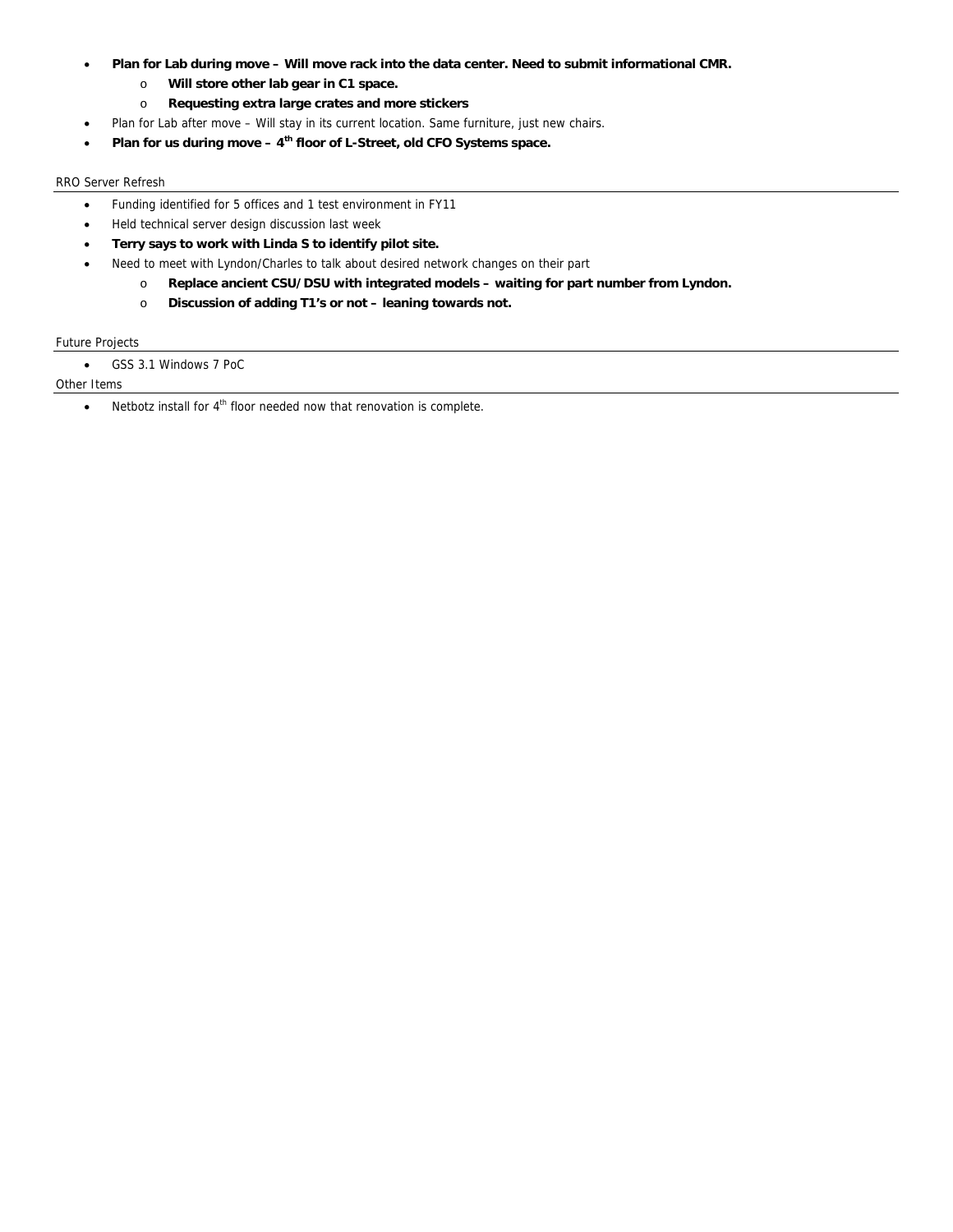6/21/2011

## **Staffing**

- **Restart of weekly meetings!**
- **Start date of July 5th** (b) (6)
- **Dave is back!**
- **Upcoming Travel / Leave for Engineering:** 
	- o **John: July 31 Aug 29 (BF01/CV01 Deployment)**
	- o **Ben: July 8,11th (Maine, Leave) and July 29th 8/16 (Vietnam/Cambodia)**
	- o **Dave: July 11th 22nd (NY, Leave)**
- **Telework: Possible to restart telework once Fenwick is onboard, so long as at least 1 of us in the office every day. Interest?**
- **Training Schedule you are approved for training.** 
	- o **Dave Bootcamp**
	- o **John Exchange, Server 2008, Powershell?**
	- o **Ben PMP at some point TBD.**

## RRO Server Refresh

- **Confirmed funding and support for at least 5 RRO's in FY11**
- **3 other RRO's will continue to exist, will need to figure out plans for them in FY12**
- **Dallas as probable pilot location (Late July? Possibly too early. If not, late August)**
- **Tasks to do:** 
	- o **Order dev server (Ben)**
	- o **Develop timeline / project plan (Ben)**
	- o **Pilot contact & RRO User Survey (Ben / Linda S)**
	- o **IP & Name Scheme (Ben)**
	- o **RRO Server Disk Use (Ben/Dave/John)**
	- o **App/Share Investigation (John)**
	- o **Investigate HP SIM (John)**
	- o **Figure out RRO Printing/Scanning (John)**
	- o **Define Altiris use (Dave)**
	- o **GPO's (Dave)**
	- o **Investigate BUE Central Admin Server Option (Dave)**

## GSS 3.X – Overseas Refresh

- GSS 3.1 Deployment Issues
- GSS 3.0 RollUp [Dave]
	- o **Approved for phase 2 pilot Fiji.** 
		- **Will discuss expectations with ITS, AO and CD before starting pilot**
	- o **Still have backup to tape issues in MX**
	- o **MDT deployment mostly successful in MX, with some hitches**
	- o **No reports of any problems with image once deployment is completed**
- GSS 3.1 Tiered Storage [John]
	- o **CB testing completed, working on deployment documentation** 
		- **Need to include use cases**
	- o **Quote received cost is around \$680 plus shipping. Working on ordering unit for here as model has changed.**
	- o **Working with Zoran to order kit for MK01 as pilot location once their role is confirmed, will need to do CMR.**
	- o **Developing hardware comparison / selection document**
- **GSS 4.0 Scoping Discussion** 
	- o **1st one is next week. Bring a wish list of changes.**

## Operations Support

- Int'l **Dave, Ben are Backing up Matt for deployment coverage while Neal is out.**
- Domestic **Ben working on data center cleanup, licensing renewal (msft/symantetc)**

## Standalone Main Office / China Image Dev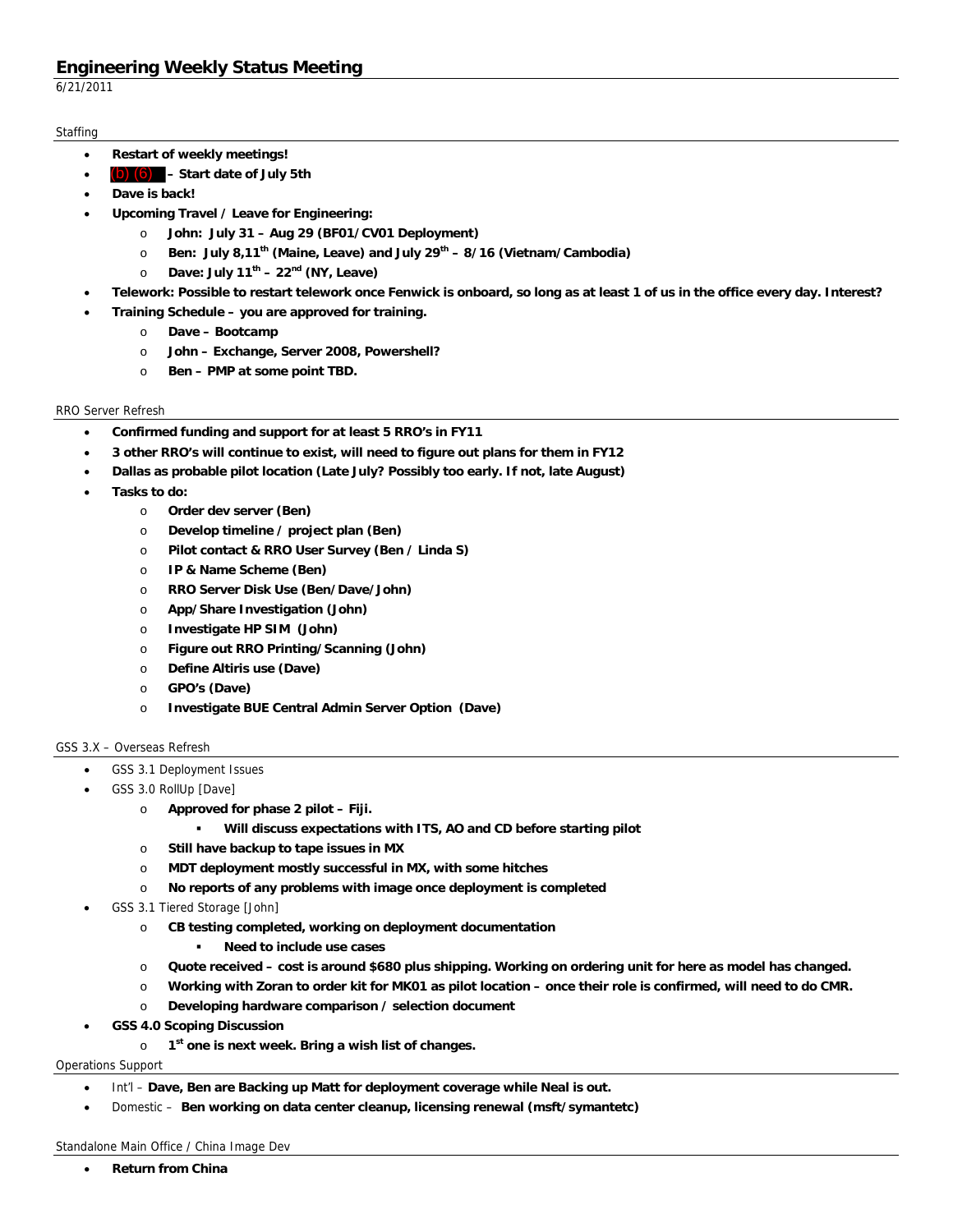- **Handoff meeting to support 6/20**
- **Outstanding issues**
	- o **Local cable testing help (Ben working with CAO)**
	- o **Internet speed to .gov improvement (Dave working with ITS)**

## Fenwick Oboarding and Projects

- **Environment orientation planned for afternoon 7/7**
- **GSS 3.0 and GSS 3.1 Spec Sheets and Licensing**
- **R&D Lab cleanup / standup**
- **HW Standards**
- **Suggestions for on boarding?**

## Office Move

Nada

## Managed Security Service Provider (MSSP)

- **Preparing for new RFP helping Charles and Ted get the ball rolling, and will then hand off**
- **Completed rough requirements documents for market research**
- **Working to schedule market research meetings with 3 vendors this week (Secureworks, Soloutionary, Symantec)**

## Future Projects

- GSS 3.1 Windows 7 PoC
- **Standard HW List Update, by 8/1 (Working w/ Fenwick who wants it?)**

## Other Items

- Netbotz install for 4<sup>th</sup> floor needed now that renovation is complete.
- **Create SharePoint project pages for RRO, GSS 4.0 [John]** 
	- o **Feature / bug issues list like from 3.0 and 3.1** 
		- o **Document repository**

### **6/21/2011 Workload Chart – Big work bold (16+ hours/week),** small work not (less hours)

| Priority | Dave                | John                            | Jason               | <b>Ben</b>        |
|----------|---------------------|---------------------------------|---------------------|-------------------|
|          | China Wrap-up / VPN | <b>Storage Archive</b>          | GSS 3.1 Spec Sheets | <b>MSSP</b>       |
|          | GSS 3.0 Rollup      | <b>RRO</b>                      | R&D Lab             | <b>RRO</b>        |
|          | <b>RRO</b>          | <b>Sharepoint Project Pages</b> | <b>HW Standards</b> | GSS 4.0 Planning  |
|          | Neal Fill-in        |                                 |                     | Jason on boarding |
|          |                     |                                 |                     |                   |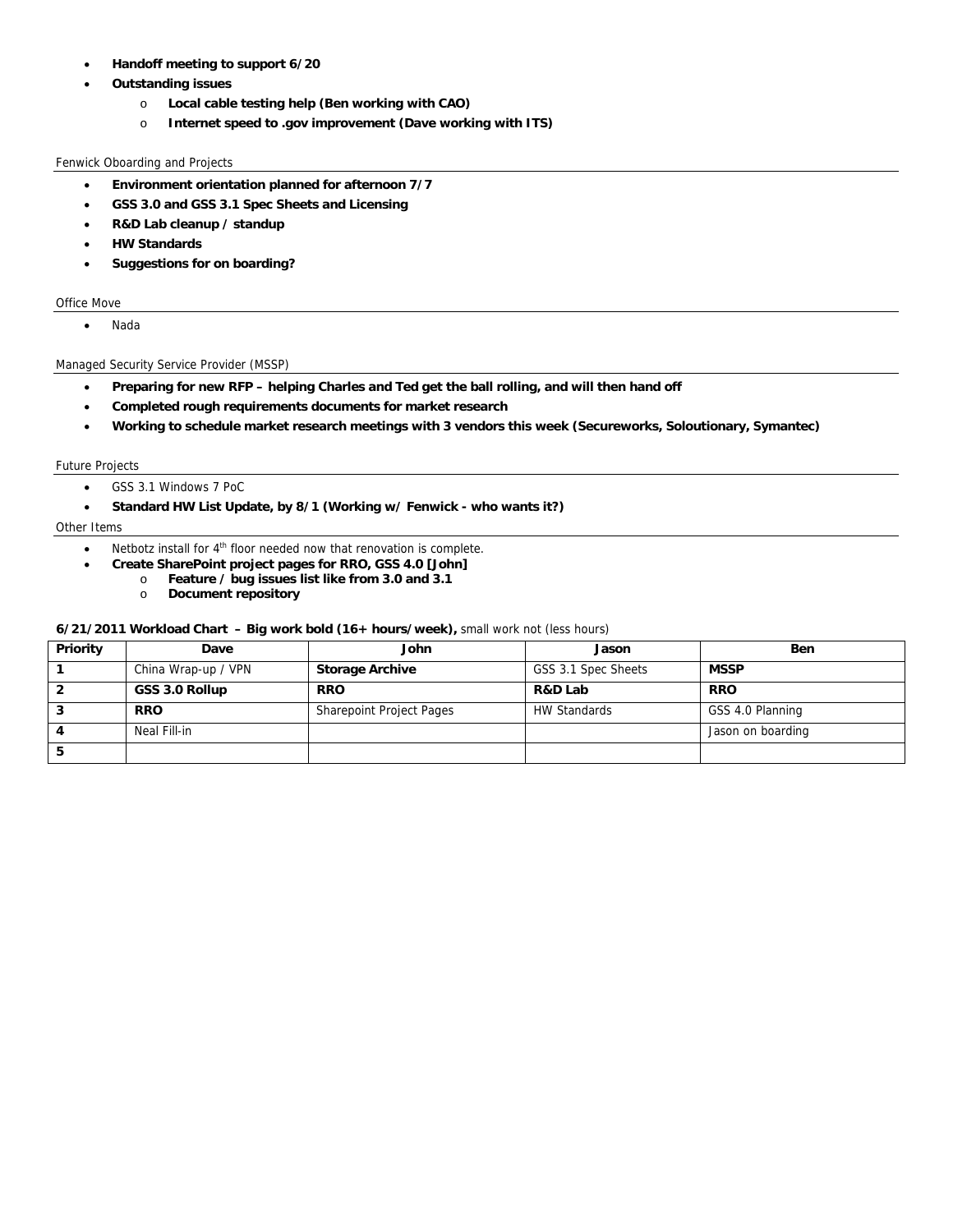6/28/2011

## **Staffing**

- Start date of July 5th (b) (6)
	- Upcoming Travel / Leave for Engineering:
		- o John: July 31 Aug 29 (BF01/CV01 Deployment)
		- $\degree$  Ben: July 8,11<sup>th</sup> (Maine, Leave) and July 29<sup>th</sup> 8/16 (Vietnam/Cambodia)
		- o Dave: July  $11^{th}$   $22^{nd}$  (NY, Leave)
	- Telework: Possible to restart telework once Fenwick is onboard, so long as at least 1 of us in the office every day. Interest?
		- o **Please pick your preferred days**
- Training Schedule you are approved for training.
	- o Dave Bootcamp
	- o **John Resarching Powershell, also PMP.**
	- o Ben PMP at some point TBD.

## RRO Server Refresh

- Confirmed funding and support for at least 5 RRO's in FY11
- 3 other RRO's will continue to exist, will need to figure out plans for them in FY12
- **Dallas as probable pilot location Considering 8/25 date, but may shift as dev continues**
- **Tasks completed since last week:** 
	- o Dev server quotes evaluated, order approved (Ben)
	- o RRO Server Disk Use (Ben/Dave/John)
	- o Investigate BUE Central Admin Server Option (Dave)
	- o Pilot contact & Dates (Ben)
	- o IP Scheme (Ben)
	- o Define Altiris use (Dave)
- **Tasks to do/In Progress:** 
	- o **Develop timeline (1st draft completed) / project plan (Ben)**
	- o **Get airfare quotes and revise travel schedule (Ben)**
	- o **RRO User Survey (Ben / Linda S)**
	- o **Naming Scheme (Ben)**
	- o **App/Share Investigation (John)**
	- o **Investigate HP SIM (John)**
	- o **Figure out RRO Printing/Scanning (John)**
	- o **GPO's (Dave)**

## GSS 3.X – Overseas Refresh

- GSS 3.1 Deployment Issues
- GSS 3.0 RollUp [Dave]
	- o Approved for phase 2 pilot Fiji.
		- Will discuss expectations with ITS, AO and CD before starting pilot
		- **Waiting for AF GSS 3.1 issues to slow down, Neal to return before going with Fiji**
		- o Still have backup to tape issues in MX
		- o MDT deployment mostly successful in MX, with some hitches
		- o No reports of any problems with image once deployment is completed
- GSS 3.1 Tiered Storage [John]
	- o CB testing completed, working on deployment documentation
		- **Need to include use cases**
	- o **Received and configured support hardware works as expected.**
	- o **MK01 confirmed as pilot site they have been sent hardware list and permission to order.**
	- o **Working with Zoran to order kit for MK01 as pilot location line up MZ as backup**
	- o **Start drafting pilot CMR, for MK01 and MZ01.**
	- o **Completed hardware comparison / selection document**
- GSS 4.0 Scoping Discussion
	- o 1<sup>st</sup> one is this week. Bring a wish list of changes.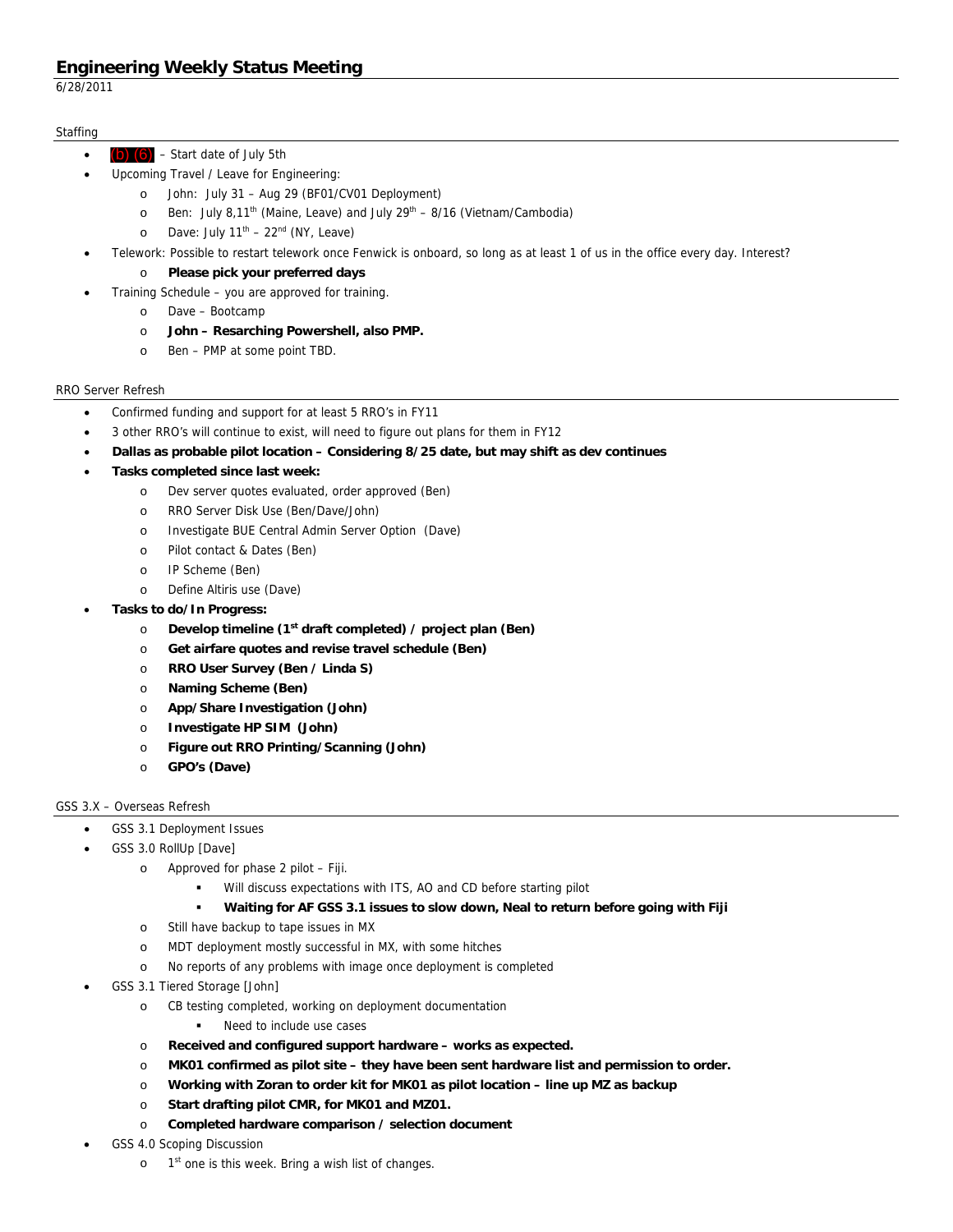#### Operations Support

- Int'l Dave, Ben are Backing up Matt for deployment coverage while Neal is out.
- Domestic
	- o Helping with spare parts and drive disposal request for recent desktop refresh order
	- o Ben working on data center cleanup, licensing renewal (msft/symantetc)
		- **MSFT mostly done, still working on Symantec**

#### Standalone Main Office / China Image Dev

- **Working on Outstanding issues**
	- o **Local cable testing help they are labeling, we are offering loan of cable tester?**
	- o **Internet speed to .gov improvement (Dave working on testing a commercial VPN solution)**

#### Fenwick Oboarding and Projects

### • Onboarding

- o Walk around and tour planned morning of 7/7
- o Environment orientation planned for afternoon 7/7
- o **CCB orientation with Beth**
- Initial Projects
	- o GSS 3.0 and GSS 3.1 Spec Sheets and Licensing
	- o R&D Lab cleanup / standup
	- o HW Standards
- Suggestions for on boarding/projects?

#### Office Move

Nada

## Managed Security Service Provider (MSSP)

- Preparing for new RFP helping Charles and Ted get the ball rolling, and will then hand off
- Completed rough requirements documents for market research
- **Met with Secureworks and Soloutionary, meeting 7/6 with Symantec**
- **Charles setting up meeting with OACM to look at procurement timeline and options**

### Future Projects

- GSS 3.1 Windows 7 PoC
- Standard HW List Update, by 8/1 (Working w/ Fenwick who wants it?)

#### Other Items

 $\bullet$  Netbotz install for  $4^{\text{th}}$  floor needed now that renovation is complete.

### **6/28/2011 Workload Chart – Big work bold (16+ hours/week),** small work not (less hours)

| Priority | Dave                | John                   | Jason               | <b>Ben</b>        |
|----------|---------------------|------------------------|---------------------|-------------------|
|          | China Wrap-up / VPN | <b>Storage Archive</b> | GSS 3.1 Spec Sheets | <b>MSSP</b>       |
|          | GSS 3.0 Rollup      | <b>RRO</b>             | R&D Lab             | <b>RRO</b>        |
|          | <b>RRO</b>          |                        | <b>HW Standards</b> | GSS 4.0 Planning  |
|          | Neal Fill-in        |                        |                     | MSVL and Symantec |
|          |                     |                        |                     |                   |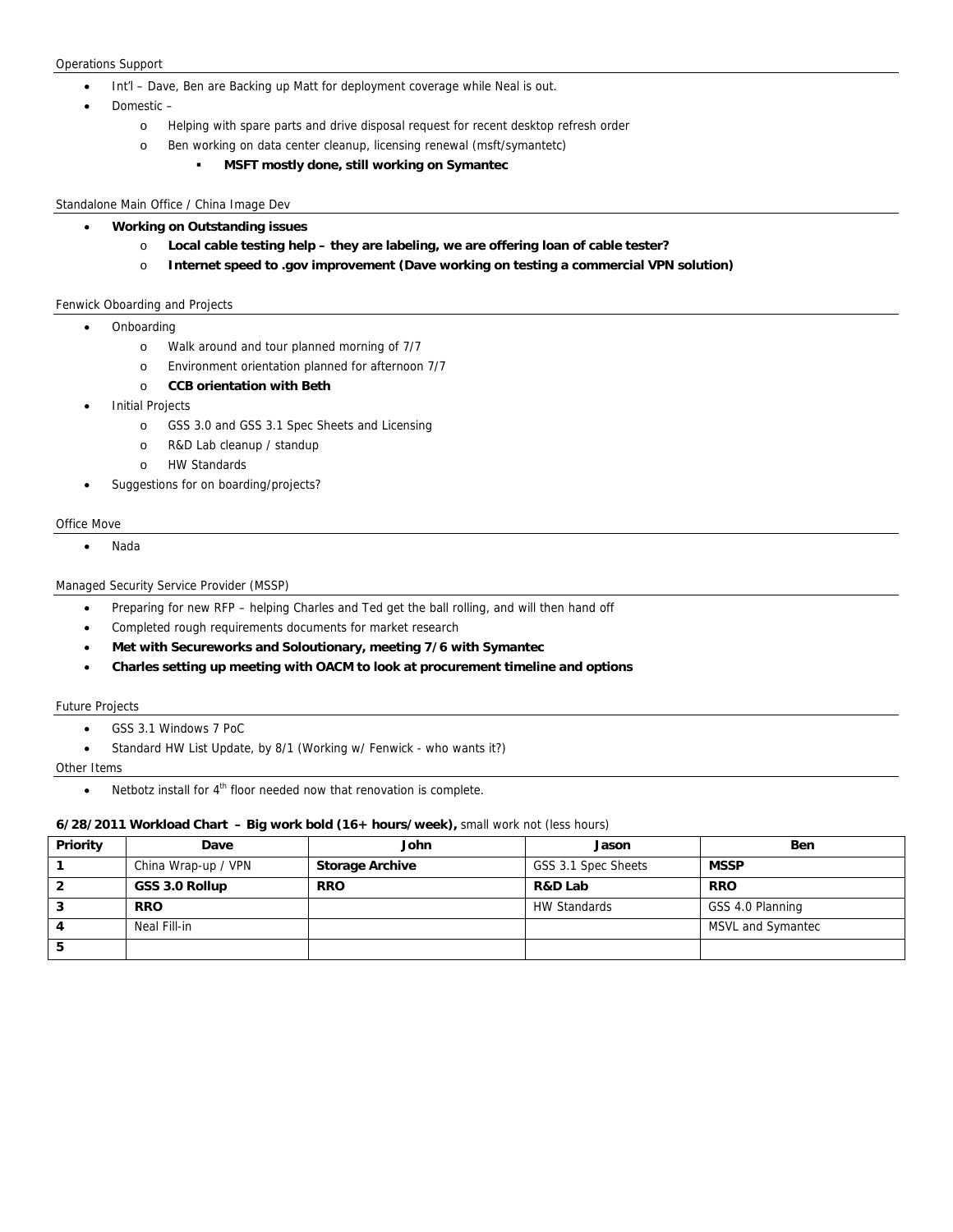7/05/2011

## **Staffing**

- Fenwick On boarding starting Thursday
	- o **AM: Tour/Introductions**
	- o **PM: Team orientation**
- Upcoming Travel / Leave for Engineering:
	- o John: July 31 Aug 29 (BF01/CV01 Deployment)
	- o Ben: July 8,11<sup>th</sup> (Maine, Leave) and July  $29<sup>th</sup> 8/16$  (Vietnam/Cambodia)
	- o Dave: July  $11^{th}$   $22^{nd}$  (NY, Leave)
- Telework: Possible to restart telework once Fenwick is onboard, so long as at least 1 of us in the office every day. Interest? o Please pick your preferred days
	- Training Schedule **Forms sent to Inna today.**
		- o **Dave Bootcamp 11/28 to 12/3.**
		- o **John Power shell in Chicago (Peace Corps pays for class, John pays for travel) 9/19 to 9/23**
		- o Ben PMP at some point TBD.

## RRO Server Refresh

- Confirmed funding and support for at least 5 RRO's in FY11
- 3 other RRO's will continue to exist, will need to figure out plans for them in FY12
- Dallas as probable pilot location Considering 8/25 date, but may shift as dev continues
	- **Tasks completed since last week:** 
		- o **Naming Scheme (Ben)**
		- o **Walkthrough and meeting with staff at Rosslyn RRO**
- **Tasks to do/In Progress:** 
	- o **Server procurement Order with Joanne for approval**
	- $\circ$  Develop timeline (1<sup>st</sup> draft completed) / project plan (Ben)
	- o Get airfare quotes and revise travel schedule (Ben)
	- o RRO User Survey (Ben / Linda S)
	- o App/Share Investigation (John)
	- o Investigate HP SIM (John)
	- o Figure out RRO Printing/Scanning (John)
	- o GPO's (Dave)

## GSS 3.X – Overseas Refresh

- GSS 3.1 Deployment Issues
- GSS 3.0 RollUp
	- o Approved for phase 2 pilot Fiji.
		- Will discuss expectations with ITS, AO and CD before starting pilot
		- Waiting for AF GSS 3.1 issues to slow down, Neal to return before going with Fiji
	- o **Still have backup to tape issues in MX (Dave)**
	- o MDT deployment mostly successful in MX, with some hitches
	- o No reports of any problems with image once deployment is completed
- GSS 3.1 Tiered Storage [John]
	- o **CB testing completed, working on deployment documentation** 
		- Need to include use cases
	- o Received and configured support hardware works as expected.
	- o MK01 confirmed as pilot site they have been sent hardware list and permission to order.
	- o Working with Zoran to order kit for MK01 as pilot location line up MZ as backup
	- o **Drafting pilot CMR, for MK01 and MZ01.**
	- o Completed hardware comparison / selection document
- GSS 4.0 Scoping Discussion
	- $o$  1<sup>st</sup> one is this week. Bring a wish list of changes.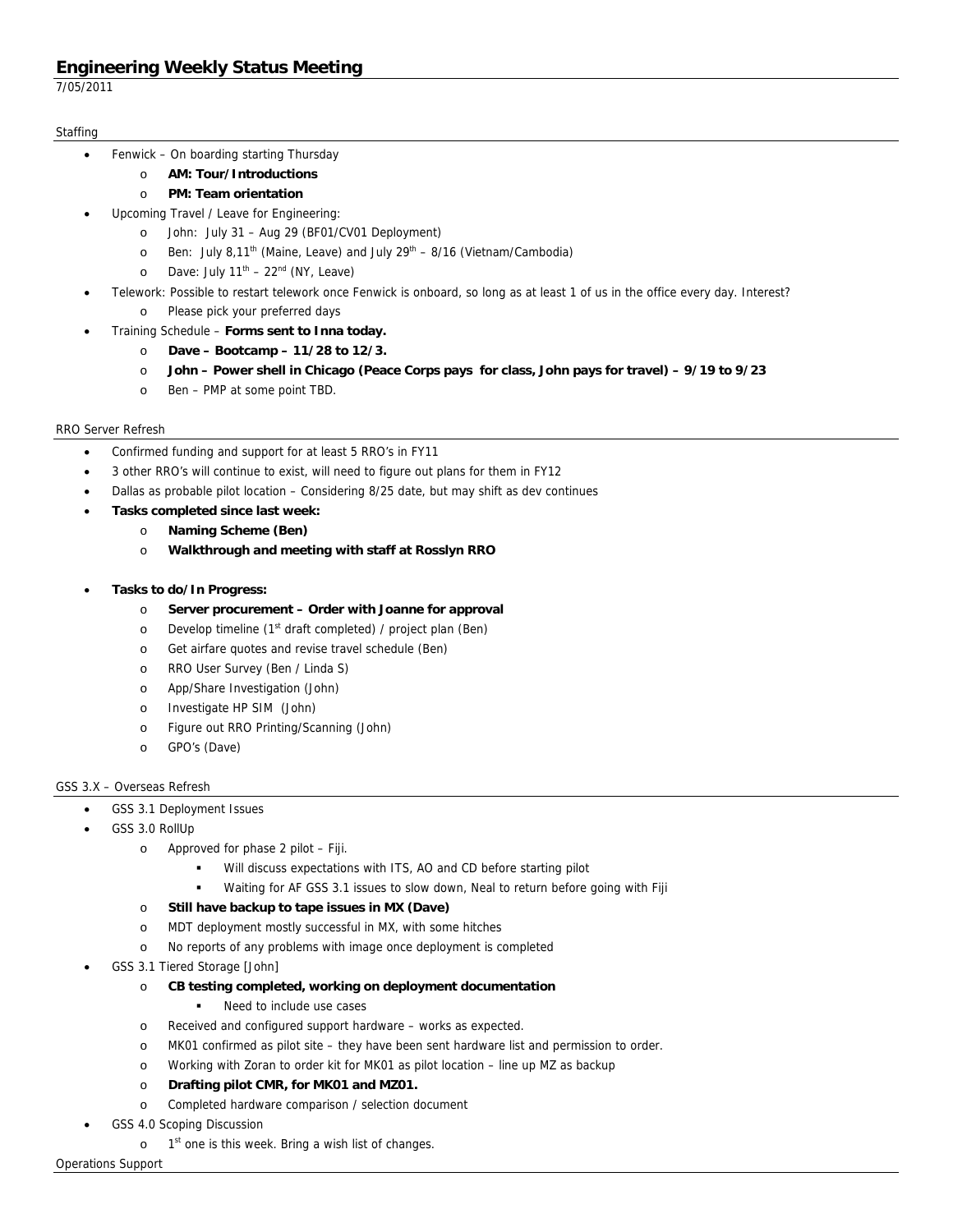- Int'l **Lots of Cameroon work last week**, **seems smooth now.**
- Domestic
	- o Helping with spare parts and drive disposal request for recent desktop refresh order
	- o Ben working on data center cleanup, licensing renewal (msft/symantetc)
		- **Final numbers for both MSFT and Symantec given to Poornima & Mark**

#### Standalone Main Office / China Image Dev

- **Working on Outstanding issues**
	- o **Local cable testing help waiting for DHL quote from mail room**
	- o Internet speed to .gov improvement (Dave working on testing a commercial VPN solution)
		- **PPTP tunnel tested and working at HQ, may be blocked in China, but will test.**
		- **Dave working on CMR for testing in China.**

### Fenwick Oboarding and Projects

- Onboarding
	- o Walk around and tour planned morning of 7/7
	- o Environment orientation planned for afternoon 7/7
	- o CCB orientation with Beth
- Initial Projects
	- o GSS 3.0 and GSS 3.1 Spec Sheets and Licensing
	- o R&D Lab cleanup / standup
	- o HW Standards
- Suggestions for on boarding/projects?

#### Office Move

Nada

### Managed Security Service Provider (MSSP)

- **Meeting 7/6 with Symantec**
- **Charles setting up meeting with OACM to look at procurement timeline and options**

### Future Projects

- GSS 3.1 Windows 7 PoC
- Standard HW List Update, by 8/1 (Working w/ Fenwick who wants it?)

#### Other Items

Netbotz install for 4<sup>th</sup> floor needed now that renovation is complete.

### **7/05/2011 Workload Chart – Big work bold (16+ hours/week),** small work not (less hours)

| Priority | Dave                | John                   | Jason               | <b>Ben</b>        |
|----------|---------------------|------------------------|---------------------|-------------------|
|          | China Wrap-up / VPN | <b>Storage Archive</b> | GSS 3.1 Spec Sheets | <b>MSSP</b>       |
|          | GSS 3.0 Rollup      | <b>RRO</b>             | R&D Lab             | <b>RRO</b>        |
| Ő        |                     |                        | <b>HW Standards</b> | GSS 4.0 Planning  |
|          |                     |                        |                     | MSVL and Symantec |
| ວ        |                     |                        |                     |                   |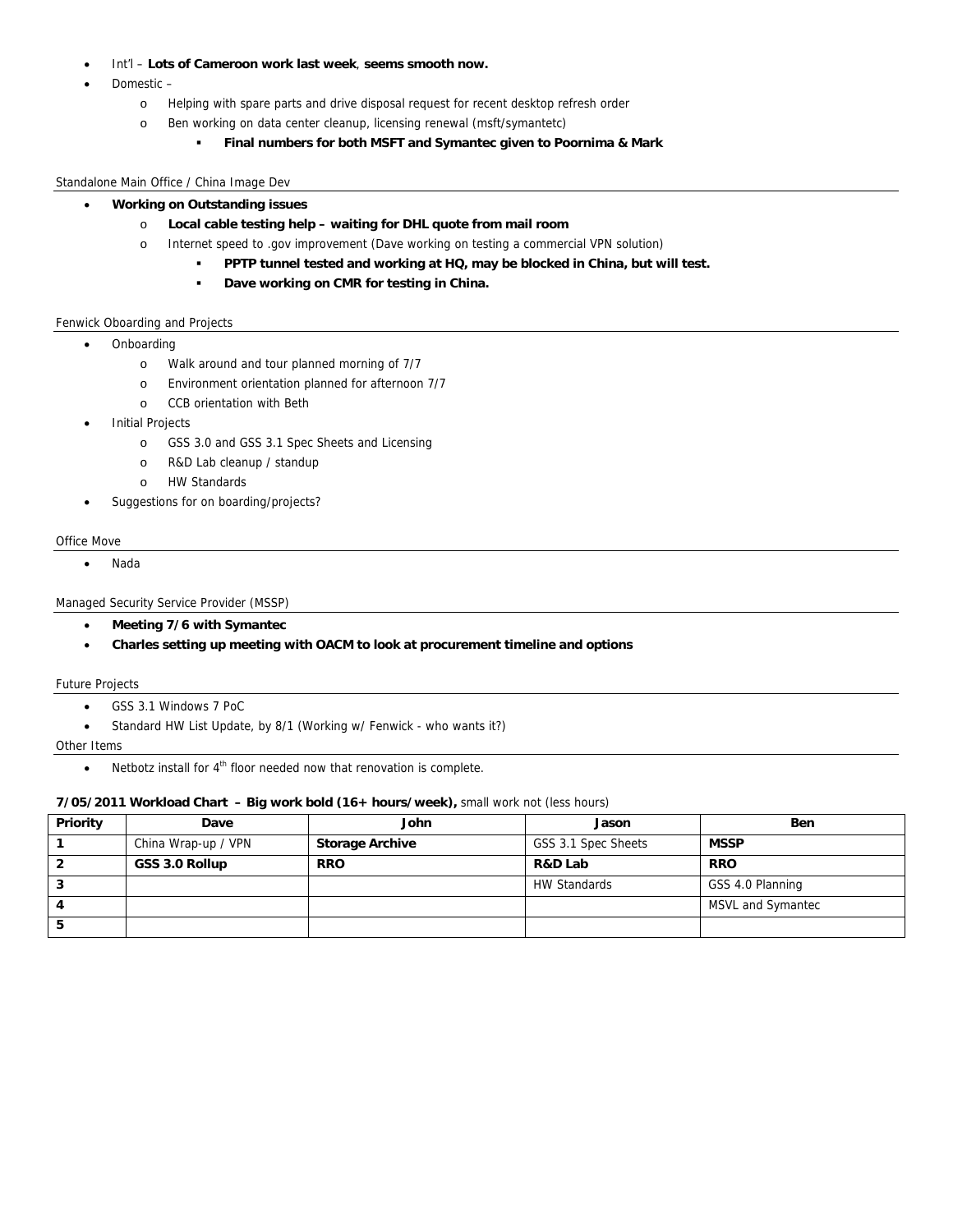7/12/2011

## **Staffing**

- Upcoming Travel / Leave for Engineering:
	- o John: July 31 Aug 29 (BF01/CV01 Deployment)
	- o Ben: July  $29^{th} 8/16$  (Vietnam/Cambodia)
	- o Dave: July  $11^{th}$   $22^{nd}$  (NY, Leave)
- Telework: Possible to restart telework once Fenwick is onboard, so long as at least 1 of us in the office every day. Interest?
	- o Please pick your preferred days
- Training Schedule
	- o Dave Bootcamp 11/28 to 12/3.
	- o John PMP, and Power shell in Chicago (Peace Corps pays for class, John pays for travel) 9/19 to 9/23
	- o Ben PMP at some point TBD.

### RRO Server Refresh

- Confirmed funding and support for at least 5 RRO's in FY11
- 3 other RRO's will continue to exist, will need to figure out plans for them in FY12
- Dallas as probable pilot location Considering 8/25 date, but may shift as dev continues
- **Tasks completed since last week:** 
	- o **Server procurement Order with vendor, waiting for ETA**
- **Tasks to do/In Progress:** 
	- o Develop timeline (1<sup>st</sup> draft completed) / project plan (Ben)
	- o Get airfare quotes and revise travel schedule (Ben)
	- o RRO User Survey (Ben / Linda S)
	- o App/Share Investigation (John)
	- o Investigate HP SIM (John)
	- o Figure out RRO Printing/Scanning (John)
	- o GPO's (Dave)
- **Resource risk significant contention with operations support for Ben, Dave and John is slowing progress on tasks.**

### GSS 3.X – Overseas Refresh

- GSS 3.1
	- o **Mass post deployment support hand off meeting (next week?)**
	- o **X-Account permissions review, MSFT PFE scheduling**
- GSS 3.0 RollUp
	- o Approved for phase 2 pilot Fiji.
		- Will discuss expectations with ITS, AO and CD before starting pilot
		- Waiting for AF GSS 3.1 issues to slow down, Neal to return before going with Fiji
	- o **Still have backup to tape issues in MX (Dave)**
	- o MDT deployment mostly successful in MX, with some hitches
	- o No reports of any problems with image once deployment is completed
- GSS 3.1 Tiered Storage [John]
	- o **CB testing completed, working on deployment documentation** 
		- Need to include use cases
	- o Received and configured support hardware works as expected.
	- o MK01 confirmed as pilot site they have been sent hardware list and permission to order.
	- o **MZ01 has been sent permission to order.**
	- o **CMR submitted for MK01 and MZ01 Pilot.** 
		- o Completed hardware comparison / selection document
- GSS 4.0 Scoping Discussion
	- o **Need to organize feature list in to single document**

### Operations Support

### Int'l – **Support for Cameroon deployment issues and server recovery**

- Domestic
	- o **Helping with spare parts and drive disposal request for recent desktop refresh order**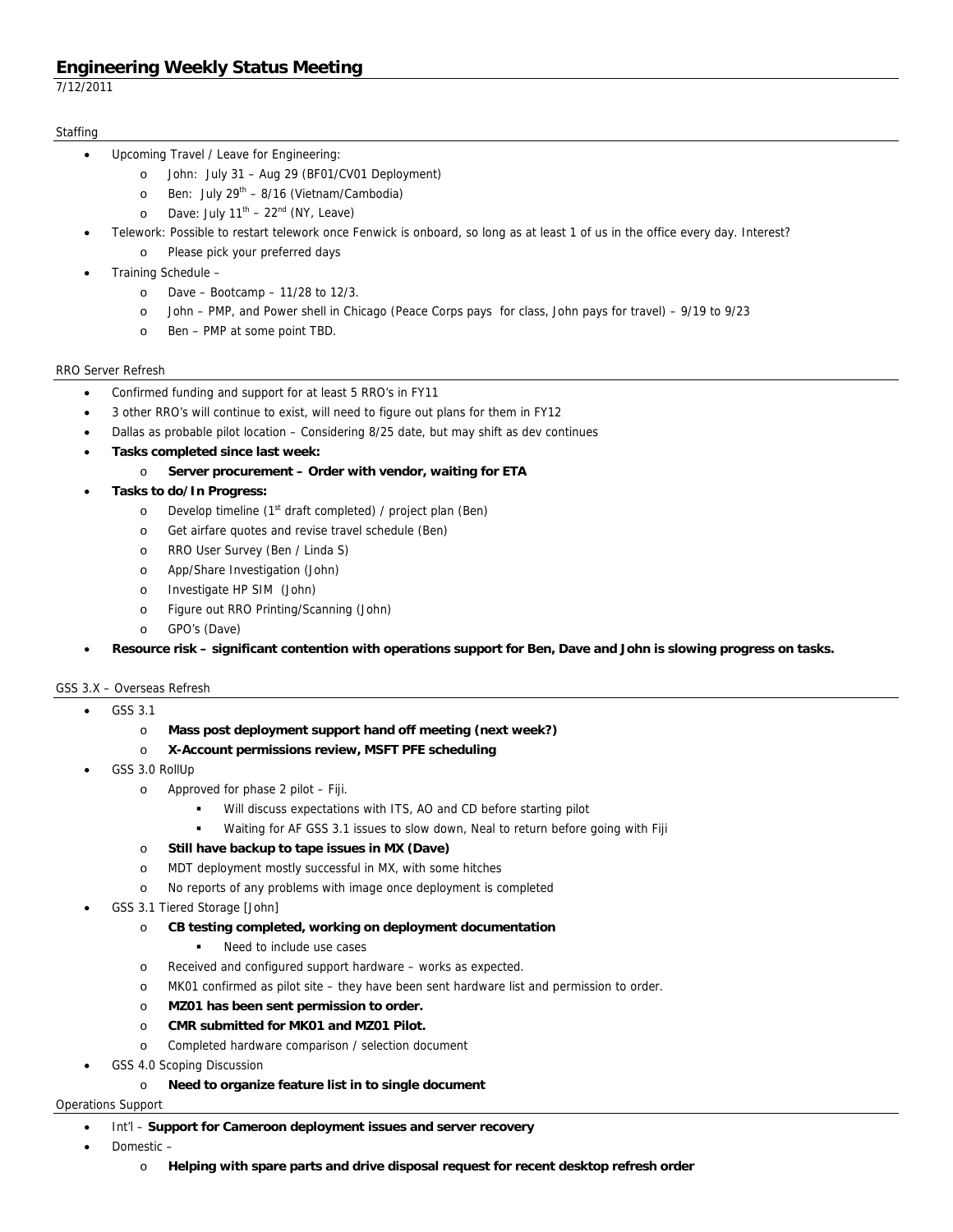### o **John Shea working on SFTP recovery (3+ days so far)**

## Standalone Main Office / China Image Dev

- Working on Outstanding issues
	- o **Local cable testing help tester shipped to post**
	- o Internet speed to .gov improvement (Dave working on testing a commercial VPN solution)
		- **PPTP tunnel tested and working at HQ, may be blocked in China, but will test.**
		- **CMR submitted to vote**
		- **Will implement when Dave is back from Leave**

#### Fenwick Oboarding and Projects

• Onboarding

### o **CCB orientation with Beth – need to reschedule**

- Initial Projects
	- o GSS 3.0 and GSS 3.1 Spec Sheets and Licensing
	- o R&D Lab cleanup / standup
	- o HW Standards
- Suggestions for on boarding/projects?

### Office Move

Nada

### Managed Security Service Provider (MSSP)

- Met 7/6 with Symantec
- **Charles setting up meeting with OACM to look at procurement timeline and options**

#### Future Projects

- GSS 3.1 Windows 7 PoC
- Standard HW List Update, by 8/1

#### Other Items

Netbotz install for 4<sup>th</sup> floor needed now that renovation is complete.

## **7/12/2011 Workload Chart – Big work bold (16+ hours/week),** small work not (less hours)

| <b>Priority</b> | Dave     | John            | Jason               | <b>Ben</b>        |
|-----------------|----------|-----------------|---------------------|-------------------|
|                 | On Leave | Storage Archive | GSS 3.1 Spec Sheets | <b>MSSP</b>       |
|                 |          | <b>RRO</b>      | R&D Lab             | <b>RRO</b>        |
|                 |          | <b>SFTP</b>     | <b>HW Standards</b> | GSS 4.0 Planning  |
|                 |          |                 | SFTP?               | MSVL and Symantec |
|                 |          |                 |                     |                   |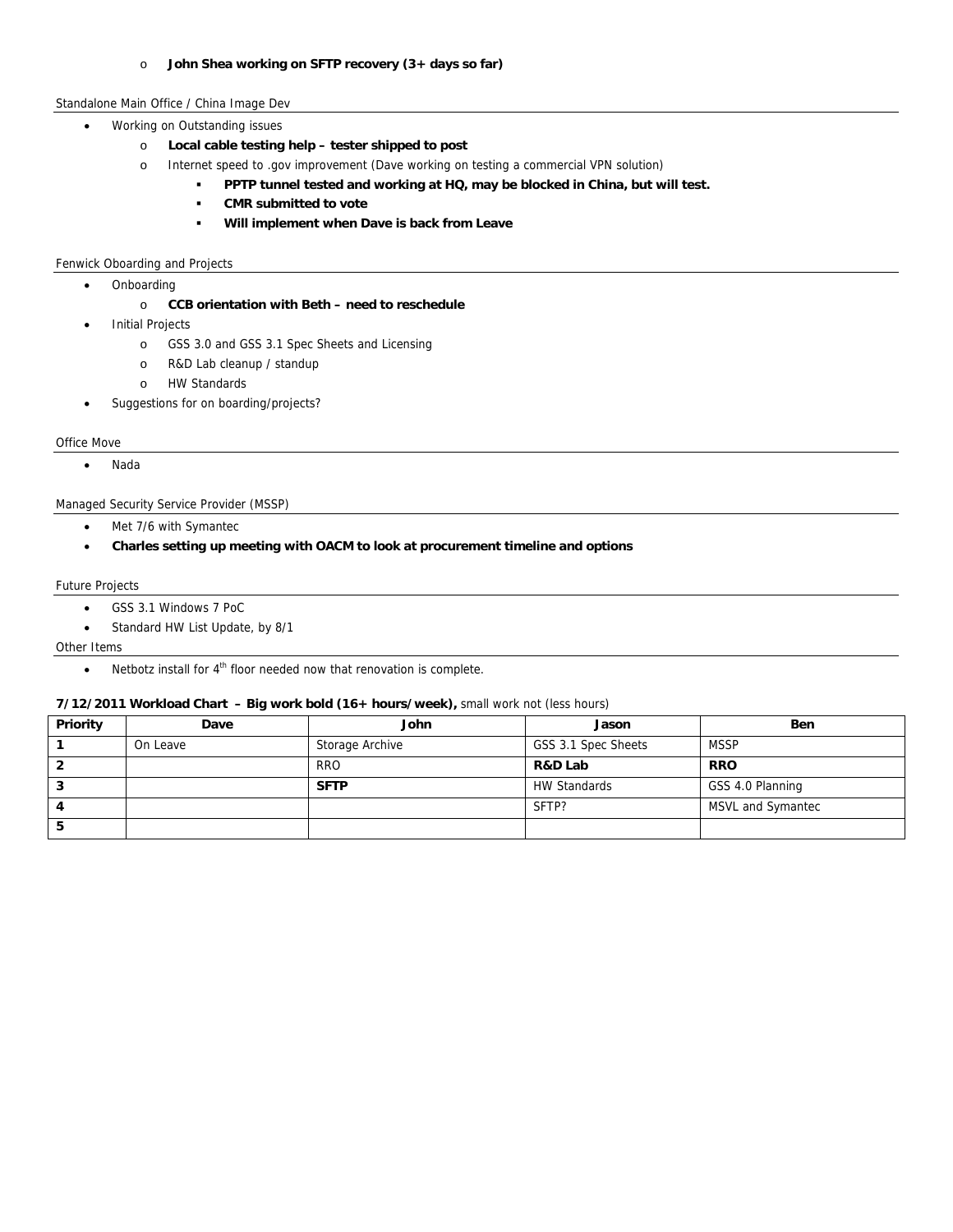7/25/2011

## **Staffing**

- **Ben will be out starting Thursday. Will have BlackBerry phone number is**  $(b)$  $(6)$  **and try and check email every once and awhile, but will be mostly off grid.**
- Upcoming Travel / Leave for Engineering:
	- o John: July 31 Aug 29 (BF01/CV01 Deployment)
	- $\circ$  Ben: July 29<sup>th</sup> 8/16 (Vietnam/Cambodia)
- Training Schedule
	- o Dave Bootcamp 11/28 to 12/3.
	- o John PMP, and Power shell in Chicago (Peace Corps pays for class, John pays for travel) 9/19 to 9/23
	- o Ben PMP at some point TBD.

## RRO Server Refresh

- **Plan for 6 RRO's in FY11** 
	- o **Dallas, Chicago, LA, San Fran, Seattle, NY**
	- o **Drafted communication to ROM's and AO's waiting VRS approval**
- Dallas as probable pilot location Considering 8/25 date, but may shift as dev continues
- **Tasks to do/In Progress:** 
	- o **Dev server arrived need to rack**
	- o **Draft and submit CMR for dev (Ben)**
	- o Develop timeline (1<sup>st</sup> draft completed) / project plan (Ben)
	- o Investigate HP SIM (John)
	- o GPO's (Dave)
- Resource risk significant contention with operations support for Ben, Dave and John is slowing progress on tasks.

## GSS 3.X – Overseas Refresh

- GSS 3.1
	- o **Mass post deployment support hand off meeting on Wednesday**
	- o X-Account permissions review, MSFT PFE scheduling
- GSS 3.0 RollUp
	- o **Approved for phase 2 pilot Fiji.** 
		- **Matt is waiting for ITS to re-attach USB drive has been several days at this point**
		- **Rollup all items except BUE wait and see if old BUE is more stable**
	- o **Still have backup to tape issues in MX (Dave)**
	- o MDT deployment mostly successful in MX, with some hitches
	- o No reports of any problems with image once deployment is completed
- GSS 3.1 Tiered Storage [John]
	- o **MK01 to order this week.**
	- o **MZ01 has been sent permission to order following up on status**
	- o **CMR submitted for MK01 and MZ01 Pilot waiting for Ted to vote**
	- o **Meet to review deployment doc and process before John leaves**
- GSS 4.0 Scoping Discussion
	- o **Met with deployment and build folks on 7/21**
	- o **Draft timeline and feature list**
	- o **John and Ben meeting with ASD and CFO this week to discuss their needs**
- Operations Support
	- $\bullet$  Int'l
		- o **Still waiting for right part to repair CM01 failed server. Need to repair, burn in, send back to IPA.**
		- o **Blackberry Latency issues**
	- Domestic
		- o

Standalone Main Office / China Image Dev

Working on Outstanding issues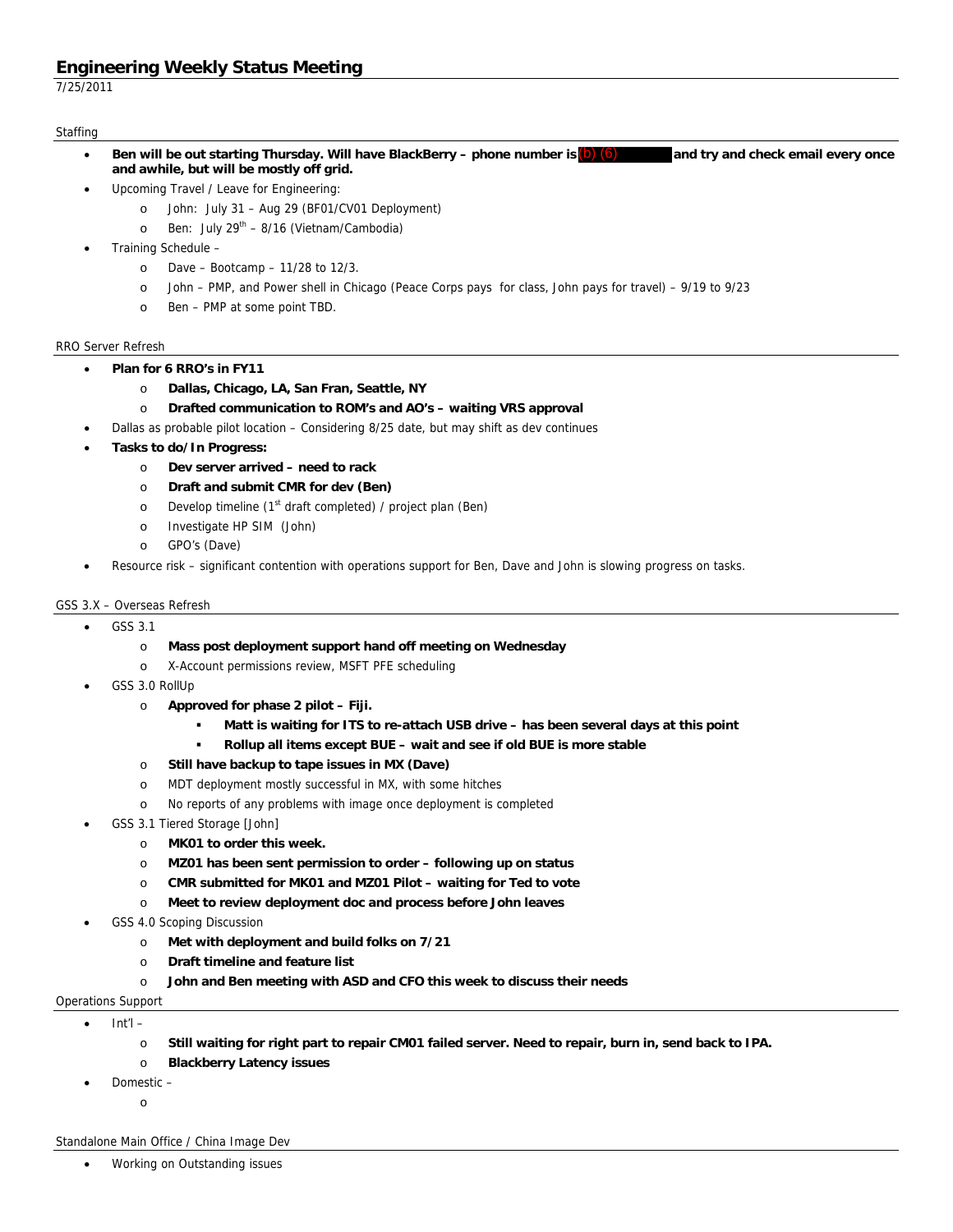- o
- o Internet speed to .gov improvement (Dave working on testing a commercial VPN solution)
	- **PPTP tunnel tested and working at HQ, may be blocked in China, but will test.**
	- **CMR approved and Dave working towards implementation**
	- **Testing environments lost internet access, will need to resolve**

### Fenwick Oboarding and Projects

- Onboarding
	- o **CCB orientation with Beth Tuesday**
- Initial Projects
	- o R&D Lab cleanup / standup
		- **Admin server configured**
		- **VCenter & Hosts running**
		- **RMA of defective drive**
		- **Need Internet talk with Lyndon about which port**
		- **Windows InTune and Systems Center Essentials beta?**
	- o HW Standards
	- o Builds
		- **Requesting E-/X- account**

#### Office Move

- **Pre-move meetings this week please sign up**
- **John and Ben will pre-pack**  (b) (5) (b) (5)
- **Dave and Jason will need to move lab stuff, working with Alvin**
- **Work with Charles Chen / Lyndon for VLAN 11 access for R&D Lab (public IP space access)**
- **Get help from Tommy if the AC unit won't work**

### Managed Security Service Provider (MSSP)

Charles setting up meeting with OACM to look at procurement timeline and options

### Future Projects

- GSS 3.1 Windows 7 PoC
- Standard HW List Update, by 8/1 (not going to make that date….)

### Other Items

- $\bullet$
- $\bullet$ (b) (5)

## **7/12/2011 Workload Chart – Big work bold (16+ hours/week),** small work not (less hours)

| Priority | Dave                  | John                  | Jason               | <b>Ben</b>        |
|----------|-----------------------|-----------------------|---------------------|-------------------|
|          | China Supt - VPN/CIRS | Storage Archive       | GSS 3.1 Spec Sheets | <b>MSSP</b>       |
|          | RRO Server Base Image | <b>RRO</b>            | R&D Lab             | <b>RRO</b>        |
|          |                       | Trip Prep / Move Prep | <b>HW Standards</b> | GSS 4.0 Planning  |
|          |                       |                       |                     | MSVL and Symantec |
|          |                       |                       |                     |                   |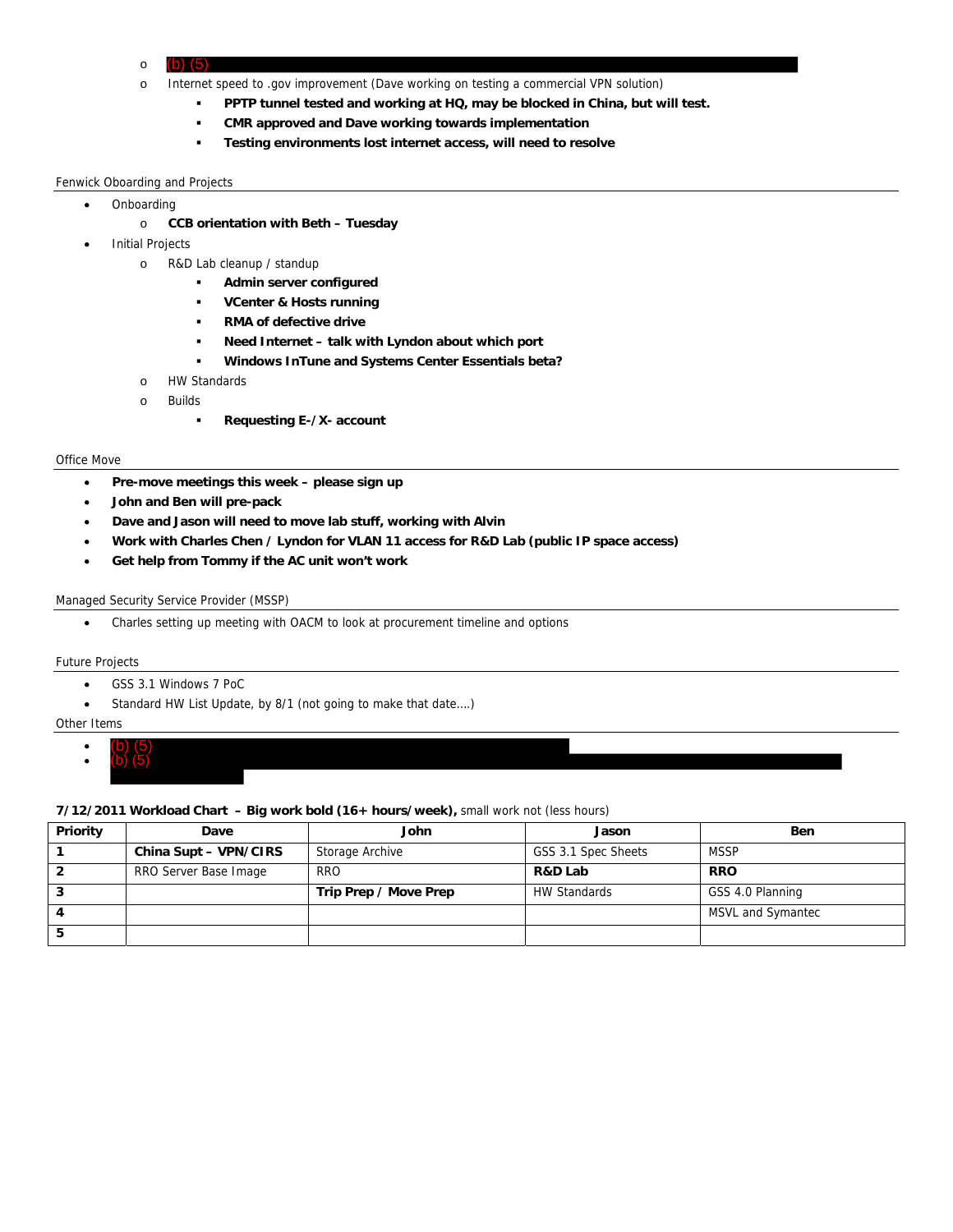8/23/2011

## **Staffing**

- **John is on deployment returns 8/31 or 9/1**
- **Upcoming Leave** 
	- o **Jason 8/26 and 8/29**
	- o **John 9/8 9/9**
	- o **Dave 9/28 10/8**
- Training Schedule
	- o Dave Bootcamp 11/28 to 12/3.
	- o John PMP, and Power shell in Chicago (Peace Corps pays for class, John pays for travel) 9/19 to 9/23
	- o Ben PMP at some point TBD.
- **Performance plans / midyear reviews**

## RRO Server Refresh

- **Possible Dates:** 
	- o **Hardware Arrives (8/22 8/26)**
	- o **Submit Deployment CMR (8/29)**
	- o **Rack & Stack (8/30 9/2)**
	- o **Base Image Install (9/5)**
	- o **Deployment** 
		- **Pilot in Dallas (9/8 9/12)**
		- **Chicago 9/15 & 9/16 (Shea)**
		- **NY (Dave dates?)**
		- **LA/SF/SEA (dates?)**
- **Hardware is arriving at RRO's this week** 
	- o **Working with Craig to try and schedule local techs to rack and network servers week of 8/29 9/2**
	- o **Communicating with RRO's to ensure hardware arrives and is stored properly**
- **Deployment Procedures to develop** 
	- o **Pre-install unpack and racking of server**
	- o **Host base image install (via ILO)**
	- o **UPS Install & Configuration**
	- o **Pre-migration RRO Server Preparation**
	- o **T1 CSU/DSU Migration**
	- o **Install/Migrate Tape Drive**
	- o **RRO Server P2V Procedure**
	- o **Testing Procedures**
	- o **Decommissioning & Disposal Procedures**
	- **Meeting with Charles and Lyndon on T1 CSU/DSU migration procedures 8/24**
- **Discuss at CCB 8/24 (objectives and schedule outline)**

## GSS 3.X – Overseas Refresh

- GSS 3.1
	- o **X-Account/RBAC MSFT PFE engagement schedule for 9/6-7**
	- o **Need to schedule post-deployment debrief (Neil?)**
	- o **SN02 build status?**
- GSS 3.0 RollUp
	- o **Requested Matt send Fiji a new USB stick, as theirs died**
	- o **Switched pilot to Samoa, complete with our end** 
		- **PC reimaging underway, no reported issues** 
			- **Issues continue with backup similar to MX, but we stayed with old version. Suspect a config issues? Only other thing that changed was SEP?**
- GSS 3.1 Tiered Storage [John]
	- o **MK01 has hardware, MZ01 has ordered and is waiting for delivery**
	- o **Zoran has installed device and sent feedback for document**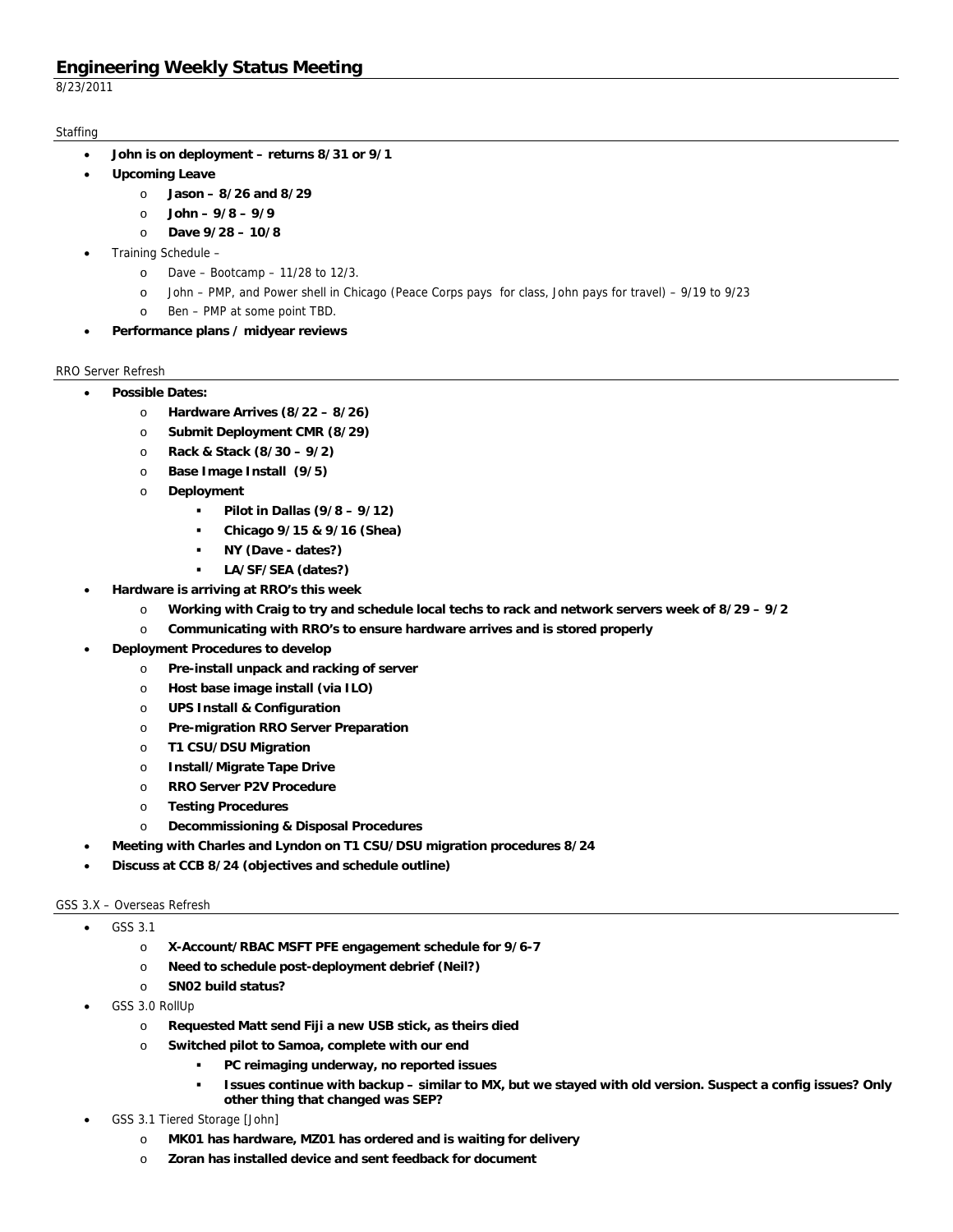- o **Having discussions on how to structure share, and backup schedules** 
	- **Once decisions are made, we will need to configure a backup job and schedule**
- GSS 4.0 Scoping Discussion
	- o **Meeting with IPA to begin discussions on the ordering and procurement processes**

#### Operations Support

- $\bullet$  Int'l
	- o **Jason completed config for new SARO router**
	- o **Working on PCV hotspot config/package update**
- Domestic –

## Standalone Main Office / China Image Dev

- Working on Outstanding issues
	- o
	- o Internet speed to .gov improvement (Dave working on testing a commercial VPN solution)
		- **Implemented, but not working with HTTPS sites (which was the main goal)**
		- **Exhausted our troubleshooting options, Ticket opened with msft**
	- o **Backup issues reported connection is so poor we can't access the environment to troubleshoot…**

### Tablet Pilot

- **Funding in the range of \$5000 7500 of FY11 money**
- **Need to place order in next week or so**  o (b) (5)<br>
o Interne<br> **b**<br> **c** Backup<br> **c**<br> **c** Backup<br> **c**<br> **c** Meed to place o<br>
Meeting Thursd<br>
Security Service P<br>
Draft SOP review<br>
bjects<br>
GSS 3.1 Windows<br>
Standard HW List<br>
ms<br>
Netbotz install for<br>
(b) (5)
- **Meeting Thursday to discuss mobile device management requirements**

### Managed Security Service Provider (MSSP)

• Draft SOP review in process

#### Future Projects

- GSS 3.1 Windows 7 PoC
- Standard HW List Update, by 8/1 (not going to make that date….)

#### Other Items

- Netbotz install for  $4<sup>th</sup>$  floor skipping it, because  $4<sup>th</sup>$  floor is now the SCIF
- (b) (5)

### **8/23/2011 Workload Chart – Big work bold (16+ hours/week),** small work not (less hours)

| Priority | Dave                           | John        | Jason                  | <b>Ben</b>          |
|----------|--------------------------------|-------------|------------------------|---------------------|
|          | <b>RRO Dev</b>                 | Deployment! | <b>Storage Archive</b> | <b>RRO Planning</b> |
|          | China Support                  |             | <b>Tablets</b>         | <b>Tablets</b>      |
|          | <b>Process Automation Eval</b> |             | R&D Lab                | <b>MSSP</b>         |
|          |                                |             | PCV Hotspot update     | GSS 4.0 Planning    |
|          |                                |             |                        |                     |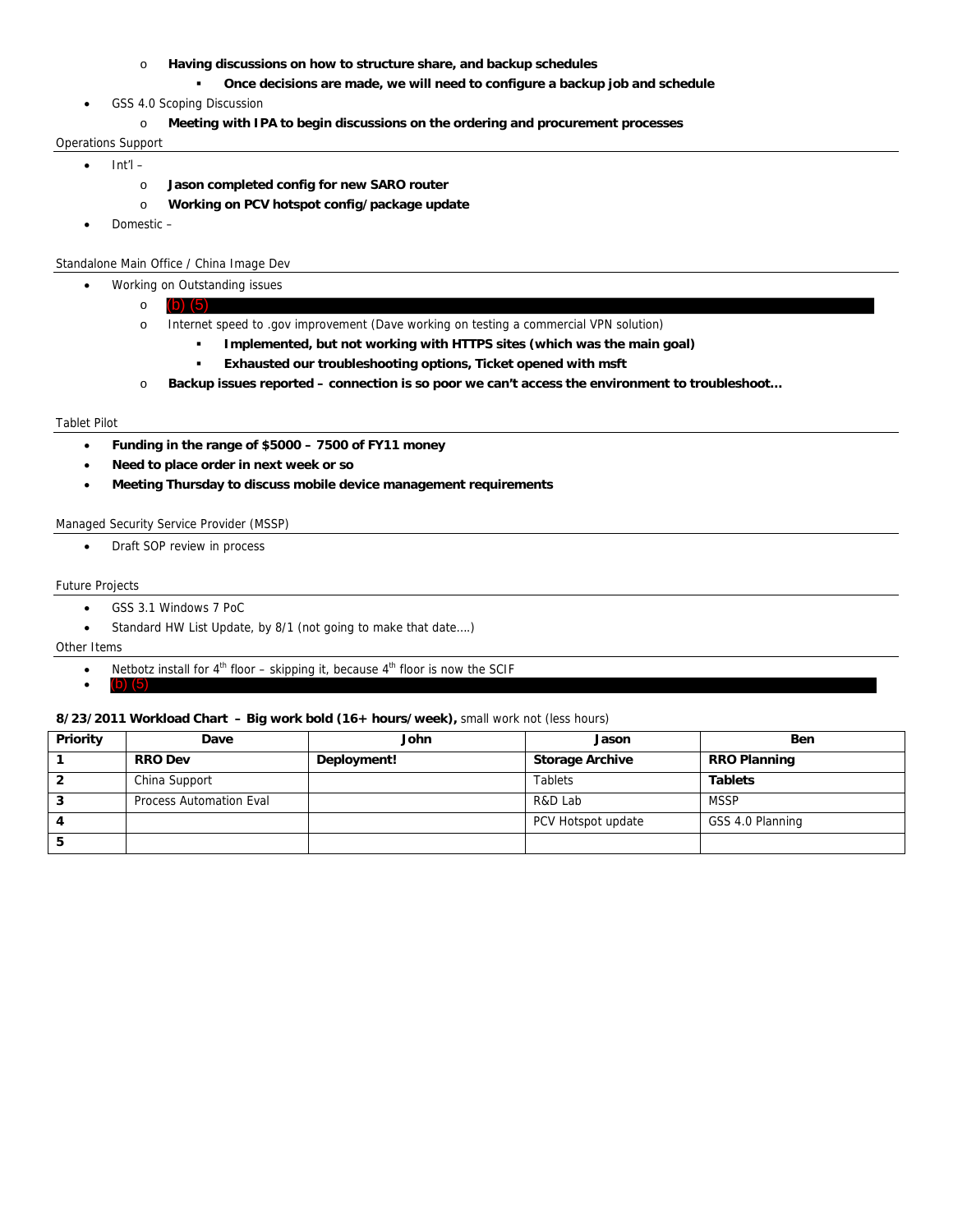8/31/2011

## **Staffing**

- **John is back!** 
	- Upcoming Leave
		- o John 9/8 9/9
			- o Dave 9/28 10/8
- **RRO Travel** 
	- $\circ$  Pilot in Dallas 9/8 9/12 (Ben)
	- o Chicago 9/15 & 9/16 (Shea)
	- o **NY 9/15 & 9/16 (Dave)**
	- o **SEA 9/28 to 10/1 (Fenwick)**
	- o
- Training Schedule
	- o Dave Bootcamp 11/28 to 12/3.
	- o John PMP, and Power shell in Chicago (Peace Corps pays for class, John pays for travel) 9/19 to 9/23
	- o Ben PMP at some point TBD.
- **Performance plans / midyear reviews** 
	- o **Deadline extended 30 days, managers meeting 9/1 for training**
- **360 Eval you folks should all now have links**
- **Sept 27th Presentation for Dorine**

## RRO Server Refresh

- **Servers are delivered at all locations**
- **Deployment Dates:** 
	- $\blacksquare$  Pilot in Dallas (9/8 9/12)
	- Chicago 9/15 & 9/16 (Shea)
	- **NY 9/15 & 9/16 (Dave)**
	- **LA/SF 9/25 to 9/30 (Otis Winters)**
	- **SEA 9/28 to 10/1 (Fenwick)**
- **CMR Submitted 3599 in vote, due 8/31**
- Deployment Procedures to develop
	- o **Pre-install unpack and racking of server (Complete)**
	- o Host base image install (via ILO)
	- o UPS Install & Configuration
	- o Pre-migration RRO Server Preparation
	- o T1 CSU/DSU Migration
	- o RRO Server P2V Procedure
	- o Testing Procedures
	- o Decommissioning & Disposal Procedures
	- o **Baseline config sheet**
- **Lyndon to develop CSU/DSU migration procedure. Testing part to arrive 8/31.**

## GSS 3.X – Overseas Refresh

- GSS 3.1
	- o X-Account/RBAC MSFT PFE engagement schedule for 9/6-7
	- o Need to schedule post-deployment debrief (Neil?)
	- o SN02 build status?
- GSS 3.0 RollUp
	- o Requested Matt send Fiji a new USB stick, as theirs died
	- o **Samoa pilot complete waiting for 1 week of successful backups before we close out.**
	- o **Matt working on schedule and CMR for other IAP locations without connected remote sites**
- GSS 3.1 Tiered Storage [John]
	- o MK01 has hardware, **MZ01 shipped Friday 8/26**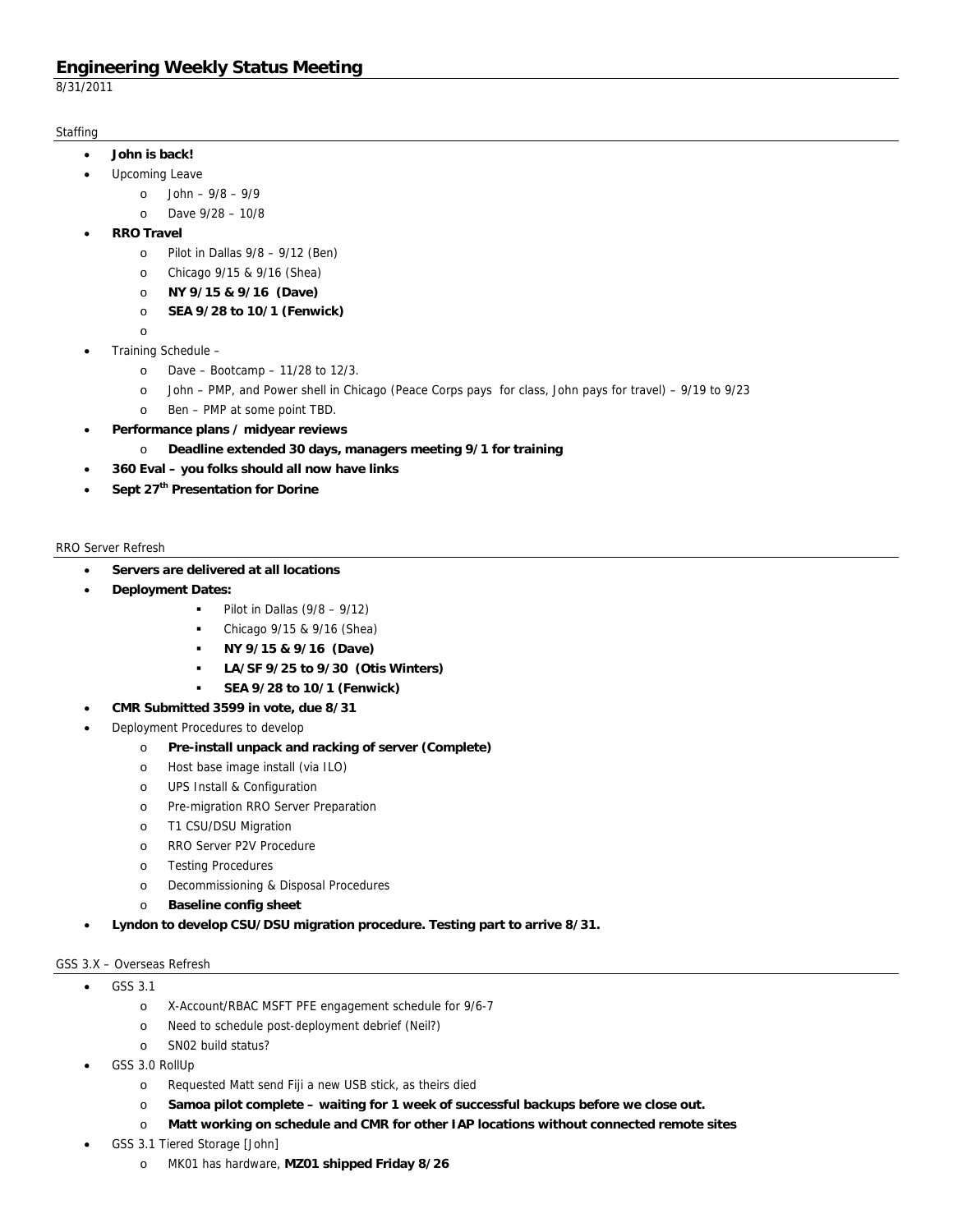- o **Must temporarily disable ESC for configuration manual or script?**
- o **Communication to posts Are we comfortable letting people order this now? ITS Bits and email list**
- o Zoran has installed device and sent feedback for document
- o Having discussions on how to structure share, and backup schedules
	- Once decisions are made, we will need to **configure a backup job and schedule**
- GSS 4.0 Scoping Discussion
	- o **Working with contracts to define end date for IPA contract, to cover at least ½ half of GSS 4.0**

## Operations Support

 $\bullet$  Int'l –

- o Working on PCV hotspot config/package update
- o **GSS 3.0 and 3.1 Spec Sheets**
- Domestic –

## Standalone Main Office / China Image Dev

- Working on Outstanding issues
	- o **Local cable testing help now with ITS**
	- o Internet speed to .gov improvement (Dave working on testing a commercial VPN solution)
		- Implemented, but not working with HTTPS sites (which was the main goal)
			- **Exhausted our troubleshooting options, working ticket with MSFT**
	- o **Backup issues reported connection is so poor we can't access the environment to troubleshoot…**
	- o **Status update on alternate ISP for their end?**

#### Tablet Pilot

- **Ipad (x6), Acer Win7 (x1) and Samsung Android (x1) orders submitted**
- $\bullet$ (b) (5)
- **Finalizing accessory order to place 9/2 or 9/7**
- **Have MDM feature comparison working on selecting 2 to try during pilot**

### Managed Security Service Provider (MSSP)

Draft SOP review in process

### Future Projects

- GSS 3.1 Windows 7 PoC
- Standard HW List Update, by 8/1 (not going to make that date….)

### Other Items

## **8/31/2011 Workload Chart – Big work bold (16+ hours/week),** small work not (less hours)

| Priority | Dave                    | John                       | Jason              | <b>Ben</b>          |
|----------|-------------------------|----------------------------|--------------------|---------------------|
|          | <b>RRO Dev</b>          | Post-Deployment Catch-up   | <b>Tablets</b>     | <b>RRO Planning</b> |
|          | China Support           | Storage Archive Deployment | R&D Lab            | <b>Tablets</b>      |
|          | Process Automation Eval | <b>GSS Spec Sheets</b>     | PCV Hotspot update | <b>MSSP</b>         |
| 4        |                         |                            |                    | GSS 4.0 Planning    |
|          |                         |                            |                    |                     |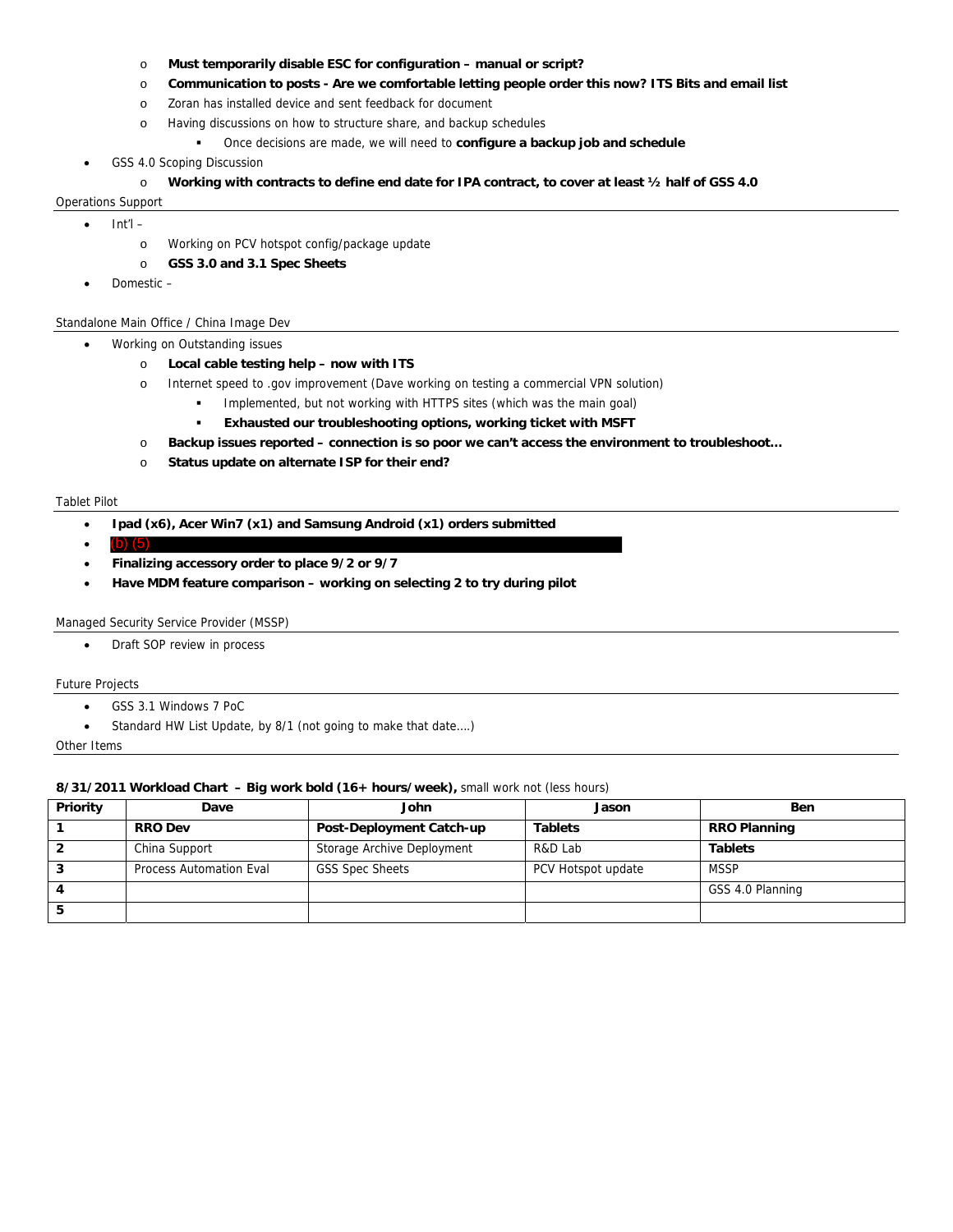9/06/2011

## **Staffing**

- $\bullet$ (b) (5)
	- o **Time sheets** 
		- **Submit by noon Thursday on normal pay periods**
		- **Submit by COB Wednesday if the pay period ends on a holiday weekend**
		- **Use time keeping daily**
		- **Dorine will be personally calling folks who don't submit their time**
		- o **Leave Slips** 
			- **Leave slips must be submitted before planned leave, and within a reasonable amount of time when returning from unplanned (sick) leave. You still need to use leave slips if you are using credit hours to take a day off. You also need to notify your supervisor if you are using unplanned sick leave. See MS 635 for all the fun details, or ask me.**
			- **Mia will be keeping a list of people with leave discrepancies that Dorine will review**
- Upcoming Leave
	- o John 9/8 9/9
	- o Dave 9/28 10/8
	- o **Ben 10/17**
- **RRO Travel** 
	- o Pilot in Dallas 9/8 9/12 (Ben)
	- o Chicago 9/15 & 9/16 (Shea)
	- o NY 9/15 & 9/16 (Dave)
	- o SEA 9/28 to 10/1 (Fenwick)
	- o
- Training Schedule
	- o Dave Bootcamp 11/28 to 12/3.
	- o John PMP, and Power shell in Chicago (Peace Corps pays for class, John pays for travel) 9/19 to 9/23
	- o Ben PMP at some point TBD.
- **Performance plans / midyear reviews** 
	- o **Review draft**
- 360 Eval you folks should all now have links
- Sept 27<sup>th</sup> Presentation for Dorine

### RRO Server Refresh

- **Servers are racked everywhere but SFO**
- **Deployment Dates:** 
	- Pilot in Dallas (9/8 9/12)
	- Chicago 9/15 & 9/16 (Shea)
	- **NY 9/15 & 9/16 (Dave)**
	- **LA/SF 9/25 to 9/30 (Otis Winters)**
	- **SEA 9/28 to 10/1 (Fenwick)**
- **CMR Submitted approved**
- **Installing host OS (NY, CH, Dallas)**
- Deployment Procedures to develop
	- o Pre-install unpack and racking of server -complete
	- o **Host base image install (via ILO) complete**
	- o UPS Install & Configuration
	- o Pre-migration RRO Server Preparation
	- o T1 CSU/DSU Migration
	- o RRO Server P2V Procedure
	- o Testing Procedures
	- o Decommissioning & Disposal Procedures
	- o Baseline config sheet
- Lyndon to develop CSU/DSU migration procedure. Testing part to arrive 8/31.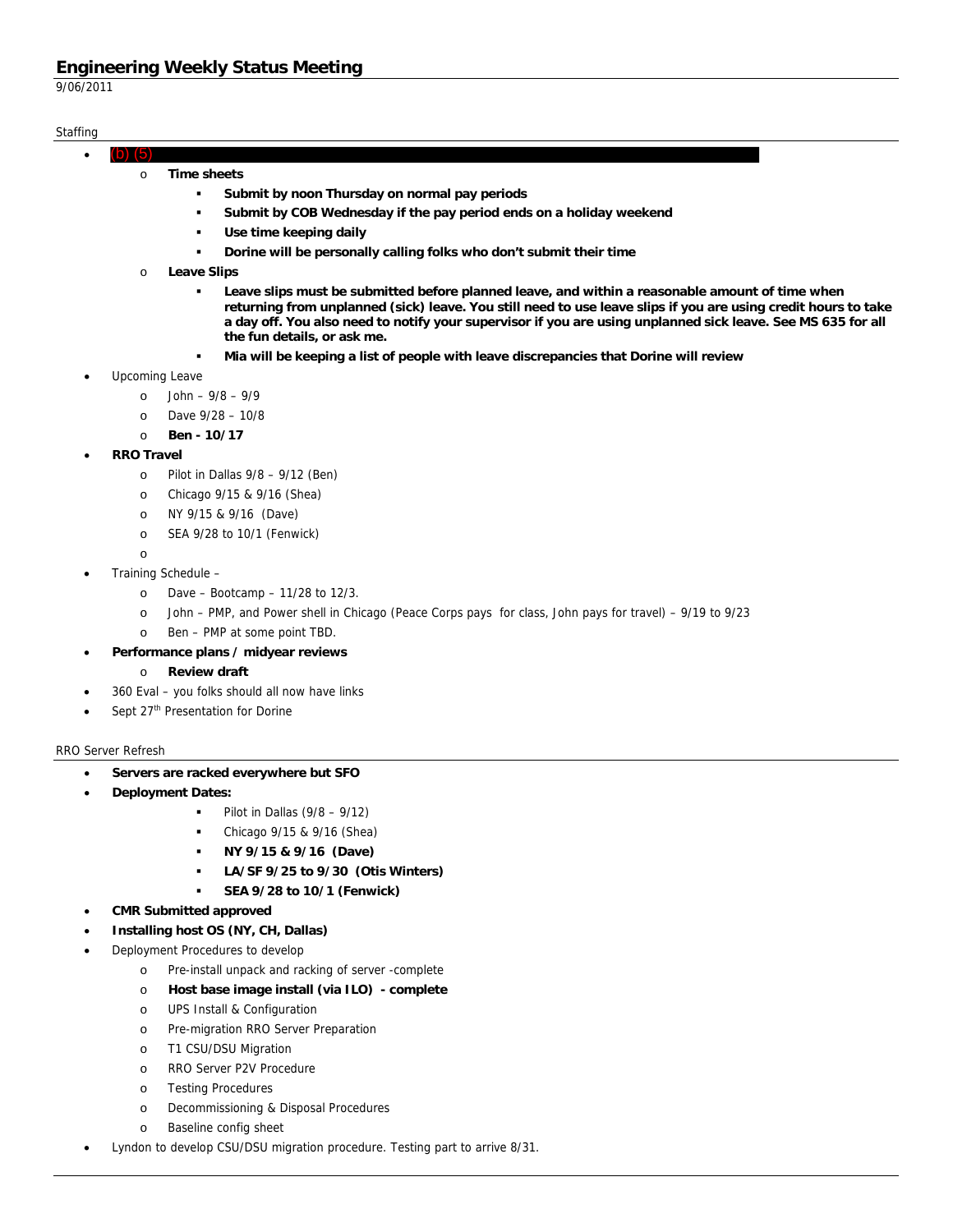### GSS 3.X – Overseas Refresh

- GSS 3.1
	- o **X-Account/RBAC MSFT PFE engineer onsite**
	- o Need to schedule post-deployment debrief (Neil?)
	- o SN02 build status?
- GSS 3.0 RollUp
	- o Requested Matt send Fiji a new USB stick, as theirs died
	- o Samoa pilot complete waiting for 1 week of successful backups before we close out.
	- o Matt working on schedule and CMR for other IAP locations without connected remote sites
- GSS 3.1 Tiered Storage [John]
	- o MK01 has hardware, **MZ01 shipped Friday 8/26**
	- o **Must temporarily disable ESC for configuration manual or script?**
	- o **Communication to posts Are we comfortable letting people order this now? ITS Bits and email list**
	- o Zoran has installed device and sent feedback for document
	- o Having discussions on how to structure share, and backup schedules
		- Once decisions are made, we will need to **configure a backup job and schedule**
- GSS 4.0 Scoping Discussion
	- o Working with contracts to define end date for IPA contract, to cover at least ½ half of GSS 4.0

### Operations Support

- Int'l
	- o Working on PCV hotspot config/package update
	- o **GSS 3.0 and 3.1 Spec Sheets**
	- Domestic –

### Standalone Main Office / China Image Dev

- Working on Outstanding issues
	- o Local cable testing help now with ITS
	- o Internet speed to .gov improvement (Dave working on testing a commercial VPN solution)
		- Implemented, but not working with HTTPS sites (which was the main goal)
		- **Not possible via TMG per MSFT, looking at alternate VPN client to use in tandem with TMG**
	- o **Backup issues tested resolved in HQ environment, Cindy sending a DVD with the 3gb service pack for BUE.**
	- o **Status update on alternate ISP for their end they hope to work on it this fall.**

### Tablet Pilot

- Ipad (x6), Acer Win7 (x1) and Samsung Android (x1) orders submitted
	- o **Ipads arrived need to inventory and figure out how to track/manage for the pilot**
- $\bullet$  $(b)$
- **Finalizing accessory order to place 9/2 or 9/7**
- Have MDM feature comparison working on selecting 2 to try during pilot

### Managed Security Service Provider (MSSP)

Umar has taken over – he is working directly with contracts. Engineering's role is complete at this point.

Future Projects

- GSS 3.1 Windows 7 PoC
- Standard HW List Update, by 8/1 (not going to make that date….)

Other Items

### **9/06/2011 Workload Chart – Big work bold (16+ hours/week),** small work not (less hours)

| Priority | Dave                    | John                       | Jason              | Ben                      |
|----------|-------------------------|----------------------------|--------------------|--------------------------|
|          | <b>RRO Dev</b>          | Exchange 2010 / PFE        | <b>Tablets</b>     | <b>RRO Deployment</b>    |
|          | China Support (TMG/VPN) | Storage Archive Deployment | R&D Lab            | <b>Tablets</b>           |
|          |                         | <b>GSS Spec Sheets</b>     | PCV Hotspot update | GSS 4.0 Planning         |
|          |                         |                            |                    | AF Region Communications |
|          |                         |                            |                    |                          |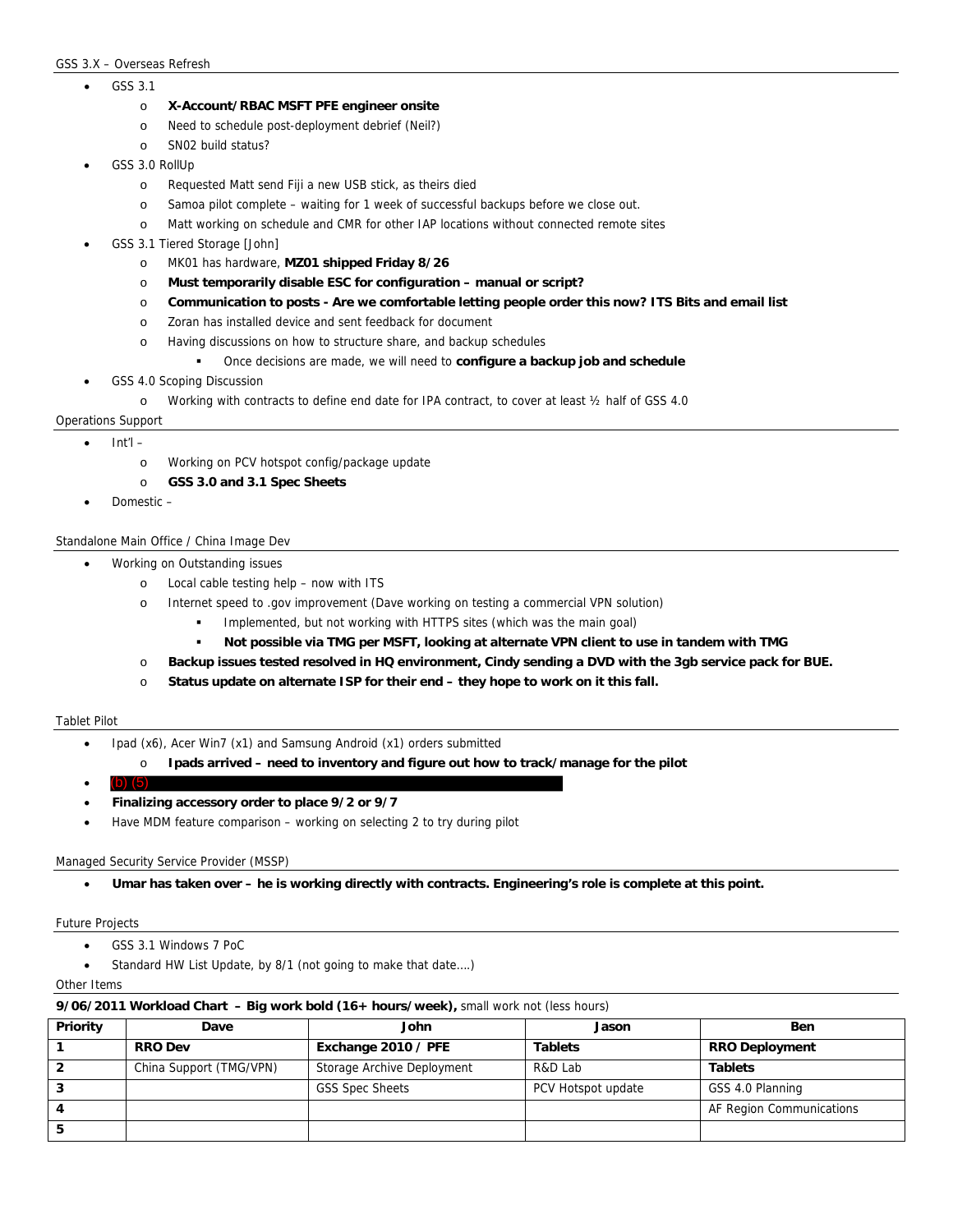9/13/2011

## **Staffing**

- Upcoming Leave
	- o Dave 9/28 10/8
	- o **Ben 10/17**
- RRO Travel
	- o Chicago 9/15 & 9/16 (Shea)
	- o NY 9/15 & 9/16 (Dave)
	- o SEA 9/28 to 10/1 (Fenwick)
	- o
- Training Schedule
	- o Dave Bootcamp 11/28 to 12/3.
	- o John PMP, and Power shell in Chicago (Peace Corps pays for class, John pays for travel) 9/19 to 9/23
	- o Ben PMP at some point TBD.
- **Performance plans / midyear reviews** 
	- o **Ben is working on completing**
	- Sept 27<sup>th</sup> Presentation for Dorine
- **TDS Update**
- **OCIO Annual client survey**
- **File Move**

## RRO Server Refresh

- **Servers are racked everywhere**
- **Dallas pilot complete** 
	- o **Went well, one outstanding issue with backups to tape.**
- **TA status?**
- **Deployment Dates:** 
	- Chicago 9/15 & 9/16 (Shea)
	- NY 9/15 & 9/16 (Dave)
	- **LA/SF 9/25 to 9/30 (Otis Winters)**
	- SEA 9/28 to 10/1 (Fenwick)
- CMR Submitted approved
- **Develop OS install plans for LA, SF, SEA**
- **Order HP Microserver as small office / flyaway spare?**
- Deployment Procedures to develop
	- o Pre-install unpack and racking of server -complete
	- o **Host base image install (via ILO) complete**
	- o UPS Install & Configuration
	- o Pre-migration RRO Server Preparation
	- o T1 CSU/DSU Migration
	- o RRO Server P2V Procedure
	- o Testing Procedures
	- o Decommissioning & Disposal Procedures
	- o Baseline config sheet
- Lyndon to develop CSU/DSU migration procedure. Testing part to arrive 8/31.

## GSS 3.X – Overseas Refresh

- $\bullet$  GSS 3.1
	- o **SN02 build status this afternoon**
- GSS 3.0 RollUp
	- o Schedule complete
	- GSS 3.1 Tiered Storage [John]
		- o MK01 has hardware, MZ01 in route John, contact this week to f/w?
		- o **Send out communication to OS Support today**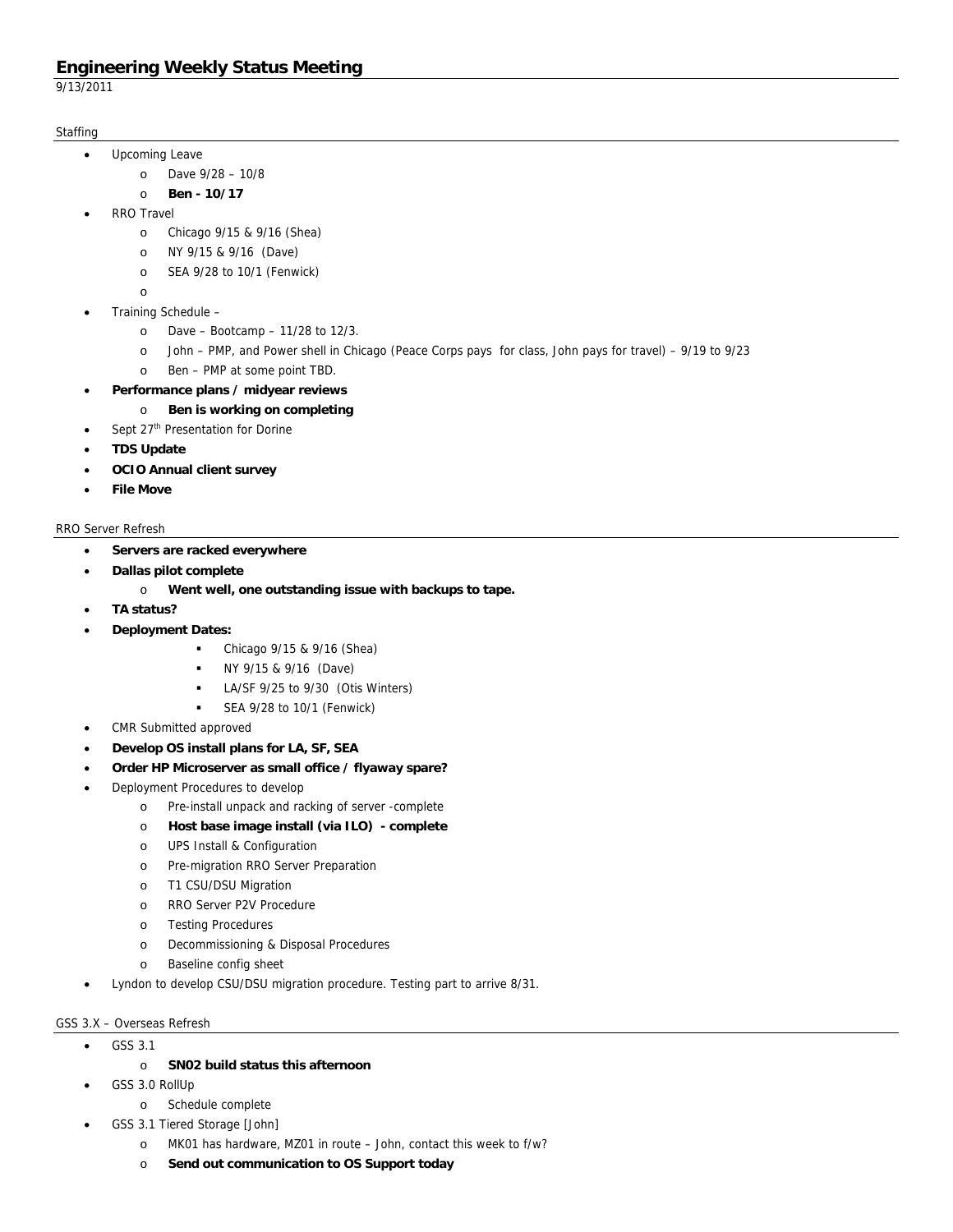### o **Send out communication via email and via its bits today or tomorrow?**

## We need to **configure a backup job and schedule**

## GSS 4.0 Scoping Discussion

o Working with contracts to define end date for IPA contract, to cover at least ½ half of GSS 4.0

### Operations Support

 $\bullet$  Int'l –

- o Working on PCV hotspot config/package update **is this done and confirmed with Overseas Support?**
- o GSS 3.0 and 3.1 Spec Sheets
- Domestic –

## Standalone Main Office / China Image Dev

## Working on Outstanding issues

- o Local cable testing help now with ITS
- o **Region is funding rewire of the local office they're asking for suggestions**
- o Internet speed to .gov improvement (Dave working on testing a commercial VPN solution)
	- Implemented, but not working with HTTPS sites (which was the main goal)
	- **Not possible via TMG per MSFT, looking at alternate VPN client to use in tandem with TMG**
- o **Backup issues tested resolved in HQ environment, Cindy sending a DVD with the 3gb service pack for BUE.**
- o **Status update on alternate ISP for their end they hope to work on it this fall.**

### Tablet Pilot

- Ipad (x6), Acer Win7 (x1) and Samsung Android (x1) orders submitted
- (b) (5) in the set of the set of the set of the set of the set of the set of the set of the set of the set of the set of the set of the set of the set of the set of the set of the set of the set of the set of the set of  $(b)$  (
- **Place accessory order this week**
- Have MDM feature comparison working on selecting 2 to try during pilot

## Future Projects

GSS 3.1 Windows 7 PoC

## Other Items

### **9/13/2011 Workload Chart – Big work bold (16+ hours/week),** small work not (less hours)

| Priority | Dave                    | John                       | Jason              | <b>Ben</b>               |
|----------|-------------------------|----------------------------|--------------------|--------------------------|
|          | RRO Dev / Deploy        | <b>RRO Deploy</b>          | <b>Tablets</b>     | <b>RRO Deployment</b>    |
|          | China Support (TMG/VPN) | Storage Archive Deployment | R&D Lab            | <b>Tablets</b>           |
|          |                         | <b>GSS Spec Sheets</b>     | PCV Hotspot update | GSS 4.0 Planning         |
|          |                         |                            |                    | AF Region Communications |
|          |                         |                            |                    |                          |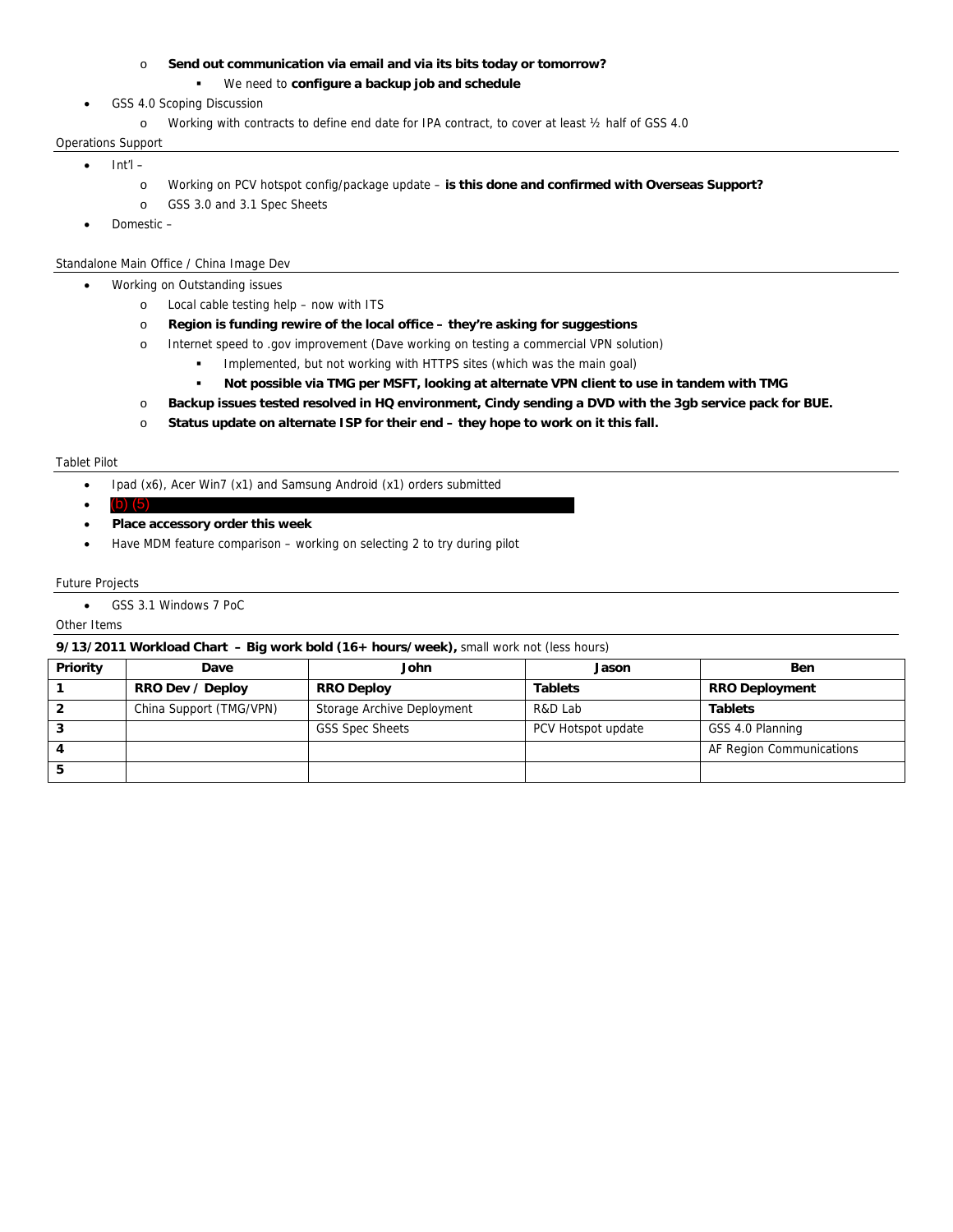9/20/2011

## **Staffing**

- Upcoming Leave
	- o Dave 9/28 10/8
	- o **Ben 10/17 and or 10/24**
	- o **John 9/26**
- RRO Travel
	- o SEA 9/28 to 10/1 (Fenwick)
- Training Schedule
	- o Dave Bootcamp 11/28 to 12/3.
	- o John PMP 10/31 11/03, and Power shell in Chicago (Peace Corps pays for class, John pays for travel) 9/19 to 9/23
	- o Ben PMP 10/31 11/03
	- o Space is available in PMP class
- Performance plans / midyear reviews
	- o Ben is working on completing
	- Sept 27<sup>th</sup> Presentation for Dorine
- **TDS Update (Again)**
- OCIO Annual client survey
- File Move
- All hands staff meeting (slides)

## RRO Server Refresh

- **Servers are racked everywhere**
- **Handoff Meeting for backup procedures with Domestic Ops on Wednesday 9/21**
- **Dallas, NY and Chicago complete** 
	- o **Need to ship out backup tape labels, but no other issues**
- **TA status all TA's approved and ready for travel**
- **Remaining Deployment Dates:** 
	- LA/SF 9/25 to 9/30 (Otis Winters)
	- SEA 9/28 to 10/1 (Fenwick)
	- o **Ben will probably schedule shift for the week of 9/25 9/30, 2pm 12:00am**
- **Confirm OS installs complete at SF, LA, SEA?**
- **Order placed for HP Microserver as small office / flyaway spare.**
- Deployment Procedures to develop
	- o Ben to update this week

## GSS 3.X – Overseas Refresh

- GSS 3.1
	- o **Deployment review meeting date TBD?**
	- GSS 3.0 RollUp
		- o **Schedule complete Matt to start work this week**
- GSS 3.1 Tiered Storage [John]
	- o MK01 installed
		- We need to **configure a backup job and schedule**
	- o **MZ01 has received hardware needs NIC help. (Jason?)**
- GSS 4.0 Scoping Discussion
	- o Working with contracts to define end date for IPA contract, to cover at least ½ half of GSS 4.0
	- o **Met with Shannon B-DN to discuss timeline, features, relationship with GRID**

## Operations Support

- o GSS 3.0 and 3.1 Spec Sheets
- Domestic –

Int'l –

## Standalone Main Office / China Image Dev

Working on Outstanding issues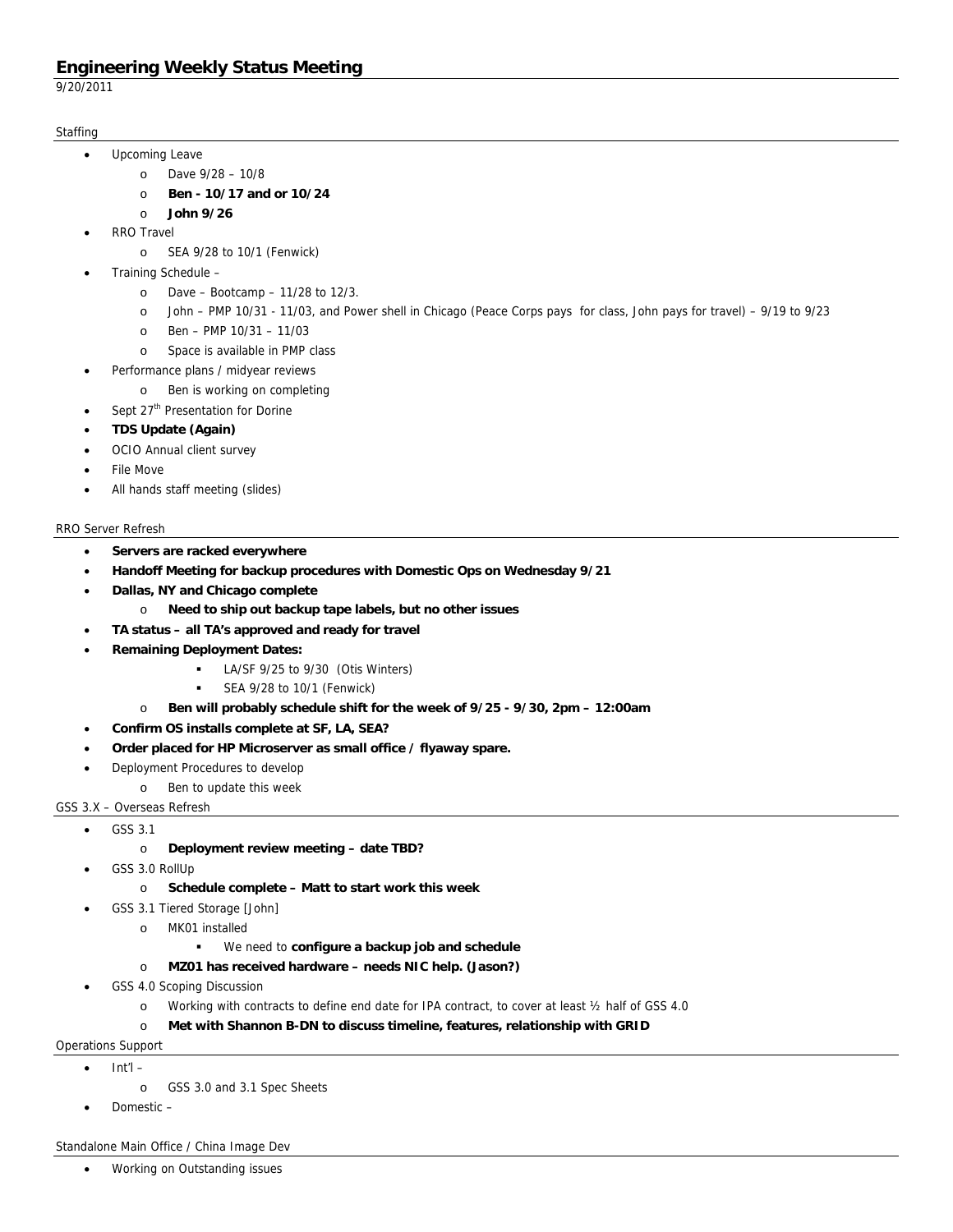- o Local cable testing help now with ITS
- o Region is funding rewire of the local office they're asking for suggestions. (b) (5)
- o Internet speed to .gov improvement (Dave working on testing a commercial VPN solution)
	- Implemented, but not working with HTTPS sites (which was the main goal)
	- Not possible via TMG per MSFT, looking at alternate VPN client to use in tandem with TMG
- o Backup issues tested resolved in HQ environment, Cindy sending a DVD with the 3gb service pack for BUE.
- o Status update on alternate ISP for their end they hope to work on it this fall.

#### Tablet Pilot

- Ipad (x6), Acer Win7 (x1) and Samsung Android (x1) orders submitted
- (b)  $(5)$  $(b)$
- **Accessory order out for BPA quotes**
- **In the process of obtaining apple developer certificate**
- **Dorine trying out iPad on vacation**
- Have MDM feature comparison working on selecting 2 to try during pilot

#### Future Projects

GSS 3.1 Windows 7 PoC

## Other Items

## **9/20/2011 Workload Chart – Big work bold (16+ hours/week),** small work not (less hours)

| Priority | Dave                     | John                        | Jason                   | <b>Ben</b>            |
|----------|--------------------------|-----------------------------|-------------------------|-----------------------|
|          | RRO Dev / Deploy         | <b>Power Shell Training</b> | <b>Tablets</b>          | <b>RRO Deployment</b> |
|          | AF ITS Training Sessions |                             | Storage Archive Support | <b>Tablets</b>        |
|          | China Support (TMG/VPN)  |                             |                         | GSS 4.0 Planning      |
| 4        |                          |                             |                         |                       |
|          |                          |                             |                         |                       |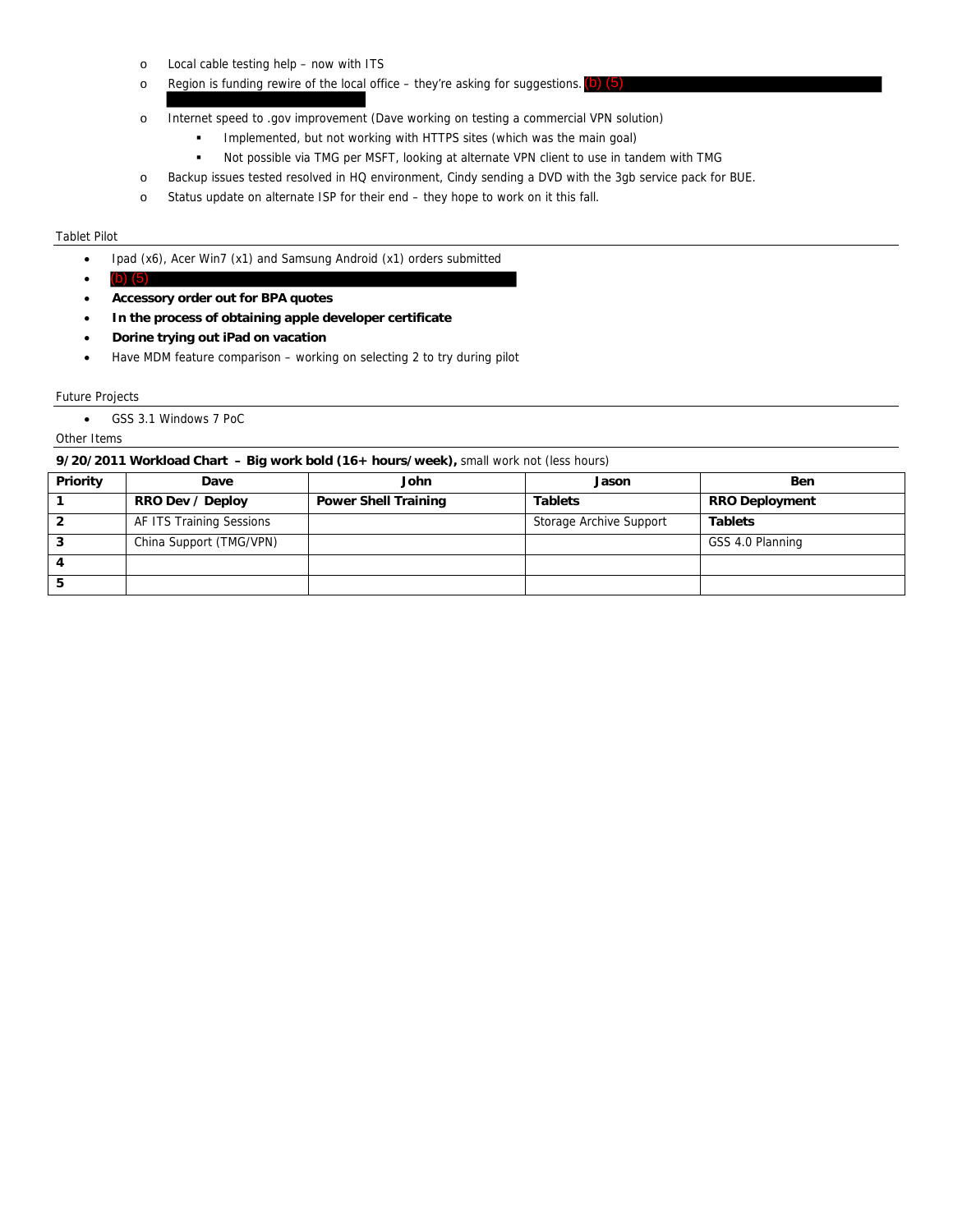9/27/2011

## **Staffing**

- Upcoming Leave
	- o Dave 9/28 10/8, **10/13-14, 12/8-12/13**
	- o **Ben 10/11 and 10/24**
- **End of year leave planning** 
	- o **Please check your use/lose leave status**
	- o **Begin negotiations with your coworkers on coverage around holidays**
	- o **Assume I'll be gone after 12/12/11**
- RRO Travel
	- o SEA 9/28 to 10/1 (Fenwick)
- Training Schedule
	- o Dave Bootcamp 11/28 to 12/3
	- o John PMP 10/31 11/03
	- o Ben –Negotiation 10/17-18, **PMP 10/31 11/03, CISSP 11/28-12/02**
	- o **Jason Exchange 2010 10/17-10/21**
	- o Space is available in PMP class
- Performance plans / midyear reviews
	- o **Jason / Dave for Tuesday**
	- o **John for Friday**
	- o **Think about what you want to do/work on/accomplish in the 2nd half of the year, and what you think would make the team better**
- **Sept 27th Presentation for Dorine to be rescheduled, both Networks and us too busy this week**
- **O&I Division Meetings on Friday starting this week**
- File Move

## RRO Server Refresh

- Handoff Meeting for backup procedures with Domestic Ops on Wednesday 9/21 **was canceled, Poornima to reschedule**
- Dallas, NY and Chicago complete
	- o **Backup tape labels shipped**
	- o **Need to schedule backup training meetings**
- **Oakland(SF) completed**
- Remaining Deployment Dates:
	- LA 9/28 (Otis Winters)
	- **SEA 9/29 (Fenwick)**
- Order placed for HP Microserver as small office / flyaway spare.
- Deployment Procedures to develop
	- o **Completed 9/25**

## GSS 3.X – Overseas Refresh

GSS 3.1

 $\bullet$ 

- o Deployment review meeting **This Wednesday**
- GSS 3.0 RollUp
	- o **Underway, on schedule**
	- o **SEP issues in VU**
- GSS 3.1 Tiered Storage [John]
	- o MK01 installed
		- We need to **configure a backup job and schedule**
	- o **MZ01 installed**
	- o **Confirmed orders from about 11 posts, expect another 5-8 in the next week**
	- o **Documentation update for this week?**
- GSS 4.0 Scoping Discussion
	- o Working with contracts to define end date for IPA contract, to cover at least ½ half of GSS 4.0
	- o Met with Shannon B-DN to discuss timeline, features, relationship with GRID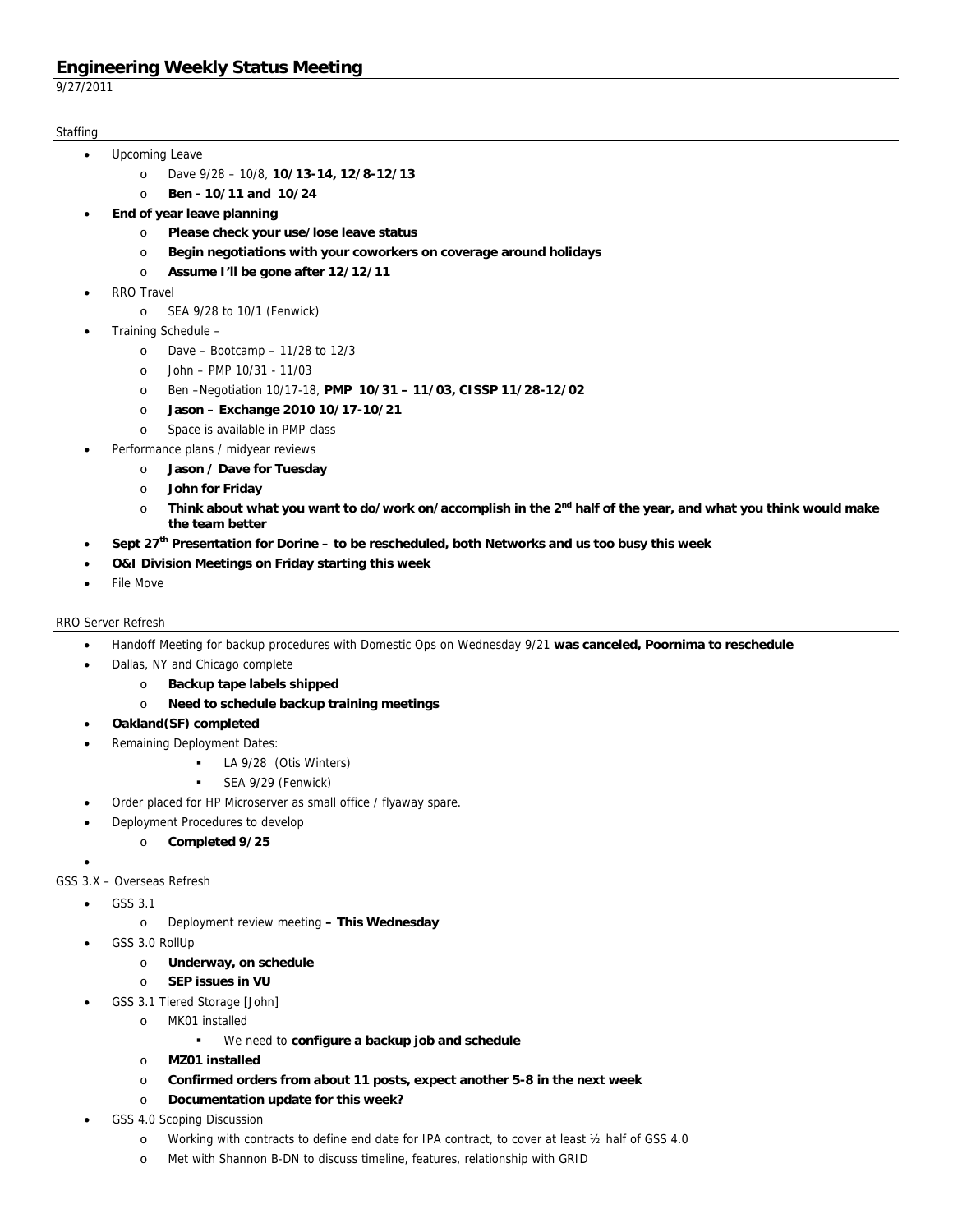#### Operations Support

- Int'l
	- o GSS 3.0 and 3.1 Spec Sheets
	- o **Public Folder deleted in ID01, bug in Exc preventing recovery. Brett checking with post on justified LOE**
	- o **Samoa internet connection 15gb cap James Barnes working with post, discussed with region CAO**
- Domestic –

Standalone Main Office / China Image Dev

- Working on Outstanding issues
	- o (b) (5)
	- o Post looking at new ISP install date **mid November**
	- o Internet speed to .gov improvement (Dave working on testing a commercial VPN solution)
		- **On hold while post looks at ISP options**
	- o Backup issues tested resolved in HQ environment, Cindy sending a DVD with the 3gb service pack for BUE.
	- o **Cindy has sent GAL update. Not trivial effort here for her to create.**

#### Tablet Pilot

- Ipad (x6), Acer Win7 (x1) and Samsung Android (x1) **hardware delivered**
- (b)  $(5)$  $(b)$
- **Accessory order placed, mid October delivery**
- In the process of obtaining apple developer certificate
	- o **They seem to have lost the fax**
- Dorine trying out iPad on vacation
- Have MDM feature comparison working on selecting 2 to try during pilot

### Future Projects

- **For the rest of CY 2011** 
	- o **Begin GSS 3.1 Windows 7 Dev/Testing**
	- o **Continue Tablets**
	- o **Continue GSS 4.0 Planning**
	- o **Storage Archive Complete / Transition to Int'l S&S**
	- o **GSS 3.0 Rollup Complete**

### Other Items

**9/20/2011 Workload Chart – Big work bold (16+ hours/week),** small work not (less hours)

|                 | .                |                        |                       |                       |
|-----------------|------------------|------------------------|-----------------------|-----------------------|
| <b>Priority</b> | Dave             | John                   | Jason                 | <b>Ben</b>            |
|                 | RRO Dev / Deploy | <b>Storage Archive</b> | <b>RRO Deployment</b> | <b>RRO Deployment</b> |
|                 | <b>HP SIM</b>    |                        | GSS 3.1 Builds        | <b>Tablets</b>        |
| ◠<br>٠J         |                  |                        | <b>Tablets</b>        | End of year stuff     |
|                 |                  |                        |                       |                       |
| э               |                  |                        |                       |                       |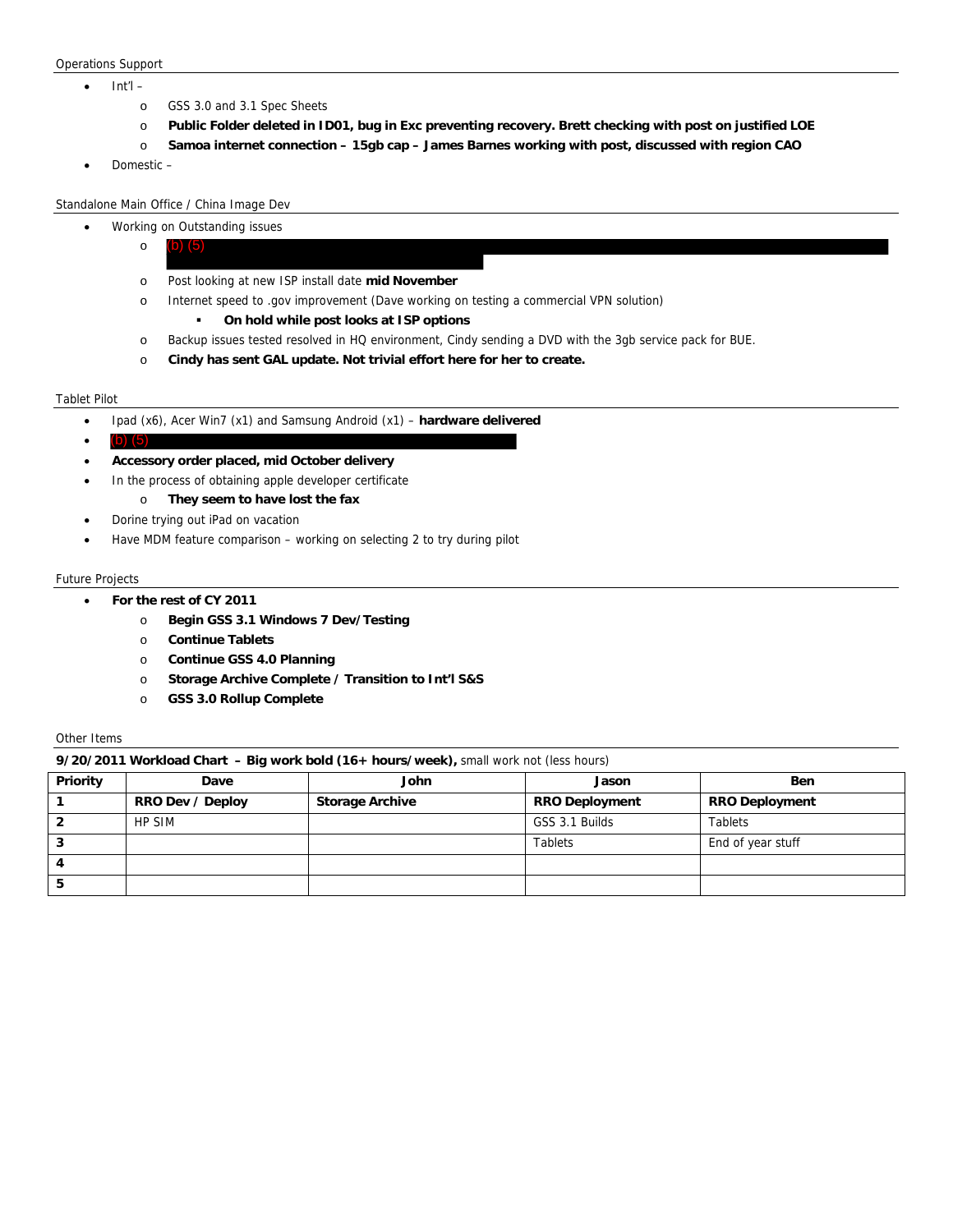10/04/2011

## **Staffing**

- Upcoming Leave
	- o Dave 9/28 10/8, 10/13-14, 12/8-12/13
	- o **Ben 10/11 and 10/24**
	- o **John 10/6-7, 10/27-28, 11/07, 11/18 11/28, 12/16, 12/23-12/30**
- End of year leave planning
	- o Please check your use/lose leave status
	- o Begin negotiations with your coworkers on coverage around holidays
	- o Assume I'll be gone after 12/12/11
- RRO Travel
	- o SEA 9/28 to 10/1 (Fenwick)
- Training Schedule
	- o Dave Bootcamp 11/28 to 12/3
	- o John PMP 10/31 11/03
	- o Ben –Negotiation 10/17-18, PMP 10/31 11/03, CISSP 11/28-12/02
	- o Jason Exchange 2010 10/17-10/21
	- o Space is available in PMP class
- Sept 27<sup>th</sup> Presentation for Dorine to be rescheduled, both Networks and us too busy this week
- O&I Division Meetings on Friday starting this week
- o **Budget**
- File Move

## RRO Server Refresh

- **Deployment completed for all locations**
- **Begin 2-4 weeks of stabilization, cleanup and handoff**
- **Handoff Meeting for backup procedures with Domestic Ops rescheduled for 10/4**
- **Major punch list items** 
	- o **Backup to tape in OA, SE (backup to disk working at all 6 sites)**
	- o **UPS Network Management Card in OA, SE, NY**
	- o **Share and user cleanup on VM**
	- o **Backup Exec Central Admin**
- **•** (b)  $(5)$  $\left( 0\right)$
- Dallas, NY and Chicago complete
	- o Backup tape labels shipped **(actually waiting for VRS to pouch)**
	- o **First backup training meeting is LA 10/4, working to schedule with other RRO's**
- Order placed for HP Microserver as small office / flyaway spare.

## o **Arrived – in lab. Still waiting on some parts to be delivered**

### GSS 3.X – Overseas Refresh

- GSS 3.1
- GSS 3.0 RollUp
	- o Underway, on schedule
	- GSS 3.1 Tiered Storage [John]
		- o MK01 installed
			- We need to configure a backup job and schedule
			- o MZ01 installed
			- o **17 posts so far**
			- o **Documentation update for this week?**
			- o **Work with ISS to send reminder to posts about deployment plans**
- GSS 4.0 Scoping Discussion
	- o Working with contracts to define end date for IPA contract, to cover at least ½ half of GSS 4.0
	- o Met with Shannon B-DN to discuss timeline, features, relationship with GRID

## Operations Support

Int'l –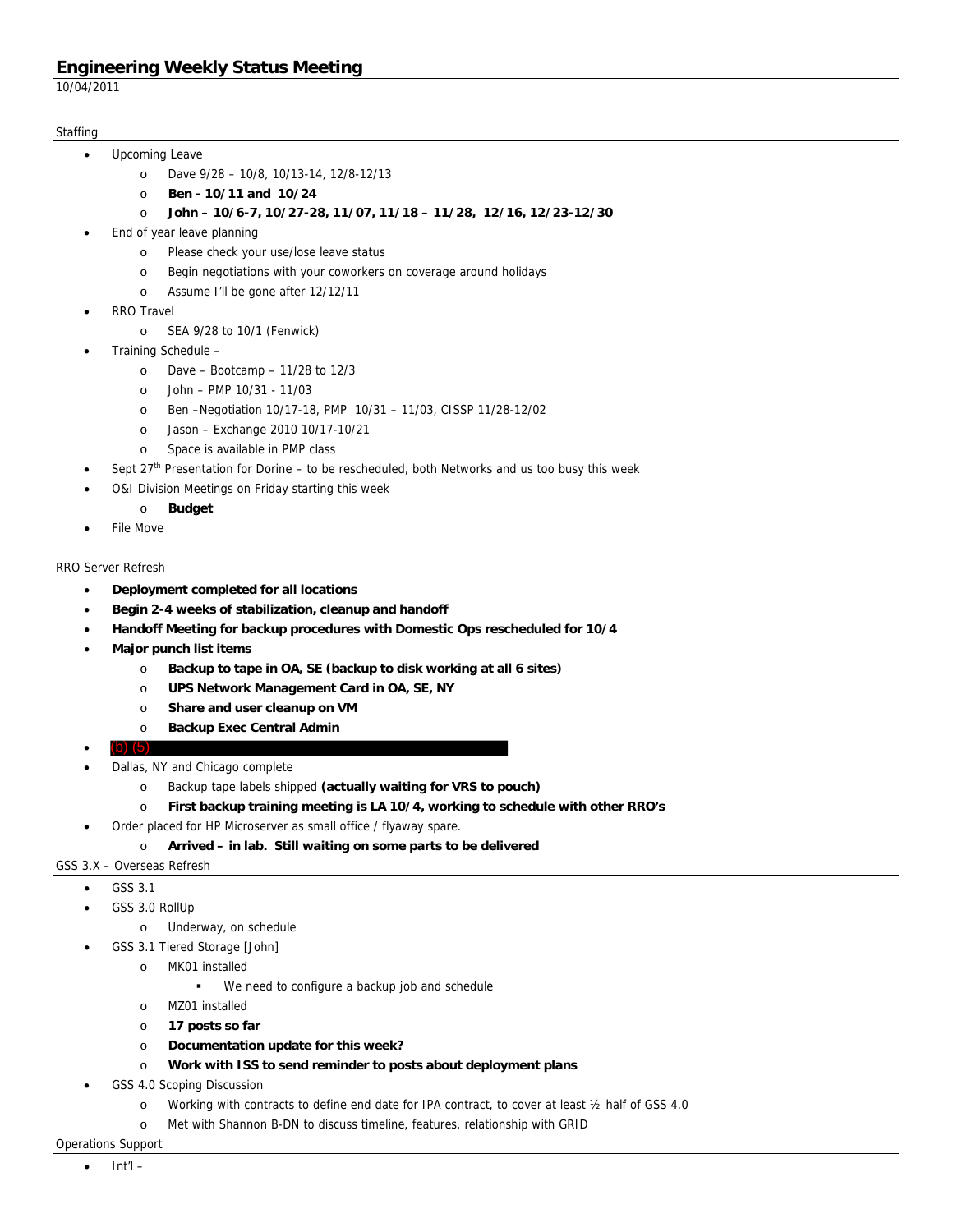- o GSS 3.0 and 3.1 Spec Sheets
- o **Public Folder deleted in ID01, bug in Exc preventing recovery. Brett checking with post on justified LOE** 
	- **We believe Exc Update Rollup 4 or 5 will fix has been applied in GE to resolve a separate issue.** 
		- **Extending retention period to try and preserve the data while we examine**
- o Samoa internet connection 15gb cap James Barnes working with post, discussed with region CAO
- Domestic
	- o **UPS and power shutdown planning for 10/22**

## Standalone Main Office / China Image Dev

- **ISS is running any open issues (all operational at this point)**
- Working on project closeout and final report over next 2-4 weeks.

#### Tablet Pilot

- $\bullet$  (b) (5) o Asked Jason to write up and compare ATT to T-Mobile speeds, connection type details, to email to t-mobile rep who has asked for data (b) (5)
- Accessory order placed, mid October delivery
- In the process of obtaining apple developer certificate
	- o **Documentation resent still waiting for a reply**
- Have MDM feature comparison working on selecting 2 to try during pilot

### Future Projects

| ٠ |         | For the rest of CY 2011                            | CY 2012  |                                         |
|---|---------|----------------------------------------------------|----------|-----------------------------------------|
|   | $\circ$ | Begin GSS 3.1 Windows 7 Dev/Testing                | $\circ$  | Win7 Testing / Deploy                   |
|   | $\circ$ | <b>Continue Tablets</b>                            | $\Omega$ | GSS 4.0                                 |
|   | $\circ$ | Continue GSS 4.0 Planning                          | $\Omega$ | GSS 3.1 BES at Posts                    |
|   | $\circ$ | Storage Archive Complete / Transition to Int'l S&S | $\circ$  | GSS 3.1 Rollup, inc SP1 and other fixes |
|   | $\circ$ | GSS 3.0 Rollup Complete                            |          |                                         |
|   | O       | IE8 start                                          |          |                                         |
|   |         |                                                    |          |                                         |

Other Items

#### **10/04/2011 Workload Chart – Big work bold (16+ hours/week),** small work not (less hours)

| <b>Priority</b> | Dave     | John                    | Jason          | <b>Ben</b>         |
|-----------------|----------|-------------------------|----------------|--------------------|
|                 | Vacation | <b>Storage Archive</b>  | <b>Tablets</b> | <b>RRO Refresh</b> |
|                 |          | GSS 3.1 SQL Maint plans | RRO Cleanup    |                    |
|                 |          |                         |                |                    |
|                 |          |                         |                |                    |
|                 |          |                         |                |                    |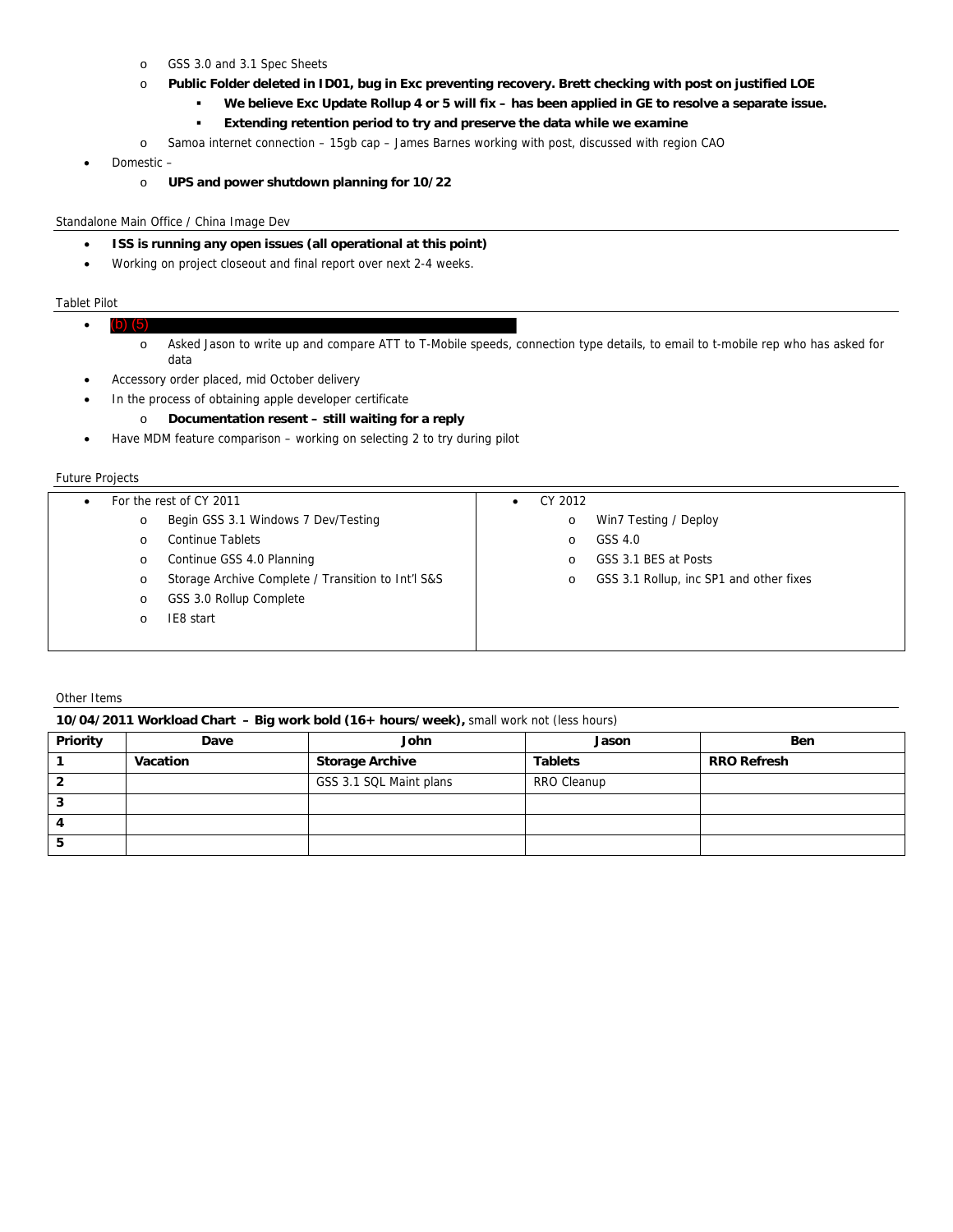10/12/2011

## **Staffing**

- Upcoming Leave
	- o Dave, 10/13-14, 12/8-12/13
	- o Ben 10/24
		- o **John 10/6-7, 10/27-28, 11/07, 11/18 11/28, 12/16, 12/23-12/30**
- End of year leave planning
	- o Please check your use/lose leave status
	- o Begin negotiations with your coworkers on coverage around holidays
	- o Assume I'll be gone after 12/12/11
- Training Schedule
	- o Dave Bootcamp 11/28 to 12/3
	- o John PMP 10/31 11/03
	- o **Ben –Negotiation 10/17-18**, PMP 10/31 11/03, CISSP 11/28-12/02
	- o **Jason Exchange 2010 10/17-10/21**
- Sept  $27<sup>th</sup>$  Presentation for Dorine to be rescheduled, both Networks and us too busy this week
- O&I Division Meetings on Friday starting this week
- File Move

## RRO Server Refresh

- **Begin 2-4 weeks of stabilization, cleanup and handoff**
- **Handoff Meeting for backup procedures completed 10/4**
- **Major punch list items** 
	- o **Backup to tape in OA, SE (backup to disk working at all 6 sites)**
	- o **UPS Network Management Card in OA, SE, NY** 
		- **Cards confirmed defective, RMA in progress but may take many weeks**
	- o Share and user cleanup on VM
	- o Backup Exec Central Admin
- **•** (b) (5) (b) (5)
- Dallas, NY and Chicago complete
	- o Backup tape labels delivered
	- o **Backup training complete with LA, Oakland. Scheduled with Chicago. Still working with timing on the others.**
- Order placed for HP Microserver as small office / flyaway spare.
	- o **Arrived in lab. Still waiting on some parts to be delivered**
- GSS 3.X Overseas Refresh
	- GSS 3.1
	- GSS 3.0 RollUp
		- o Underway, on schedule
		- GSS 3.1 Tiered Storage [John]
			- o MK01 installed
				- **Draft instructions sent out to MK and MZ on backup setup, waiting for feedback.**
			- o MZ01 installed
			- o 17 posts so far
			- o Documentation update for this week?
			- o Work with ISS to send reminder to posts about deployment plans
			- o **Draft and Submit Production Rollout CMR**
			- o **Is GPO required for trusted sites, or can we drop that and roll back as we're just turning off the IE security now?**
	- GSS 4.0 Scoping Discussion
		- o Working with contracts to define end date for IPA contract, to cover at least ½ half of GSS 4.0
		- o Met with Shannon B-DN to discuss timeline, features, relationship with GRID

## Operations Support

- $\bullet$  Int'l
	- o GSS 3.0 and 3.1 Spec Sheets
		- **Public Folder deleted in ID01, bug in Exc preventing recovery**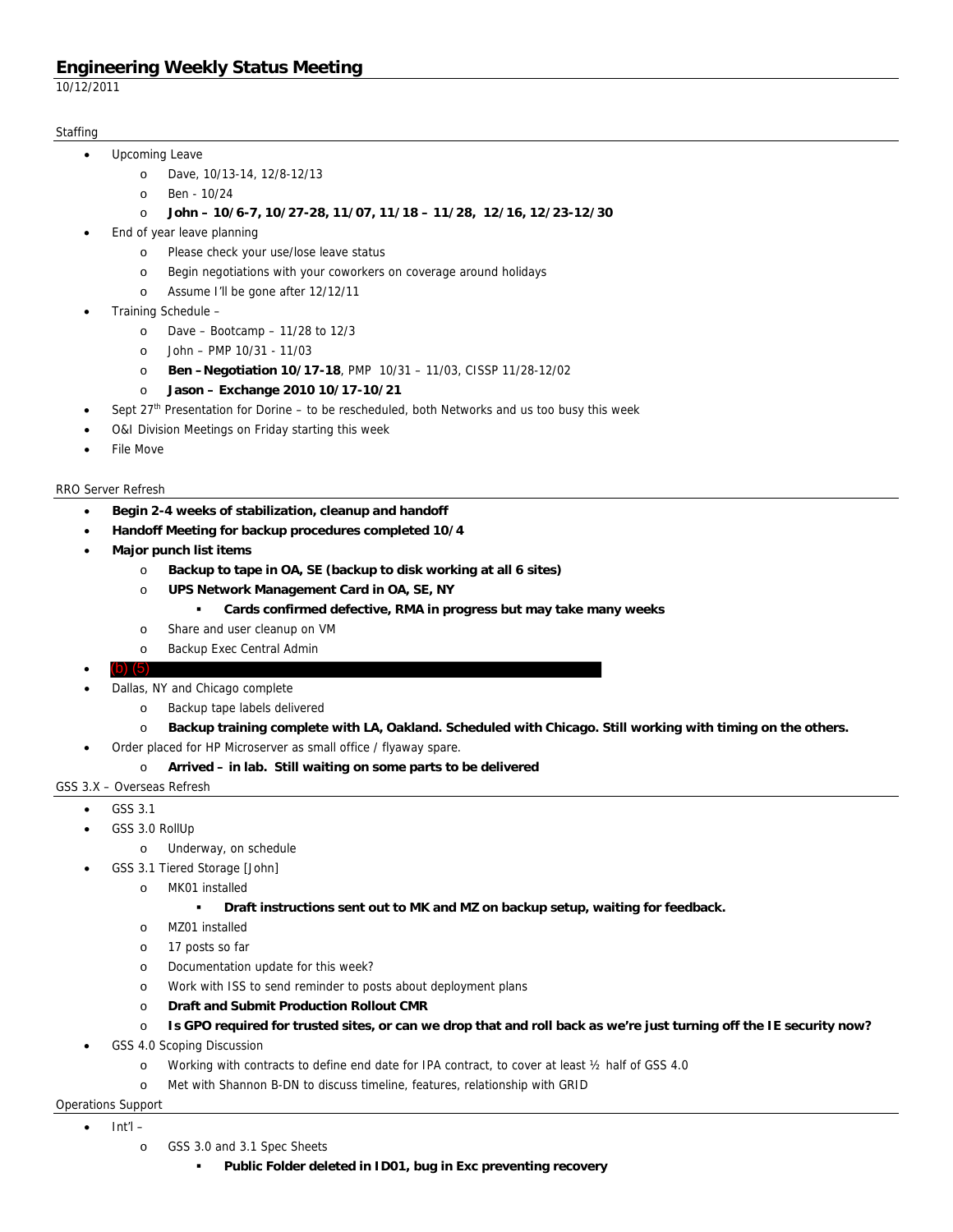- We believe Exc Update Rollup 4 or 5 will fix Rollup 4 has been applied in GE to resolve a separate issue.
- **Extended retention period to try and preserve the data**
- **Waiting for confirmation HQ has been upgraded and GE OWA is working before emergency CMR and deploying**
- o Samoa internet connection 15gb cap James Barnes working with post, discussed with region CAO
- Domestic
	- o **UPS and power shutdown planning for 10/22** 
		- **Planning on moving everything off of old PDU's during this outage**

### Standalone Main Office / China Image Dev

- ISS is running any open issues (all operational at this point)
- Working on project closeout and final report over next 2-4 weeks.
- **Rollback of CMR for VPN**

## Tablet Pilot

- (b)  $(5)$ (b) (5)
	- o (b) (5)
- **Jason working on Image for Win7 tablet**
- Accessory order placed, mid October delivery
- In the process of obtaining apple developer certificate
	- o **Apple has received the documentation, but they can provide no ETA. We're 3 weeks into the process so far.**
- Have MDM feature comparison working on selecting 2 to try during pilot
- **China has bought 2 Dorine working with Region to determine how to handle**
- **Dorine has asked for guidance to be ready for posts by 1/31 date may not be feasible, as we would need to have guidance ready for security and others well before that for them to evaluate and approve.**

## Future Projects

|         | For the rest of CY 2011                            | CY 2012<br>$\bullet$ |                                         |
|---------|----------------------------------------------------|----------------------|-----------------------------------------|
| $\circ$ | Begin GSS 3.1 Windows 7 Dev/Testing                | $\circ$              | Win7 Testing / Deploy                   |
| $\circ$ | <b>Continue Tablets</b>                            | $\circ$              | GSS 4.0                                 |
| $\circ$ | Continue GSS 4.0 Planning                          | O                    | GSS 3.1 BES at Posts                    |
| $\circ$ | Storage Archive Complete / Transition to Int'l S&S | O                    | GSS 3.1 Rollup, inc SP1 and other fixes |
| $\circ$ | GSS 3.0 Rollup Complete                            |                      |                                         |
| $\circ$ | IE8 start                                          |                      |                                         |
|         |                                                    |                      |                                         |

#### Other Items

| 10/04/2011 Workload Chart - Big work bold (16+ hours/week), small work not (less hours) |
|-----------------------------------------------------------------------------------------|
|-----------------------------------------------------------------------------------------|

| Priority | Dave                | John                       | Jason          | <b>Ben</b>         |
|----------|---------------------|----------------------------|----------------|--------------------|
|          | Vacation            | <b>Storage Archive</b>     | <b>Tablets</b> | <b>RRO Refresh</b> |
|          | China Rollback      | GSS 3.1 SQL Maint plans    | RRO Cleanup    | Tablets & Policy   |
|          | RRO refresh wrap up | RRO - What's Up Gold setup |                |                    |
|          |                     |                            |                |                    |
|          |                     |                            |                |                    |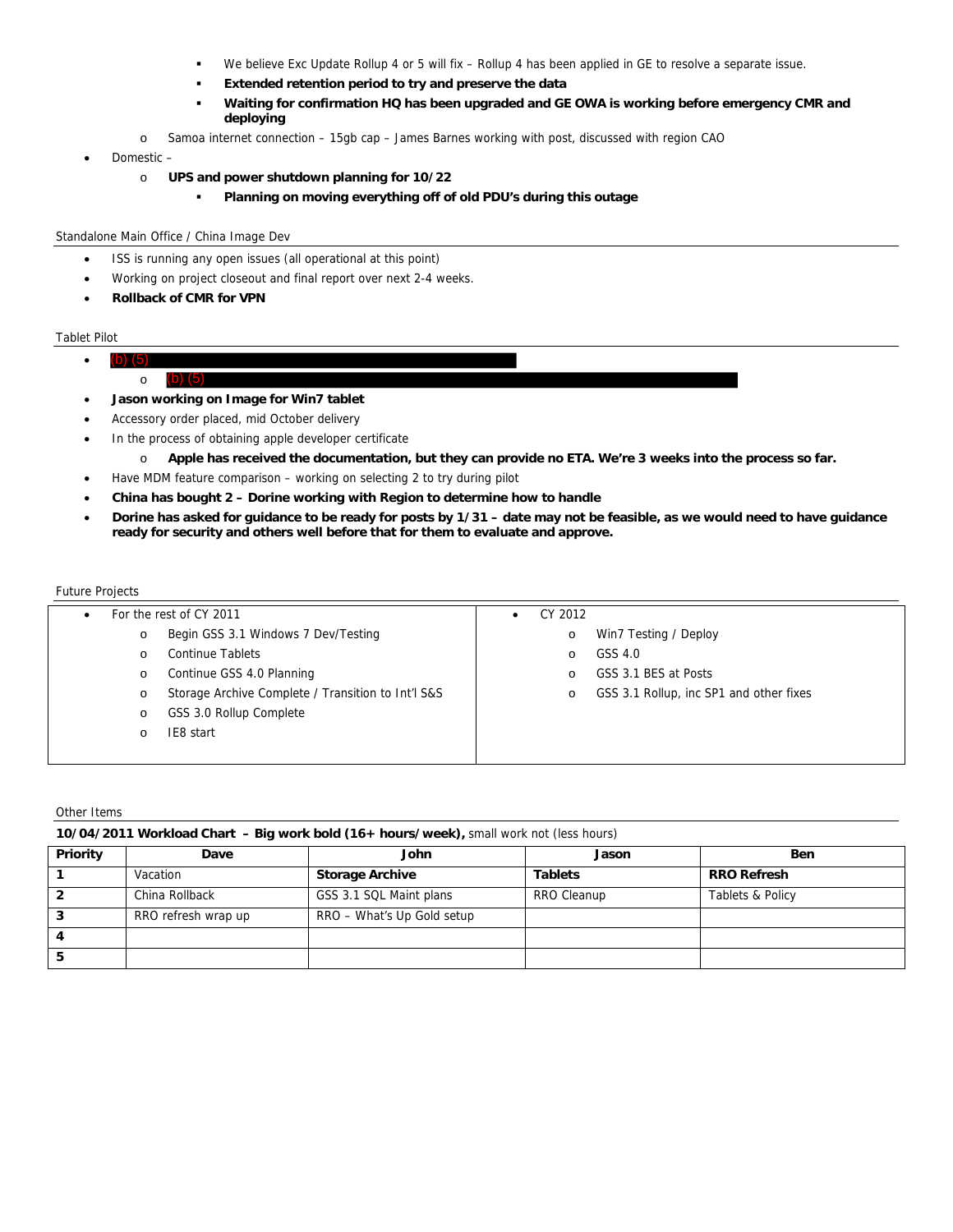10/19/2011

## **Staffing**

- Upcoming Leave
	- o Dave, 12/8-12/13
	- o Ben 10/24
	- o John 10/27-28, 11/07, 11/18 11/28, 12/16, 12/23-12/30
	- o Jason 11/25
- End of year leave planning
	- o Please check your use/lose leave status
	- o Begin negotiations with your coworkers on coverage around holidays
	- o Assume I'll be gone after 12/12/11
- Training Schedule
	- o Dave Bootcamp 11/28 to 12/3
	- o John PMP 10/31 11/03
	- o Ben **–**PMP 10/31 11/03, CISSP 11/28-12/02
	- o Jason Exchange 2010 10/17-10/21 – **in training this week**
- **MGR's Meeting** 
	- o **Power down is canceled for this weekend reschedule for sometime in November**
	- o **Update on CIO Directors**
	- o **Domestic Ops HR/IG Issue** 
		- **Logging / monitoring / limited personal use**
	- o **MAXx**
	- o **Project Enumeration and Prioritization**
	- o **Know your CRM's**
	- **Regional IT Specialists**
- **360 Survey**

## RRO Server Refresh

- Begin 2-4 weeks of stabilization, cleanup and handoff
- **Major punch list items** 
	- o **Backup to tape in OA, SE (backup to disk working at all 6 sites)** 
		- **Issue identified, workaround in place, working on long term resolutions**
	- o **Discovered GPO Corruption** 
		- **Operations finds no AD backup available/possible. Need to recreate.**
		- **Delays our ability to complete project, rework now required**
	- o **Need to do Asset Disposal planning (Ben)**
	- o **John working with Otis on WUG/Monitoring for server hardware**
	- o **Asset information turned over to Mark & Sarah**
	- o UPS Network Management Card in OA, SE, NY
		- Cards confirmed defective, RMA in progress but may take many weeks
	- o Share and user cleanup on VM
	- o Backup Exec Central Admin
	- o **Backup training complete with all offices except NY waiting due to staffing issues there**

## GSS 3.X – Overseas Refresh

- GSS 3.1
	- o Final deployment on the road
	- o **John working on finishing SQL maint plans for countries that are deployed**
- GSS 3.0 RollUp
	- o Underway, on schedule
	- o **Questions from Matt M re: WDS (Dave?)**
- GSS 3.1 Tiered Storage [John]
	- o **Pilot posts have both tested backup, seems to work fine** 
		- **Question about job timing vs other scheduled to disk jobs**
	- o **Documentation update send to ISS folks for review**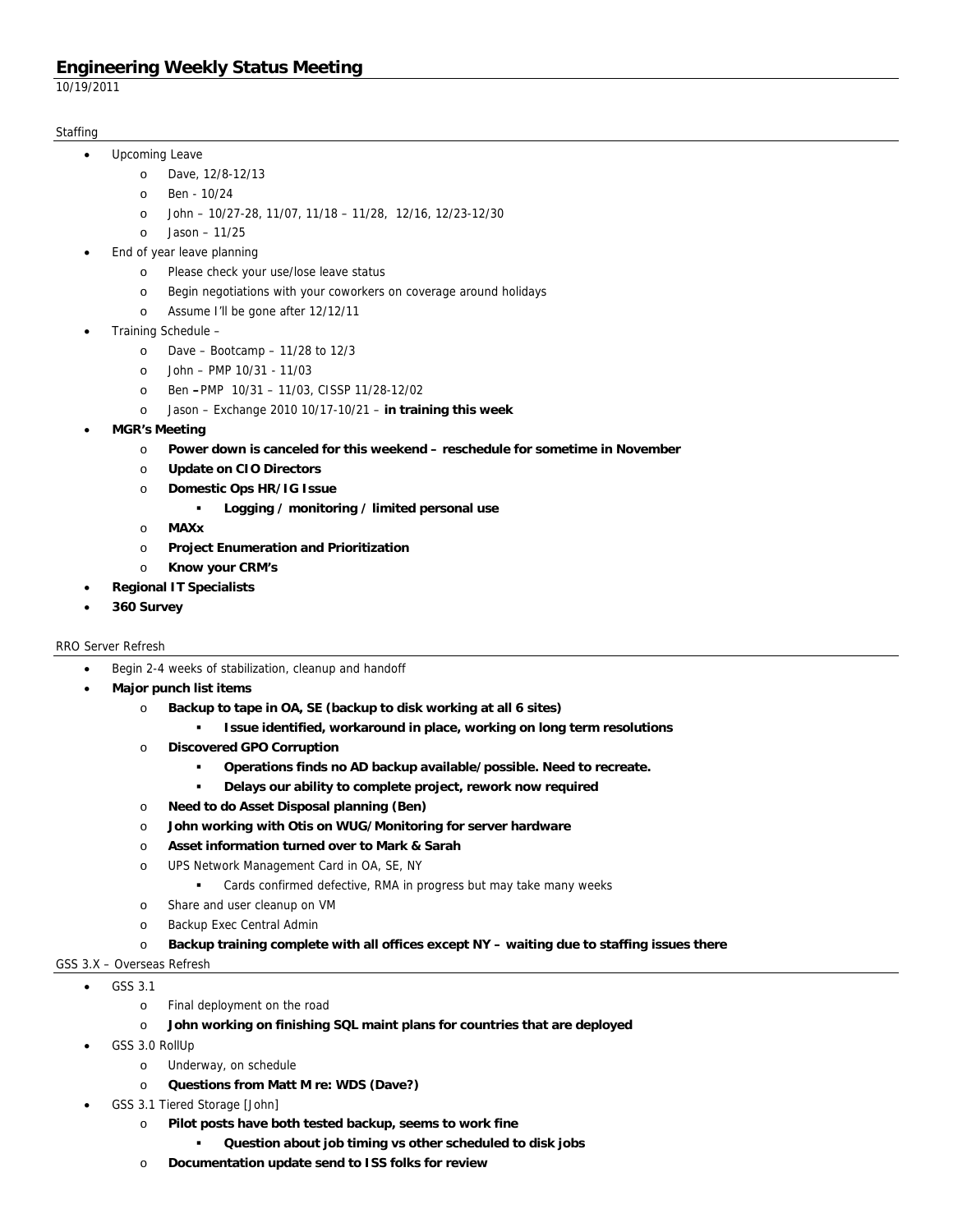- o **Waiting for other posts to receive hw in the next few weeks, which we will jointly deploy several sites with ISS** 
	- **May be delayed due to ISS resources out on deployment trips through mid November**
- o Is GPO required for trusted sites, or can we drop that and roll back as we're just turning off the IE security now?
	- **Both required working with Neal on gpo deployment and scope change**
- GSS 4.0 Scoping Discussion
	- o **GRID Kickoff meeting on Monday Dave to go. Ben may dial in.**

### Operations Support

- Int'l
	- o GSS 3.0 and 3.1 Spec Sheets
	- o Public Folder deleted in ID01, bug in Exc preventing recovery
		- We believe Exc Update Rollup 4 or 5 will fix Rollup 4 has been applied in GE to resolve a separate issue.
		- **Extended retention period to try and preserve the data**
		- Waiting for confirmation HQ has been upgraded and GE OWA is working before emergency CMR and deploying
- Domestic
	- o **John assisting with discussions on SQL Cluster migration / consolidation**

#### Standalone Main Office / China Image Dev

- ISS is running any open issues (all operational at this point)
- Working on project closeout and final report over next 2-4 weeks.
- **Rollback of CMR for VPN waiting for ipad firewall change to be approved, will do both at the same time (same system)**

#### Tablet Pilot

- **Jason working on Image for Win7 tablet** 
	- o **Tried Win7 and Win8. Not viable with this hardware on Win7 due to performance and interface issues. Win8 still a long way off.**
- **Accessory order arrived checking inventory**
- In the process of obtaining apple developer certificate
	- o (b) (5)
	- o **Umar working with OACM and Dorine to determine what to do**
	- Have MDM feature comparison working on selecting 2 to try during pilot
	- **China has bought 2 Dorine working with Region to determine how to handle**
- **Dorine has asked for guidance to be ready for posts by 1/31 date may not be feasible, as we would need to have guidance ready for security and others well before that for them to evaluate and approve.**

#### Future Projects

|          | For the rest of CY 2011                            | ٠ | CY 2012 |                                         |
|----------|----------------------------------------------------|---|---------|-----------------------------------------|
| O        | Begin GSS 3.1 Windows 7 Dev/Testing                |   | $\circ$ | Win7 Testing / Deploy                   |
| $\circ$  | <b>Continue Tablets</b>                            |   | $\circ$ | HQ Win7                                 |
| $\circ$  | Continue GSS 4.0 Planning                          |   | $\circ$ | GSS 4.0                                 |
| O        | Storage Archive Complete / Transition to Int'l S&S |   | $\circ$ | GSS 3.1 BES at Posts                    |
| $\circ$  | GSS 3.0 Rollup Complete                            |   | $\circ$ | GSS 3.1 Rollup, inc SP1 and other fixes |
| $\Omega$ | IE8 start                                          |   | $\circ$ | Exchange 2010                           |
| $\circ$  | <b>NCE Package</b>                                 |   | $\circ$ | Mobile Device Management of some kind?  |
|          |                                                    |   | $\circ$ | Laptop Refresh                          |

#### Other Items

| 10/19/2011 Workload Chart - Big work bold (16+ hours/week), small work not (less hours) |                             |                            |                           |                             |  |  |
|-----------------------------------------------------------------------------------------|-----------------------------|----------------------------|---------------------------|-----------------------------|--|--|
| Priority                                                                                | Dave                        | John                       | Jason                     | <b>Ben</b>                  |  |  |
|                                                                                         | <b>RO/NCE Hardware Eval</b> | <b>Storage Archive</b>     | <b>Training this week</b> | <b>RRO Refresh</b>          |  |  |
|                                                                                         | RRO refresh wrap up         | GSS 3.1 SQL Maint plans    |                           | <b>Tablets &amp; Policy</b> |  |  |
|                                                                                         |                             | RRO - What's Up Gold setup |                           | Project Mgmt/Prioritization |  |  |
|                                                                                         |                             | Power Shell                |                           | <b>Training</b>             |  |  |
|                                                                                         |                             |                            |                           |                             |  |  |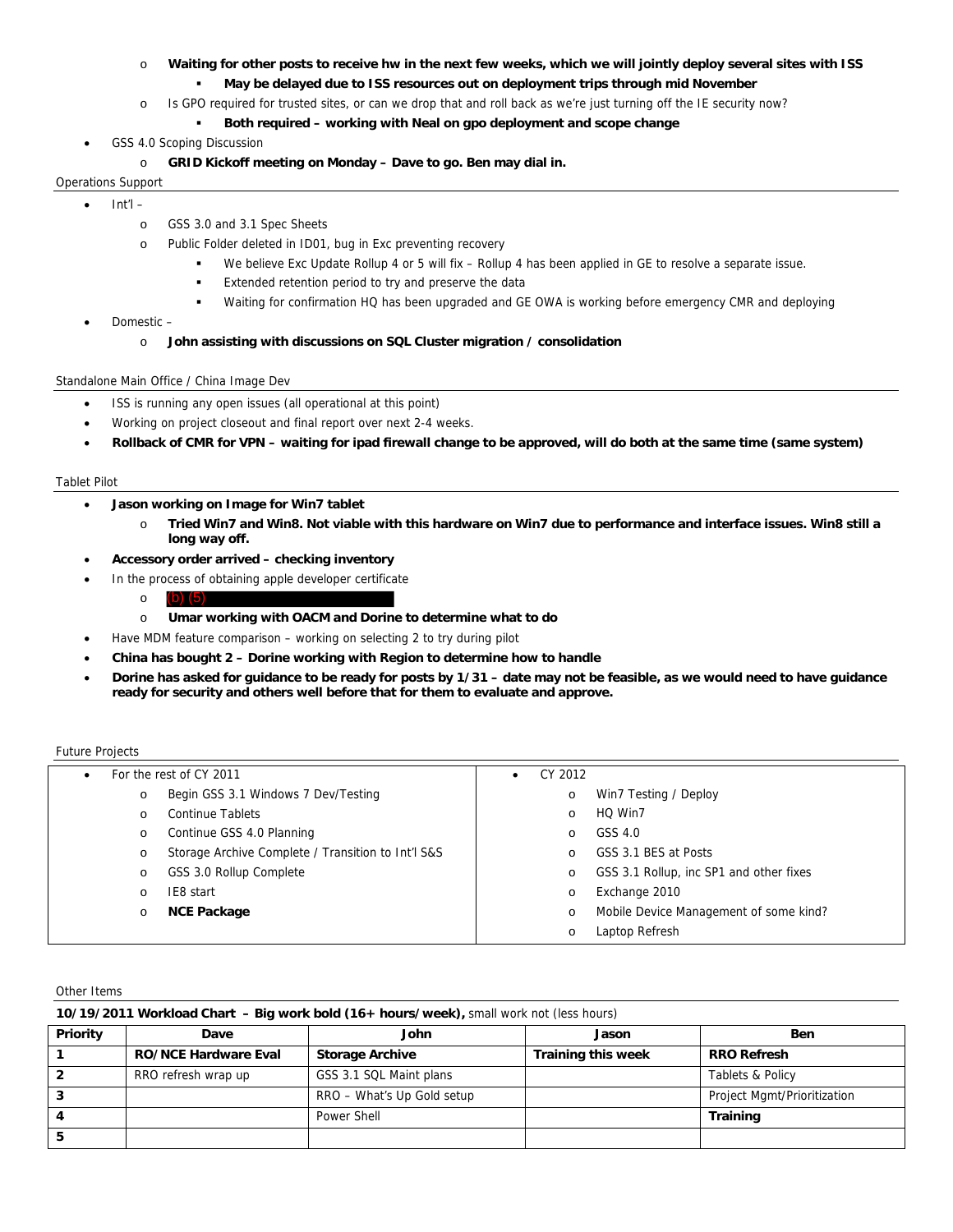11/08/2011

## Staffing/OCIO General

- Upcoming Leave
	- o Ben 11/25, 12/12 12/31(?)
	- o Dave, 12/8-12/13
	- o John –11/18 11/28, 12/16, 12/23-12/30
	- o Jason 11/25
	- **End of year leave planning**
- Training Schedule
	- o Dave Bootcamp 11/28 to 12/3
	- o Ben **–**, CISSP 11/28-12/02
- **Friday is a holiday**

## RRO Server Refresh

- Begin 2-4 weeks of stabilization, cleanup and handoff
- **Major punch list items** 
	- o **Backup to tape in OA, SE (backup to disk working at all 6 sites)** 
		- Issue identified, workaround in place, working on long term resolutions
	- **a** (b)  $(5)$ o Need to do Asset Disposal planning (Ben) (b) (5)
	- o **John working with Otis on WUG/Monitoring for server hardware**
	- o UPS Network Management Card in OA, SE, NY
		- Cards confirmed defective, RMA in progress but may take many weeks
		- **Replacement shipped to Seattle, will to OA next (early December?)**
	- o Share and user cleanup on VM
	- o Backup Exec Central Admin
		- **Dave implemented for Rosslyn and Dallas, will monitor for several days then roll out to the rest**
		- **Notifications source?**
	- o **Commissioning Check lists Ben working, waiting on monitoring**
	- o **Network port assignments Lyndon?**
	- o **Consolidate documentation (John)**
- Backup training complete with all offices except NY waiting due to staffing issues there
- **Offsite tape storage in effect at 5 of the 6 RRO's waiting at NY due to staffing issues there**

## GSS 3.X – Overseas Refresh

- GSS 3.1
	- o **Deployments complete**
- GSS 3.0 RollUp
	- o **Challenges with disk corruption in some countries?**
	- GSS 3.1 Tiered Storage [John]
		- o **Deployment complete at pilot posts** 
			- **Follow up for report from both sites for files (John)?**
		- o Waiting for other posts to receive hw in the next few weeks, which we will jointly deploy several sites with ISS
			- **Shipping delays due to global hard drive shortage, may also impact price at some locations.**
- GSS 4.0 Scoping Discussion
	- o **GRID scope meetings underway 2x week**
- **NCE Package** 
	- o **No date yet, but suspect some time in Jan/Feb goal is to get package and order list ready for request**
	- o **Image customization complete for new micro-server**
	- o **Need to Build/Develop deployment documentation**
	- o **Working on possible Win7 image and alternate client hardware**
	- o **Cindy coordinating user testing** 
		- **Outlook, Forpost and VIDA**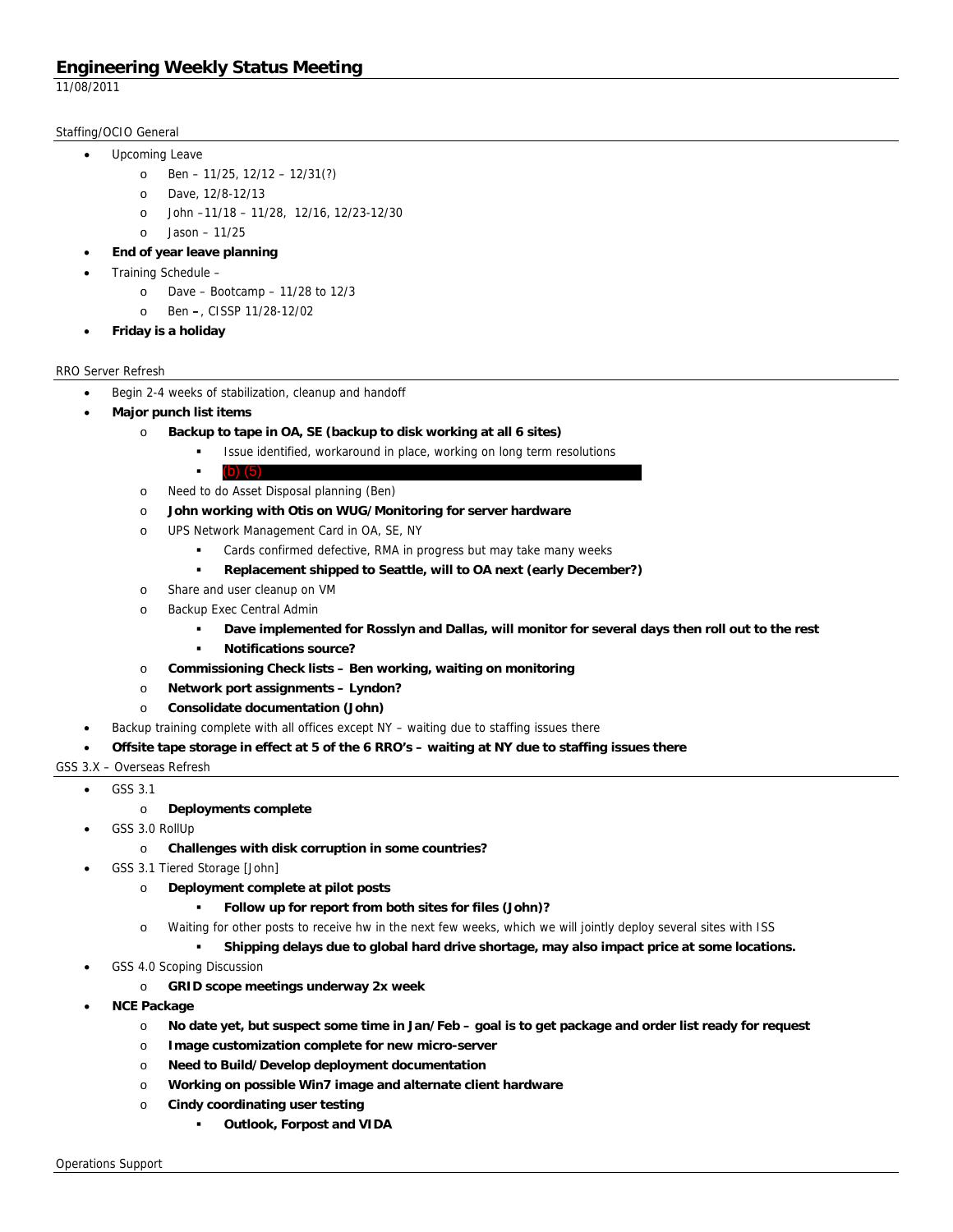- Int'l
	- o **BES Issues in overseas environment** 
		- **Write up on issues / options circulating. Meeting with Umar today?**
	- o GSS 3.0 and 3.1 Spec Sheets
	- o Public Folder deleted in ID01, bug in Exc preventing recovery
- Domestic –

## Standalone Main Office / China Image Dev

- Working on project closeout and final report over next 2-4 weeks.
- **Rollback of CMR for VPN waiting for ipad firewall change to be approved, will do both at the same time (same system)**
- **New ISP cutover complete post reports massive performance improvements. Still 2-9% packet loss which would be unacceptable anywhere else, but is much better than before here.**

## Media Hub

- **Standalone PCs on separate network connection for Skype/Google Talk use for training**
- **Windows InTune for Management**
- **Windows 7 for OS**
- **Region/OGO request**
- **8 at HQ, 1 for each post**
- **Deployment model similar to storage archive limited availability window, post pays**
- **Not expected to work at VSAT sites, would require minimum connectivity**
- **Mozambique as Pilot location in January, GA in March (these dates are aggressive and may not be feasible)**

### Tablet Pilot

- In the process of obtaining apple developer certificate
	- o **Order approved by Apple**
	- o **Placed Tuesday, waiting for tax exemption and deliver (5-10 days?)**
	- **Good Mobile Messaging running in the lab** 
		- o **Testing on ipads, iphones, android tablets, etc**
- Dorine has asked for guidance to be ready for posts by 1/31 date may not be feasible, as we would need to have guidance ready for security and others well before that for them to evaluate and approve.

#### Future Projects

| $\bullet$ | For the rest of CY 2011                            | ٠ | CY 2012 |                                         |
|-----------|----------------------------------------------------|---|---------|-----------------------------------------|
| $\circ$   | Begin GSS 3.1 Windows 7 Dev/Testing                |   | $\circ$ | Win7 Testing / Deploy                   |
| $\circ$   | <b>Continue Tablets</b>                            |   | O       | HQ Win7                                 |
| $\circ$   | Continue GSS 4.0 Planning                          |   | O       | GSS 4.0                                 |
| O         | Storage Archive Complete / Transition to Int'l S&S |   | O       | GSS 3.1 BES at Posts                    |
| $\circ$   | GSS 3.0 Rollup Complete                            |   | O       | GSS 3.1 Rollup, inc SP1 and other fixes |
| O         | IE8 start                                          |   | O       | Exchange 2010                           |
| $\circ$   | <b>NCE Package</b>                                 |   | $\circ$ | Mobile Device Management of some kind?  |
|           |                                                    |   | $\circ$ | Laptop Refresh                          |

Other Items

| 11/08/2011 Workload Chart - Big work bold (16+ hours/week), small work not (less hours) |                          |                                |                           |              |  |  |
|-----------------------------------------------------------------------------------------|--------------------------|--------------------------------|---------------------------|--------------|--|--|
| Priority                                                                                | Dave                     | John                           | Jason                     | <b>Ben</b>   |  |  |
|                                                                                         | NCE / Hardware           | Storage Archive Pilot Wrapup   | <b>Mobile Device Mamt</b> | RRO Refresh  |  |  |
|                                                                                         | RRO refresh wrap up      | RRO Monitoring & Documentation | Tablet hardware testing   | BES @ Posts  |  |  |
|                                                                                         | GRID                     | Media Hub                      | Windows Intune            | GRID/GSS 4.0 |  |  |
|                                                                                         | China CMR Implementation | GSS 3.1 SQL Maintenance Plans  |                           | Media Hub    |  |  |
|                                                                                         |                          |                                |                           |              |  |  |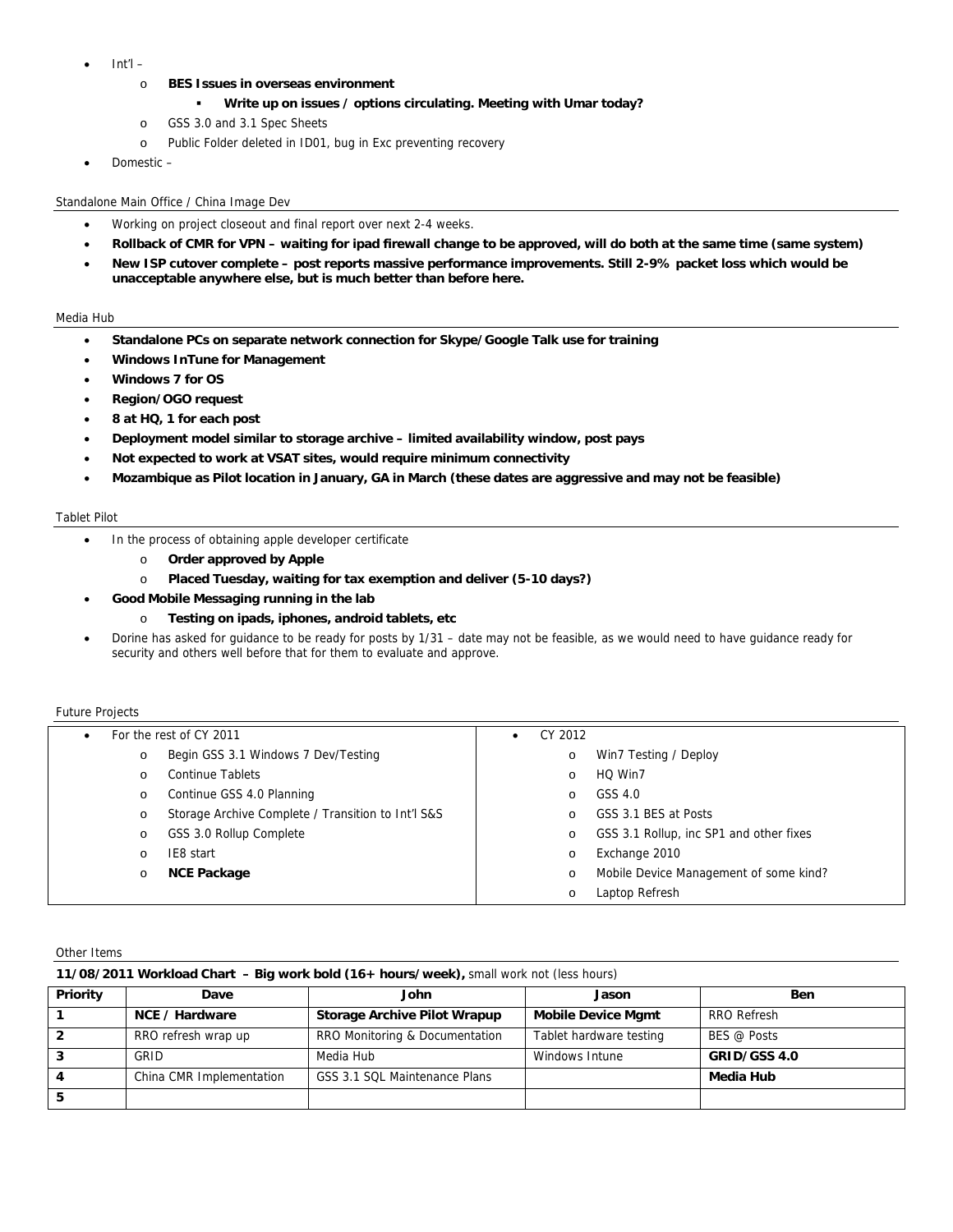11/15/2011

## Staffing/OCIO General

- Upcoming Leave
	- o Ben 11/25, 12/12 12/31
	- o Dave, 12/8-12/13
	- o John –11/18 11/28, 12/16, 12/23-12/30
	- o Jason 11/25
- Training Schedule
	- o Dave Bootcamp 11/28 to 12/3
	- o Ben **–**, CISSP 11/28-12/02

## RRO Server Refresh

- Begin 2-4 weeks of stabilization, cleanup and handoff
- **Major punch list items** 
	- o **Backup to tape in OA, SE (backup to disk working at all 6 sites)** 
		- Issue identified, workaround in place, working on long term resolutions
		- $\left( \mathbf{b} \right) \left( 5 \right)$  (5) (b) (5)
		- **Fixed in Seattle, moving to Oakland (separate issues)**
	- o Need to do Asset Disposal planning (Ben)
	- o **John working with Otis on WUG/Monitoring for server hardware**
	- o UPS Network Management Card in OA, SE, NY
		- **EXEC** Cards confirmed defective, RMA in progress but may take many weeks
		- Replacement shipped to Seattle, will to OA next (early December?)
		- **John created install instructions for RRO staff waiting for part to arrive**
	- o Share and user cleanup on VM
	- o Backup Exec Central Admin
		- Dave implemented for Rosslyn and Dallas, will monitor for several days then roll out to the rest
		- **Seeing some issues with tape drive inventory inconsistency**
	- o **Commissioning Check lists Ben working, waiting on monitoring**
	- o **Network port assignments Lyndon?**
	- o Consolidate documentation (John)
		- **Done!**

GSS 3.X – Overseas Refresh

- GSS 3.0 RollUp
	- GSS 3.1 Tiered Storage [John]
		- o Deployment complete at pilot posts

## **Follow up for report from both sites for files (John)?**

- o Waiting for other posts to receive hw in the next few weeks, which we will jointly deploy several sites with ISS
	- **Fall Shipping delays due to global hard drive shortage, may also impact price at some locations.**
- GSS 4.0 Scoping Discussion
	- o **GRID scope meetings underway 2x week**
- **NCE Package** 
	- o No date yet, but suspect some time in Jan/Feb goal is to get package and order list ready for request
	- o **Need to Build/Develop deployment documentation**
	- o Working on possible Win7 image and alternate client hardware
		- **Laptop and desktop**
		- **Working on GPO Development**
	- o Cindy coordinating user testing
		- Outlook, Forpost and VIDA
		- Works on Win7 so far
		- **Some issues with access to SFTP-DMZ Test from the R&D Lab asking Ted to look at the firewalls**

Operations Support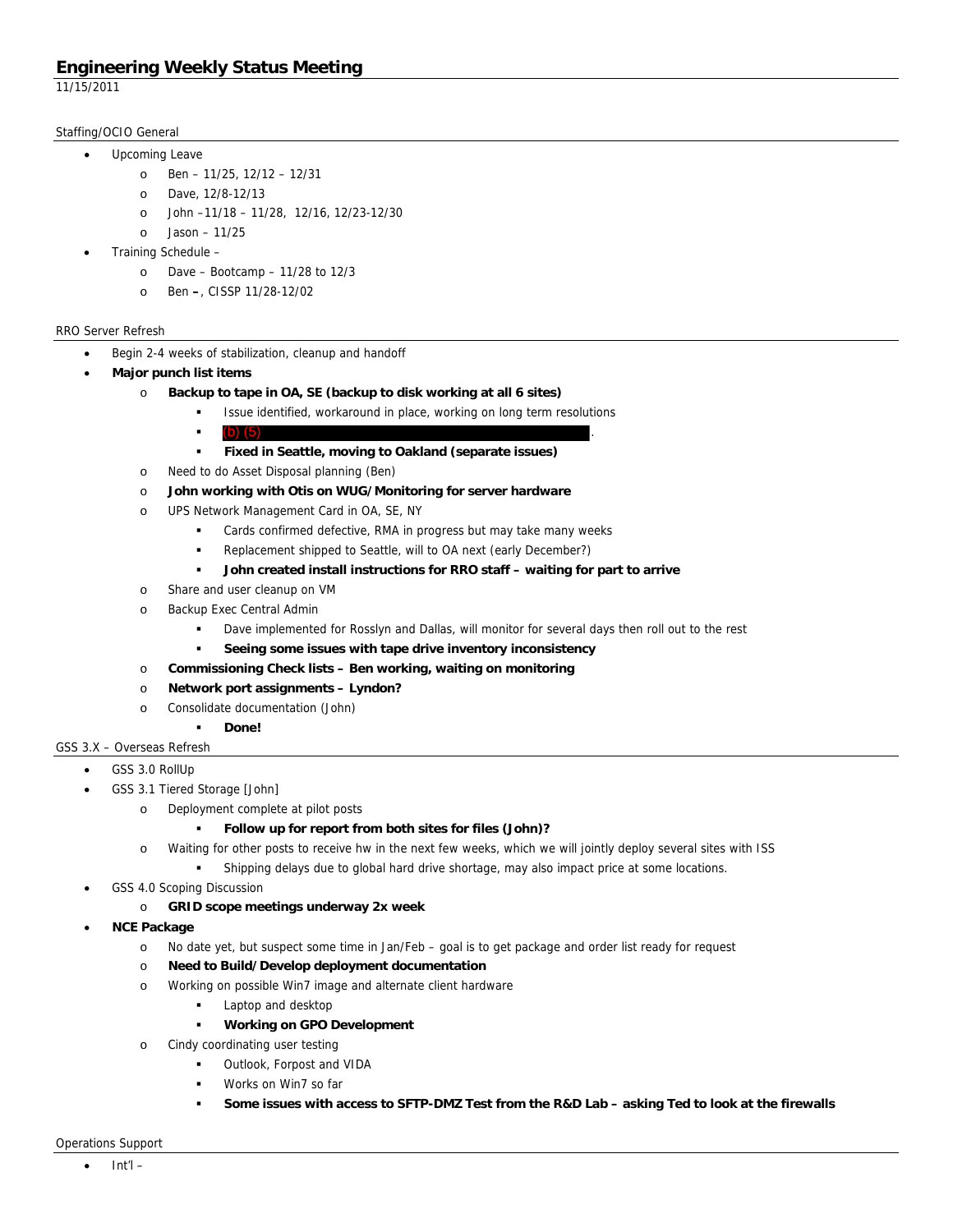- o BES Issues in overseas environment
	- **Write up on issues / options circulating.**
	- l. (b) (5)
- o GSS 3.0 and 3.1 Spec Sheets
- o Public Folder deleted in ID01, bug in Exc preventing recovery
- Domestic –

Standalone Main Office / China Image Dev

## **Port change implemented for OWA last night**

## Media Hub

- Windows InTune for Management
	- o **6 month release cycle, with significant feature improvements in each version. Goal is to eventually duplicate Systems Center.**
	- o **Discussed with Shaun @ Microsoft can add to the EA, or pay monthly by CC.**
- **Windows 7 for OS** 
	- o **Standalone image, no domain, registry settings for group policy**
	- o **Deploy WIM from USB stick?**
- Mozambique as Pilot location in January, GA in March (these dates are aggressive and may not be feasible)

### Tablet Pilot

- In the process of obtaining apple developer certificate
	- o **Complete**
	- Good Mobile Messaging running in the lab
		- o Testing on ipads, iphones, android tablets, etc
		- o **Working on scheduling a meeting with them**
- **Quick look at other MDM providers**

## Future Projects

|         | For the rest of CY 2011                            |  | CY 2012 |                                         |
|---------|----------------------------------------------------|--|---------|-----------------------------------------|
| $\circ$ | Begin GSS 3.1 Windows 7 Dev/Testing                |  | O       | Win7 Testing / Deploy                   |
| $\circ$ | <b>Continue Tablets</b>                            |  | $\circ$ | HQ Win7                                 |
| $\circ$ | Continue GSS 4.0 Planning                          |  | $\circ$ | GSS 4.0                                 |
| $\circ$ | Storage Archive Complete / Transition to Int'l S&S |  | O       | GSS 3.1 BES at Posts                    |
| $\circ$ | GSS 3.0 Rollup Complete                            |  | O       | GSS 3.1 Rollup, inc SP1 and other fixes |
| $\circ$ | IE8 start                                          |  | $\circ$ | Exchange 2010                           |
| $\circ$ | <b>NCE Package</b>                                 |  | O       | Mobile Device Management of some kind?  |
|         |                                                    |  | $\circ$ | Laptop Refresh                          |

Other Items

| 11/15/2011 Workload Chart - Big work bold (16+ hours/week), small work not (less hours) |  |  |
|-----------------------------------------------------------------------------------------|--|--|
|                                                                                         |  |  |

| Priority | Dave                | John                                | Jason                     | <b>Ben</b>   |
|----------|---------------------|-------------------------------------|---------------------------|--------------|
|          | NCE / Hardware      | <b>Storage Archive Pilot Wrapup</b> | <b>Mobile Device Mgmt</b> | RRO Refresh  |
|          | RRO refresh wrap up | RRO Monitoring & Documentation      | Tablet hardware testing   | BES @ Posts  |
|          | GRID                | Media Hub                           | Windows Intune            | GRID/GSS 4.0 |
|          |                     | GSS 3.1 SQL Maintenance Plans       |                           | Media Hub    |
|          |                     |                                     |                           |              |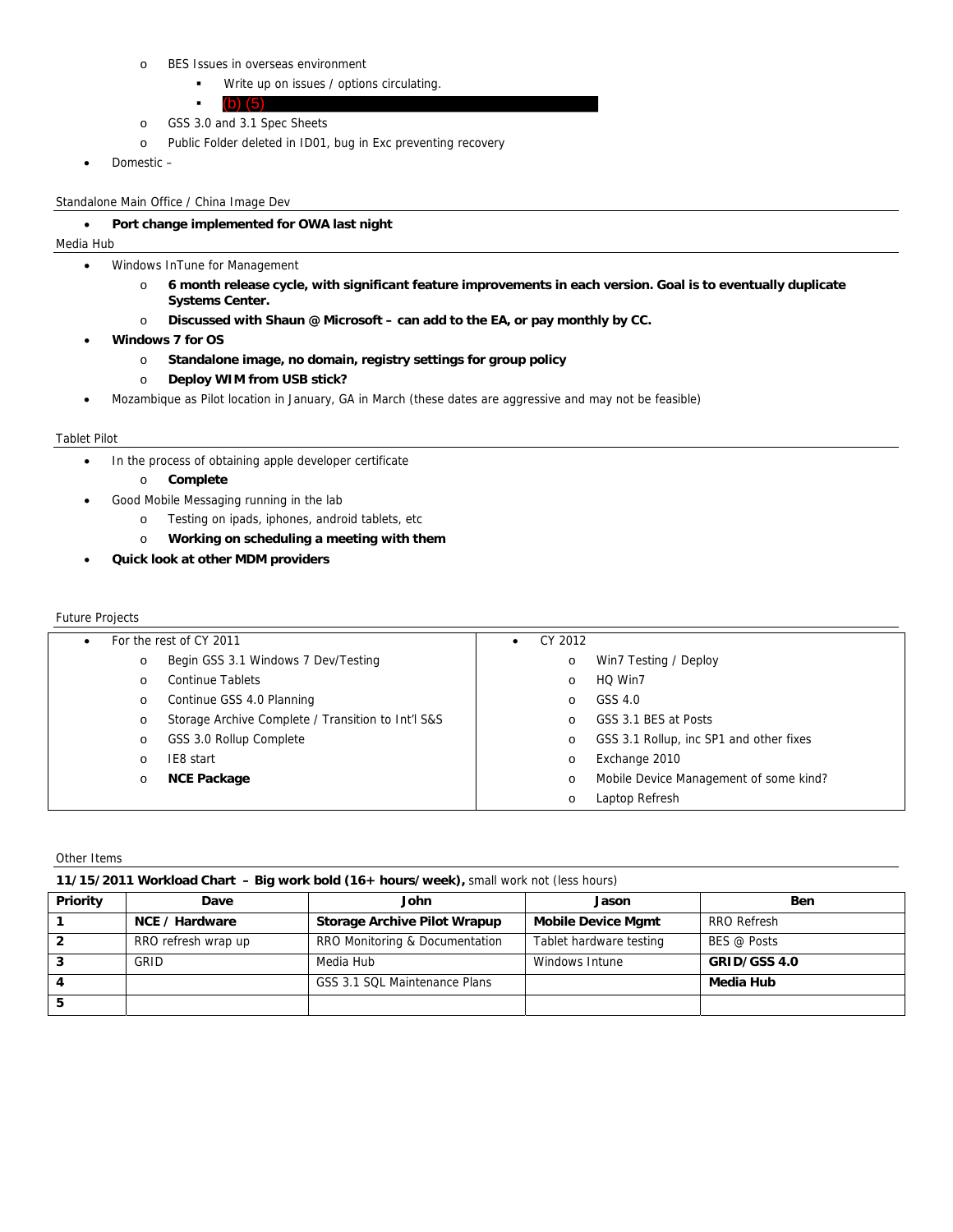12/06/2011

## Staffing/OCIO General

- Upcoming Leave
	- o **Ben 12/12 12/31, 1/13/12-1/17**
	- o **Dave- 12/8-12/19**
	- o John 12/16, 12/23-12/30
	- o **Jason 1/4/12 1/6**
- Possibly new O&I director starting Monday 12/19? Waiting for confirmation from HR

## RRO Server Refresh

- Begin 2-4 weeks of stabilization, cleanup and handoff
- **Funding authorized for Atlanta server order placed** 
	- o **Projecting early/mid January for deployment**
- Major punch list items on old sites
	- o **Backup to tape in OA issue** 
		- **Symantec determines issue is with HP**
		- **Disabling HP WMI service seems to resolve issue**
		- **HP ticket open they have old note on this issue, running diagnostics and testing after hours**
	- o Need to do Asset Disposal planning (Ben)
	- o John working with Otis on WUG/Monitoring for server hardware
	- o **UPS Network Management Card in OA, SE, NY** 
		- **Cards replaced in all locations on 11/22**
		- **Waiting on RMA conf for OA, NY**
	- o Share and user cleanup on VM
	- o Backup Exec Central Admin
		- Dave implemented for Rosslyn and Dallas, will monitor for several days then roll out to the rest
		- **Holding due to seeing some issues with tape drive inventory inconsistency testing, may need to open support case with Symantec**
- o Commissioning Check lists Ben working, waiting on monitoring

## Overseas Refresh

- GSS 3.0 RollUp
	- o **Graham looking at issues with MDT deployment in 3 or 4 IAP countries. Possibly related to quota misconfig?**
	- o **Backup to disk space issues at a couple of post related to backup failures**
- GSS 3.1 Tiered Storage [John]
	- o **Several posts have received hardware and are waiting for / in the process of install**
	- o **Completing deployment of GPO updates for trusted sites**
	- o **Issue in MZ with backup spanning to second tape investigating.**
- GSS 4.0 Scoping Discussion
	- o GRID scope meetings underway
	- o Research / Analysis in progress
		- Completed IPA order cost breakdowns on previous refresh cycles
		- Drafted client PC request guidelines
		- Working on accessories request guidelines
	- o **We are running behind initial schedule, other projects are winning the resource competition and scope is still broad. Significant risk to a 10/01/12 start date.**
- **NCE Package** 
	- o **Still no clear deployment or requirement date**
	- o Evaluating backup clients insufficient resources for BUE?
	- o **Production firewall issues impacting testing of Forpost trying to get support from Telecom to troubleshoot/resolve**
- **Win 7 Image for GSS 3.1 / GSS 4.0** 
	- o **Draft GPOs under review**
	- o **Working on outline of project scope / structure**
	- o **Drafting CMR to move dev/testing to Cubema**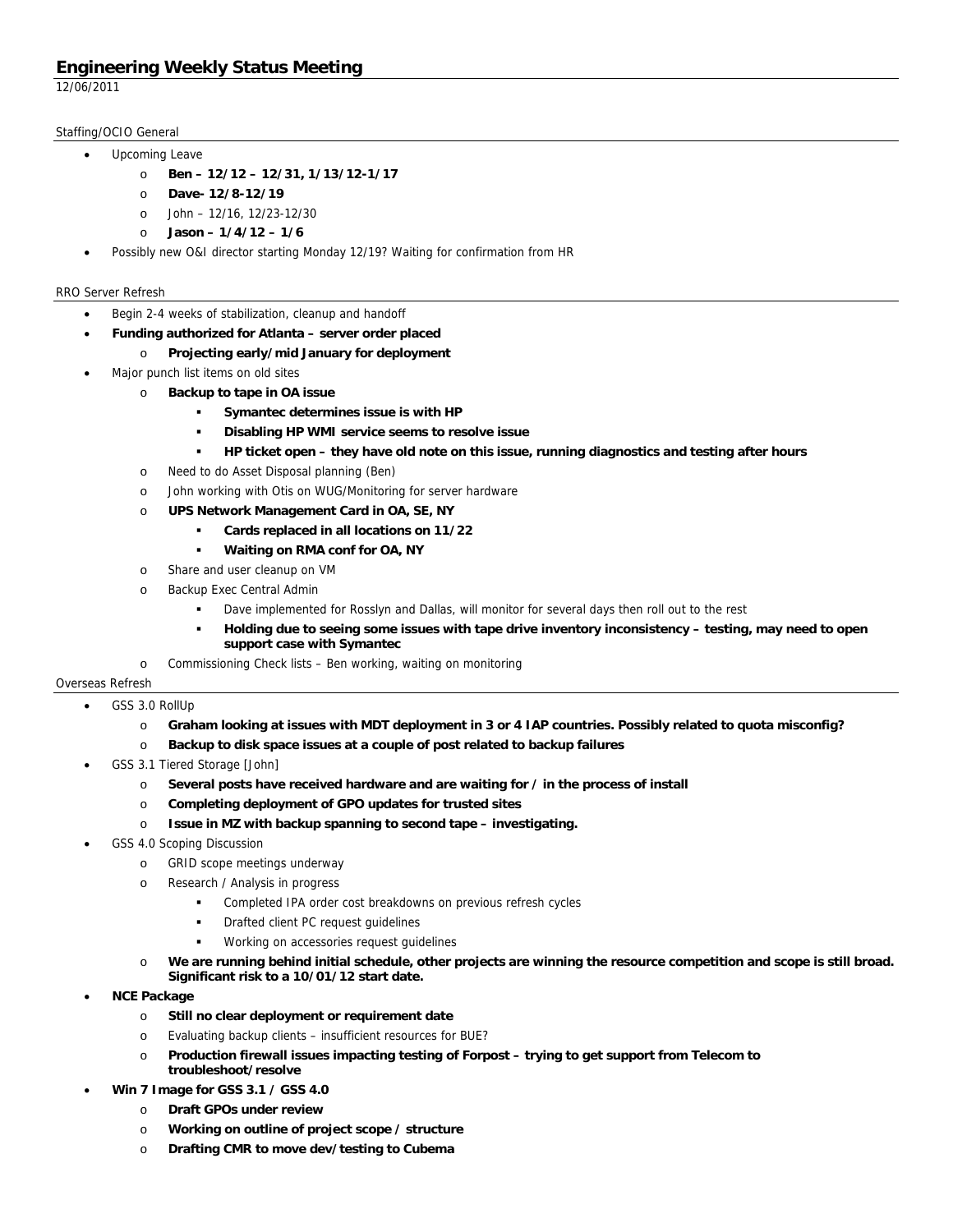#### Operations Support

- Int'l –
- Domestic
	- o Supporting with various issues related to Atlanta DR site (Env monitoring, asset disposal
	- o Domestic wireless provider migration support

#### Media Hub

- Windows InTune for Management
- **Windows 7 for OS** 
	- o Standalone image, no domain, registry settings for group policy
	- o Deploy WIM from USB stick?
- **TH drive shortage is impacting low end hardware availability**
- Mozambique as Pilot location in January, GA in March (these dates are aggressive and may not be feasible)

### Bring Your Own Device / BYOD

- **Tablet pilot project ended** determination that without native apps, there are no compelling reasons to deploy GFE at this time. For the remote access and email access functionality, we can provide methods for people to access this via methods like OWA, VMWare View and possibly Good Mobile Messaging. Completing final report with findings and recommendations for future projects in this space.
- **Exploring BYOD option** 
	- o **Good Mobile Messaging App is only FIPS validated containerized email application for iOS/Android**
	- o **CMR in vote for in production pilot (Mid December mid/late January)**
	- o **Charles Kemp reports we can only pay for direct fees associated with GMM not for arbitrary parts of existing cell phone or data plans. If there are direct fees for GMM, may be able to reimburse via vouchers. Possibly have staff bundle and submit every 6 months? This will take effort and work.**
	- o **Strong need for clear policy on eligibility for Blackberries and for BYOD program if we go forward with this**
	- o **Propose that funding from cost savings due to conversions from existing email only blackberry users**
	- o **Need to determine scope of project, how many conversions we would expect**
	- o **Trying to determine the cost basis for conversions from Blackberry**
	- o **Meeting with IT Security to review proposal and policy**

### Future Projects

| $\bullet$ | For the rest of CY 2011                            |          | CY 2012                                 |
|-----------|----------------------------------------------------|----------|-----------------------------------------|
| $\circ$   | Begin GSS 3.1 Windows 7 Dev/Testing                | $\circ$  | <b>BYOD</b>                             |
| $\circ$   | Continue GSS 4.0 Planning                          | $\circ$  | Win7 Testing / Deploy                   |
| $\circ$   | Storage Archive Complete / Transition to Int'l S&S | $\circ$  | HQ Win7                                 |
| $\circ$   | GSS 3.0 Rollup Complete                            | $\circ$  | GSS 4.0                                 |
| $\circ$   | IE8 start                                          | $\circ$  | GSS 3.1 BES at Posts                    |
| $\circ$   | NCE Package                                        | $\circ$  | GSS 3.1 Rollup, inc SP1 and other fixes |
|           |                                                    | $\circ$  | Exchange 2010                           |
|           |                                                    | $\circ$  | Laptop Refresh                          |
|           |                                                    | $\Omega$ | Chat / Presence                         |

Other Items

|          | 12/06/2011 Workload Chart - Big work bold (16+ hours/week), small work not (less hours) |                                    |                           |                               |  |  |  |
|----------|-----------------------------------------------------------------------------------------|------------------------------------|---------------------------|-------------------------------|--|--|--|
| Priority | Dave                                                                                    | John                               | Jason                     | <b>Ben</b>                    |  |  |  |
|          | <b>Overseas Win 7</b>                                                                   | <b>Storage Archive Deployments</b> | <b>BYOD Prep</b>          | RRO Refresh (Atlanta/Oakland) |  |  |  |
|          | NCE / Backup                                                                            | RRO WUG / Monitoring               | Media Hub Client Lockdown | GRID/GSS 4.0                  |  |  |  |
|          | Lab vs Prod Firewall                                                                    | PowerShell                         |                           | Media Hub - Hardware / SW     |  |  |  |
|          |                                                                                         |                                    |                           | <b>BYOD Prep</b>              |  |  |  |
|          |                                                                                         |                                    |                           |                               |  |  |  |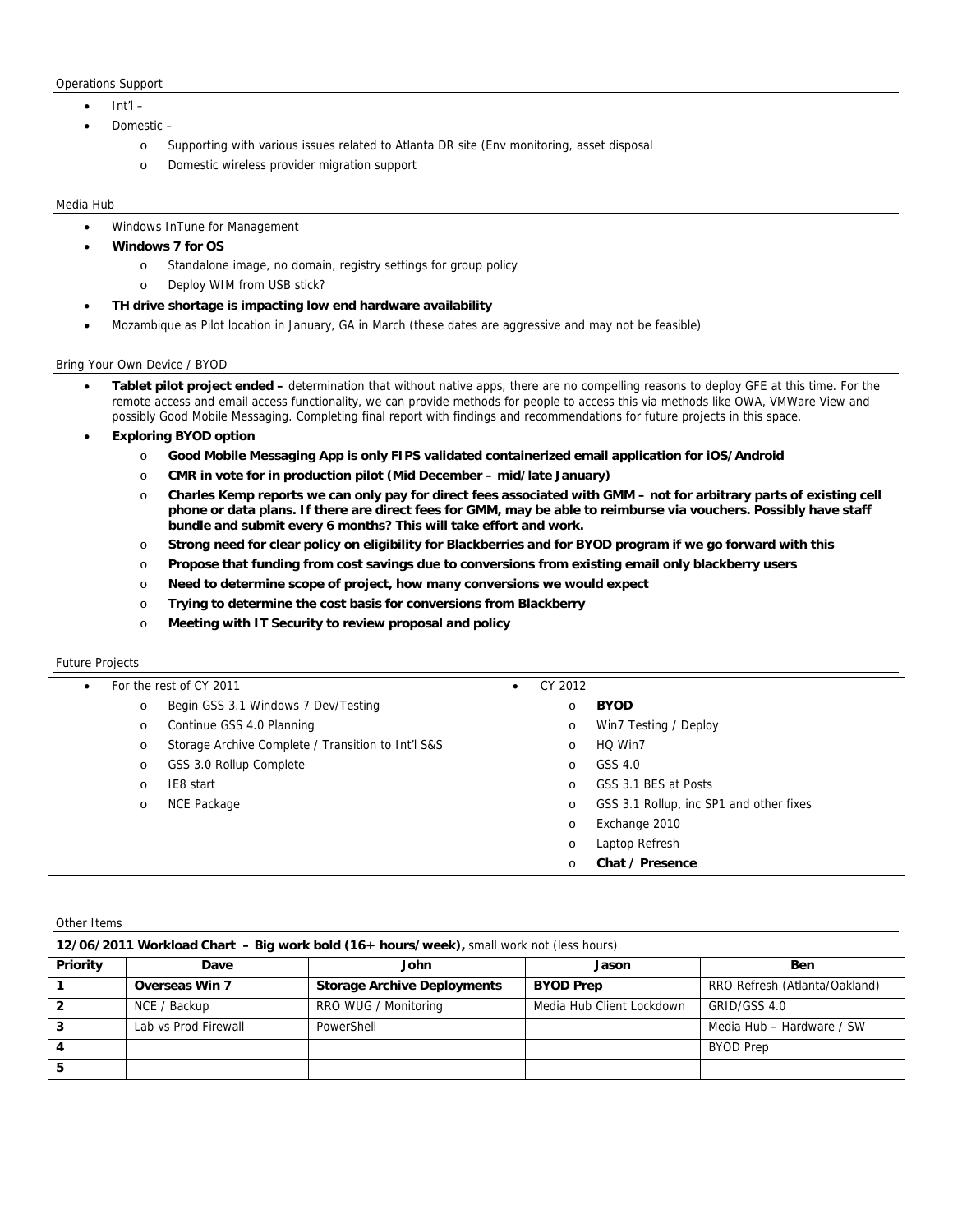12/20/2011

## Staffing/OCIO General

- Upcoming Leave
	- o **Ben 12/12 1/2 and 1/13/12-1/17** 
		- o **John –12/23-1/2**
		- o **Jason 1/4/12 1/6**
- **New O&I Director starts this week, meet and greet on Tuesday.**

## RRO Server Refresh

- Funding authorized for Atlanta server order placed 12/6
	- o Projecting early/mid January for deployment
	- o **Waiting for delivery eta from vendor to schedule trip**
- Major punch list items on old sites
	- o **Backup to tape in OA issue** 
		- **HP Agrees WMI providers cause issue. Only solution is to disable. Have done so in Oakland. May impact WUG monitoring for that server?**
	- o Need to do Asset Disposal planning (Ben)
	- o John working with Otis on WUG/Monitoring for server hardware
	- o UPS Network Management Card in OA, SE, NY
		- **Received RMA Conf**
		- **Need to configure cards**
	- o Share and user cleanup on VM
	- o Backup Exec Central Admin
		- Dave implemented for Rosslyn and Dallas, will monitor for several days then roll out to the rest
		- **Holding due to seeing some issues with tape drive inventory inconsistency testing, may need to open support case with Symantec**
	- o Commissioning Check lists Ben working, waiting on monitoring

## Overseas Refresh

- GSS 3.0 RollUp
	- o Graham looking at issues with MDT deployment in 3 or 4 IAP countries.
		- **He is working with MSFT on at least one post**
	- o Backup to disk space issues at a couple of post related to backup failures
		- **Looked at CR Differential jobs are running very large (40gb?) which is causing issues. Also original retention period is probably not feasible at larger posts.**
- GSS 3.1 Tiered Storage [John]
	- o **Columbia now online good feedback from ITS regarding process**
	- o **About 20 posts total have ordered**
	- o **Expect a flood of installs in early January as delayed hard drive shipments finally show up**
- GSS 4.0 Scoping Discussion
	- o **Draft accessories standard circulated still working on draft printer guidance by early/mid January?**
	- o We are running behind initial schedule, other projects are winning the resource competition and scope is still broad. Significant risk to a 10/01/12 start date.
- **NCE Package** 
	- o Still no clear deployment or requirement dates from region?
	- o **Looking at HP backup software for simplified data only backup that will operate within the existing resource envelope.**
- **Win 7 Image for GSS 3.1 / GSS 4.0** 
	- o **CMR Approved and draft GPO's set up in Cubema Testing Environment**
	- o **Reviewing list of proposed software to be included in initial image**
	- o Working on outline of project scope / structure

### Operations Support

- Int'l –
- Domestic –